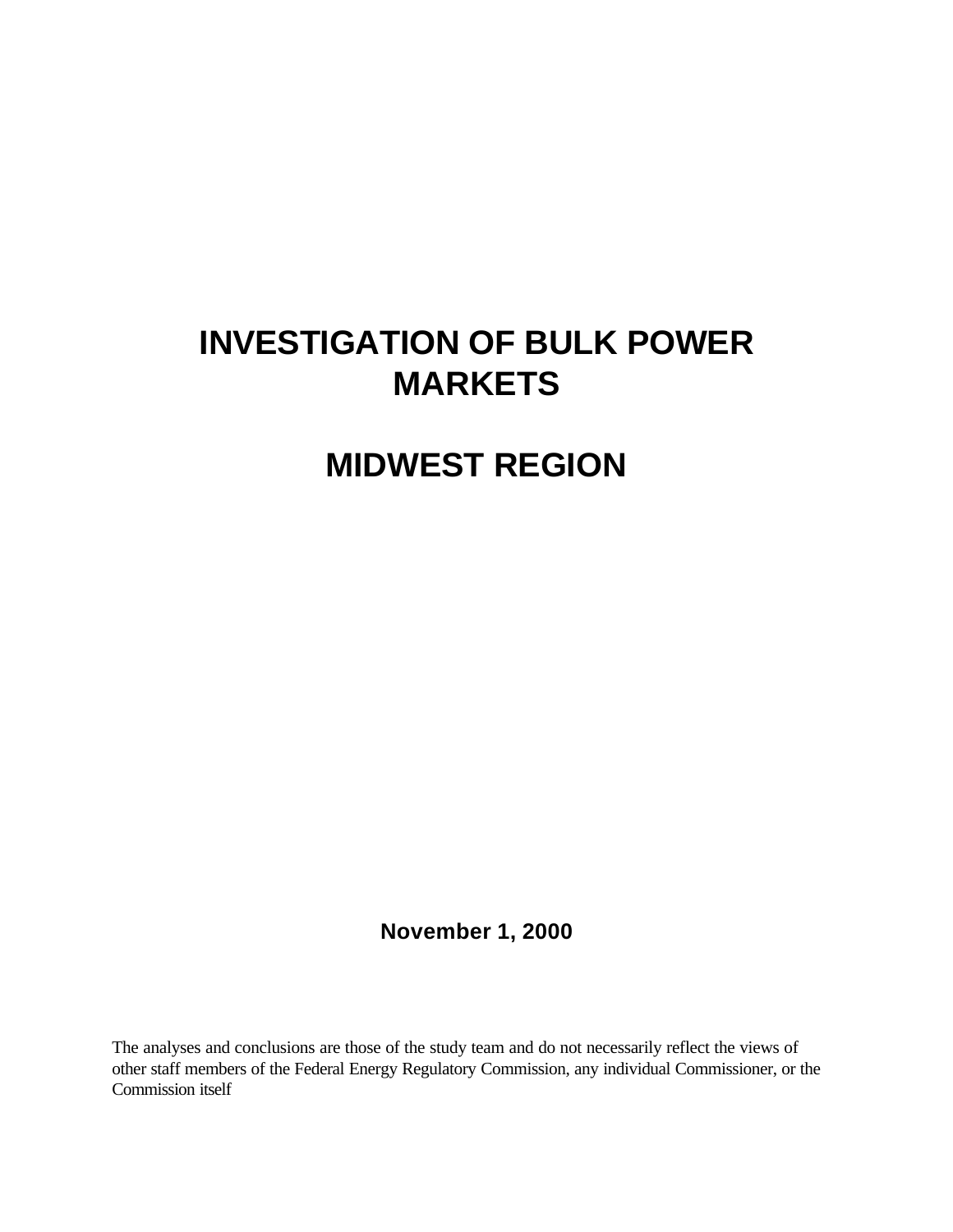# **Contents**

# **Page**

| 4. Regulatory and Institutional Environment extensional contract to the 2-23 |          |
|------------------------------------------------------------------------------|----------|
|                                                                              |          |
|                                                                              |          |
|                                                                              |          |
| D. Retail Access                                                             |          |
| E. Regulatory Requirements for Constructing Generation Facilities  2-27      |          |
|                                                                              |          |
|                                                                              |          |
|                                                                              |          |
|                                                                              |          |
|                                                                              |          |
| 2. What Has Caused TLRs to Increase So Dramatically?  2-33                   |          |
| B. Inadequate Regulation to Prevent Abuses of the Transmission Grid          | $2 - 34$ |
| C. Lack of Posted Information on TLRs and Curtailments                       | $2 - 36$ |
|                                                                              | $2 - 37$ |
|                                                                              | $2 - 37$ |
| 2. Lack of Uniformity in Processing Transmission Requests and                |          |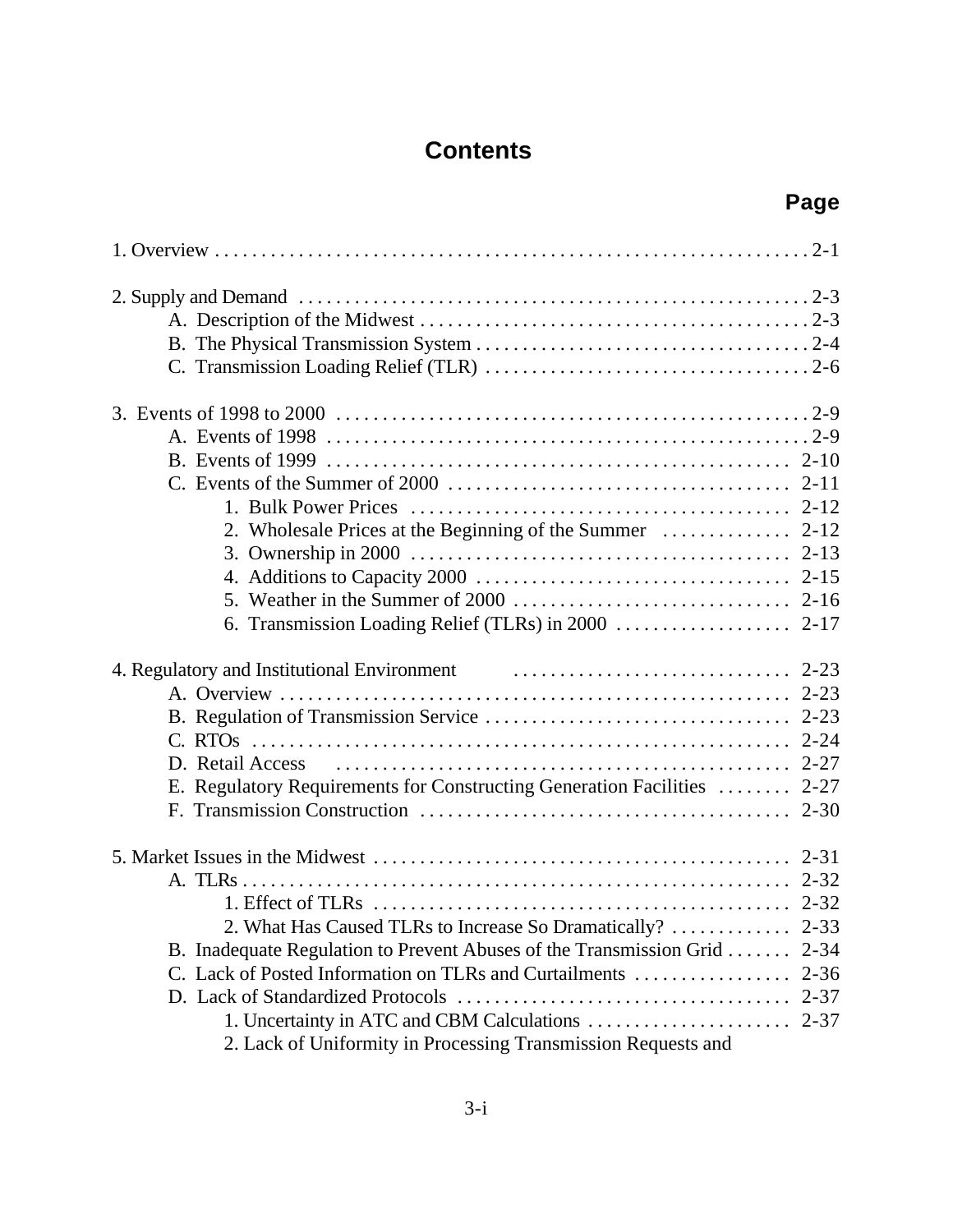| E. Inadequate Information for Real-Time Monitoring of Markets  2-39     |          |
|-------------------------------------------------------------------------|----------|
|                                                                         |          |
|                                                                         |          |
|                                                                         |          |
|                                                                         |          |
| I. Allegations of Market Power and/or Non-Competitive Behavior  2-45    |          |
|                                                                         |          |
|                                                                         |          |
|                                                                         |          |
|                                                                         |          |
|                                                                         |          |
| C. Standardize Procedures for System Impact Studies and Interconnection |          |
|                                                                         | $2 - 49$ |
| D. Investigate Allegations of Market Abuses and Discriminatory Conduct  | $2 - 49$ |
|                                                                         |          |

# **Tables**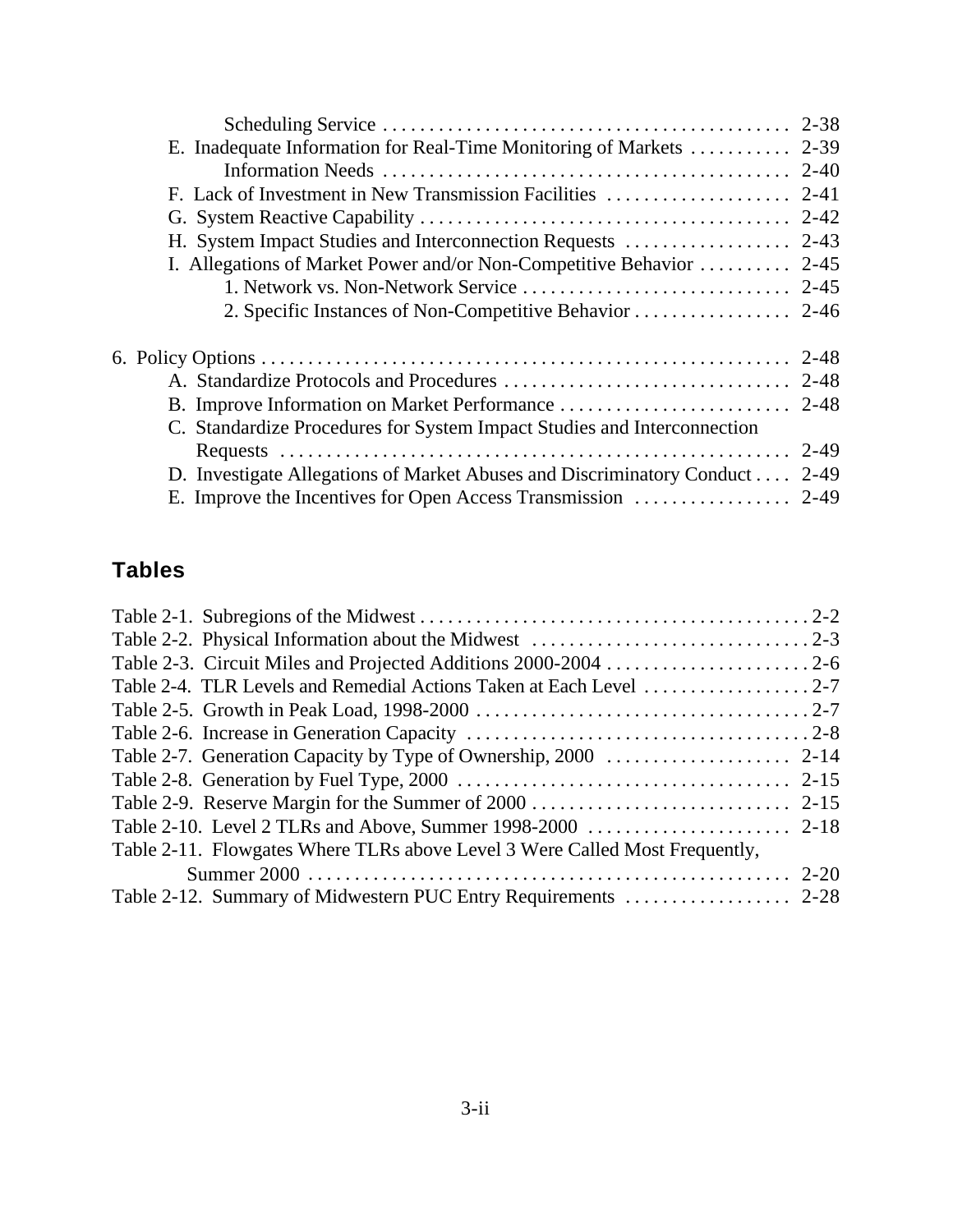# **Figures**

| Figure 2-1. High Voltage Transmission Lines in ECAR, MAIN, MAPP and SPP  2-5 |  |
|------------------------------------------------------------------------------|--|
| Figure 2-2. Location of Level 3 TLRs and above, Summer 1998 2-10             |  |
|                                                                              |  |
| Figure 2-4. Daily Price Indices: Midwestern Market Hubs, 1997-2000 2-13      |  |
|                                                                              |  |
| Figure 2-6. Departure from Normal Temperatures, 11 Midwest Cities, Summer of |  |
|                                                                              |  |
|                                                                              |  |
| Figure 2-8. Transmission Flow Constraints and TLR Locations, July 2000  2-22 |  |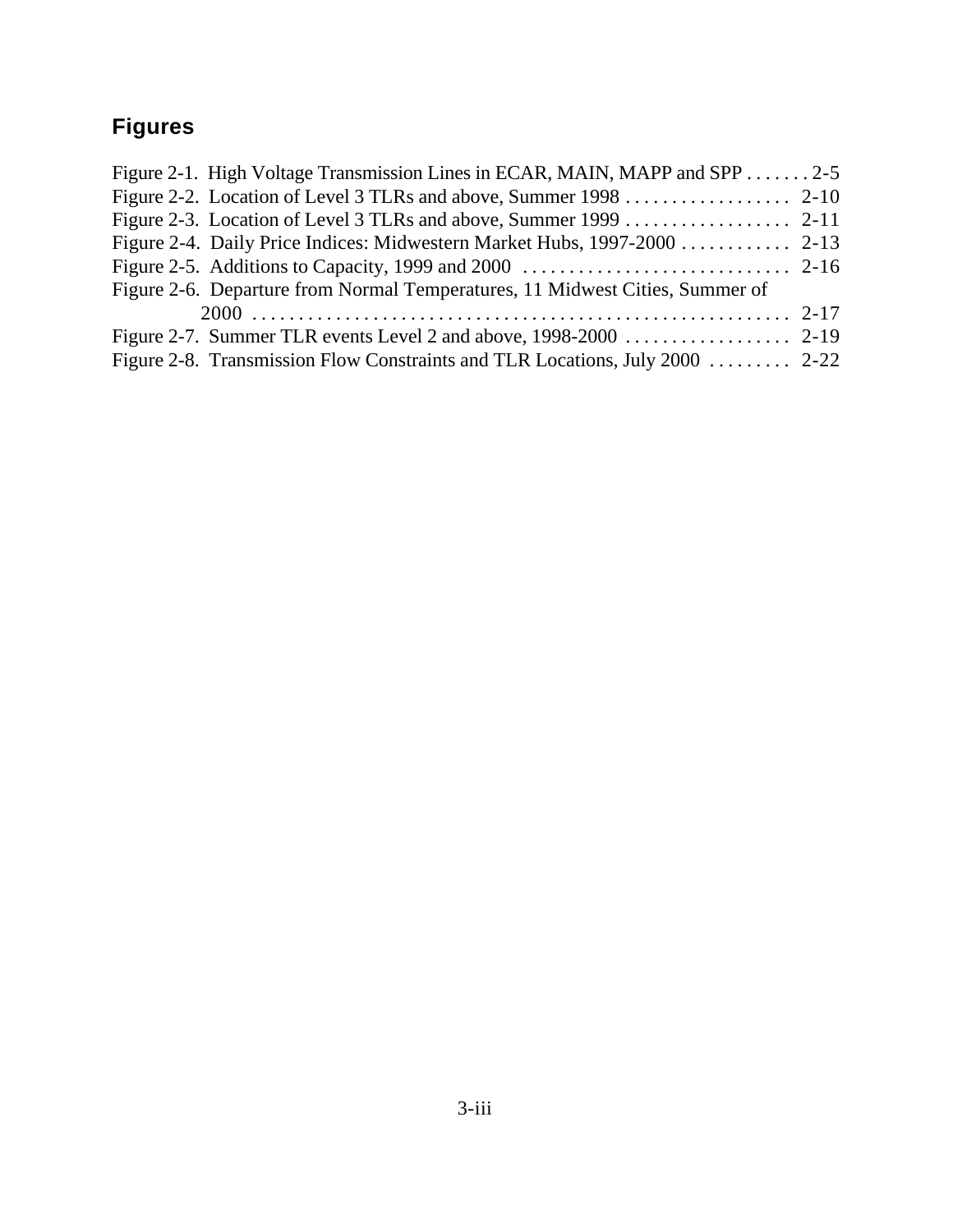## **1. Overview**

The Midwest region is dominated by vertically integrated transmission providers, each having control over their own transmission and generation functions, serving their own native load. As such, they have weak economic incentives to provide access to transmission service to third-parties and strong incentives to favor their own services. During this investigation, Staff received many complaints from market participants concerning barriers to transmission access, including curtailments, lack of standardized protocols for providing information and handling interconnection requests, and discriminatory conduct. Some of these we have been able to substantiate independently. What is not clear is whether these transmission access problems are wide-spread or a collection of isolated incidents, and whether the appropriate regulatory response should be more aggressive enforcement of existing rules or whether the rules need to be adjusted. A lack of systematically maintained and readily available information about the markets in the Midwest makes it difficult to address these issues, thereby, in itself, creating an inefficiency. As discussed in this Report, at the very least, these complaints indicate a lack of confidence in the bulk power market and the ability of market participants to rely on transmission access, harming the liquidity of the market.

For purposes of this report, the Midwest refers to the four NERC regions ECAR (East Central Area Reliability Council), MAIN (Mid American Interconnected Network), MAPP (Mid-Continent Area Power Pool), and SPP (Southwest Power Pool).<sup>1</sup> Geographically, this area comprises the western parts of Pennsylvania and all of West Virginia moving westward to the Dakotas, Nebraska, Kansas, and Oklahoma, as well as parts of Arkansas, Louisiana, and Texas.

Power systems in this large, diverse geographic area evolved through the connection of vertically integrated investor-owned utilities (IOUs), municipal power systems and cooperatives. Initially, adjacent systems became linked by transmission lines in order to increase reliability through sharing expensive generating capacity during emergencies. All bulk power transactions are currently bilateral, with no central clearing site, power exchange or centralized dispatch center.

Table 2-1 below lists the states comprising each of the four regions.

**<sup>1</sup>** Entergy is included in the Southeast region.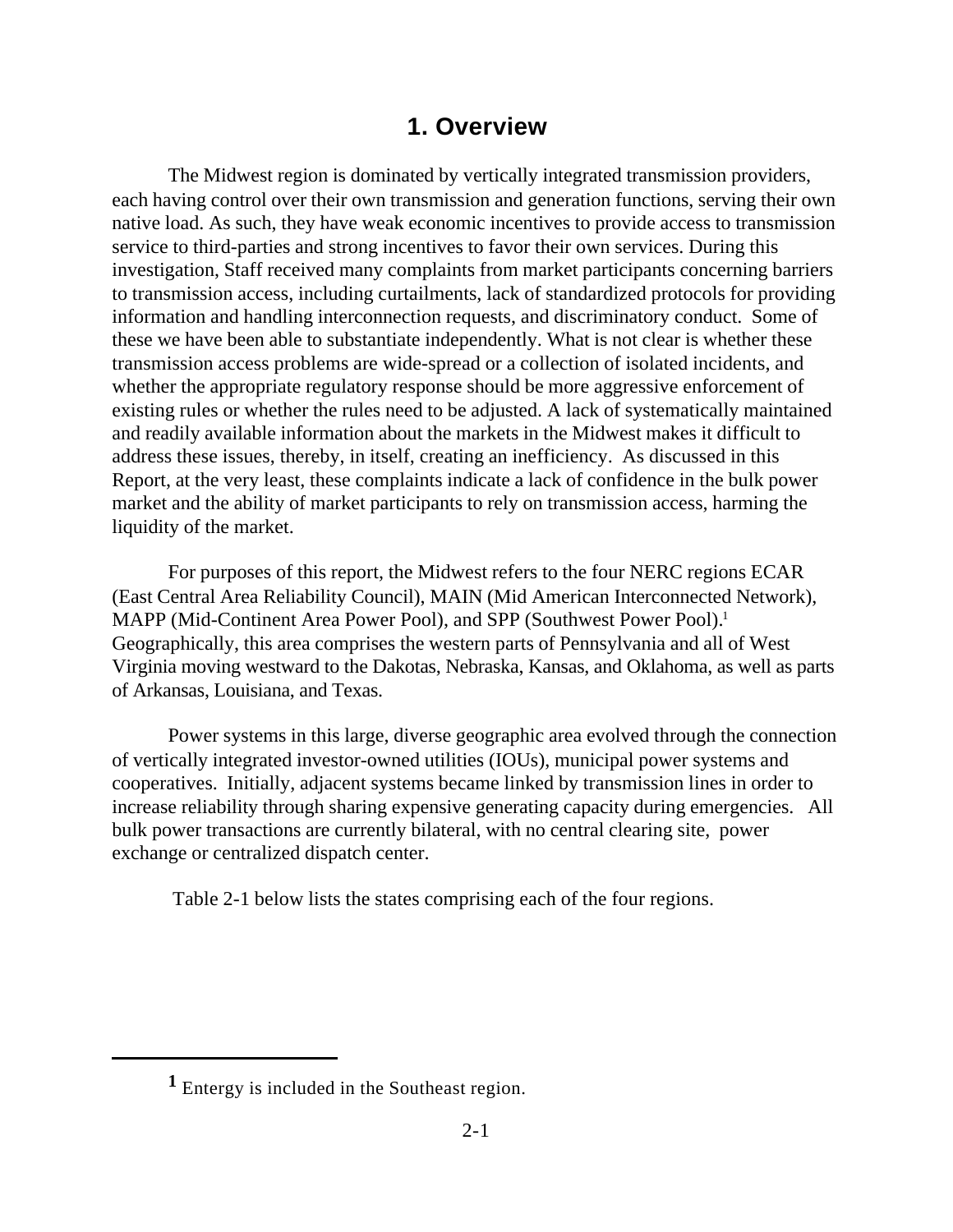| <b>Region</b> | <b>States</b>                                                                                                                                        |
|---------------|------------------------------------------------------------------------------------------------------------------------------------------------------|
| <b>ECAR</b>   | Indiana, northern, central and western Kentucky, Ohio, Michigan, West<br>Virginia, western Maryland, western Pennsylvania, and southwestern Virginia |
| <b>MAIN</b>   | Illinois, western part of the Upper Peninsula of Michigan, eastern Missouri,<br>and eastern Wisconsin                                                |
| <b>MAPP</b>   | Iowa, Minnesota, western Montana, Nebraska, North Dakota, South Dakota,<br>western Wisconsin, Manitoba and Saskatchewan                              |
| <b>SPP</b>    | Western Arkansas, Kansas, parts of Louisiana, southeastern New Mexico,<br>Oklahoma, parts of the Texas panhandle and part of northeastern Texas.     |

**Table 2-1. Subregions of the Midwest**

Generally, data in this report are segregated by NERC region, with aggregate data and analysis for the entire Midwest provided where appropriate.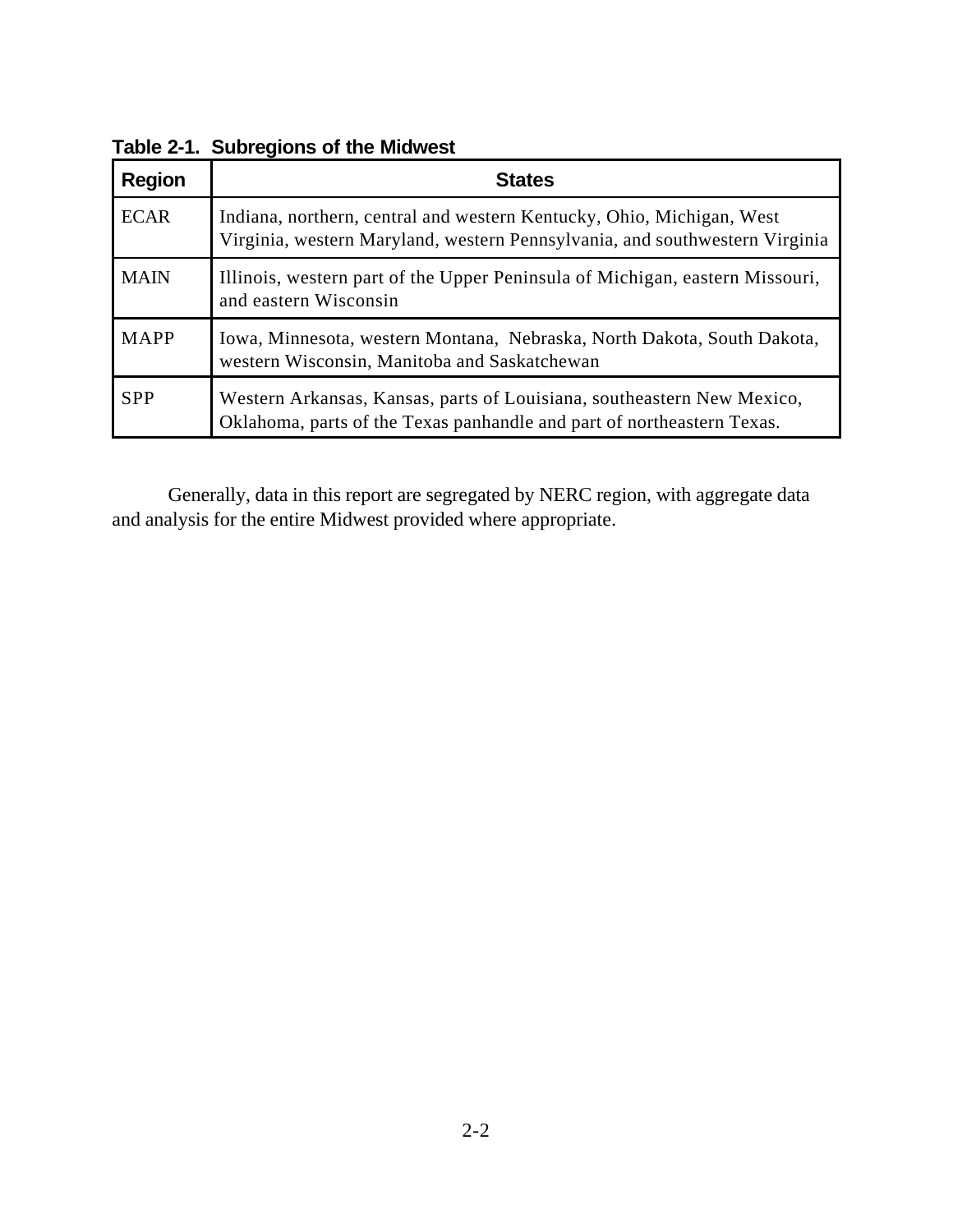# **2. Supply and Demand**

# **A. Description of the Midwest**

SPP was formed in 1941 when 11 power companies voluntarily joined together to pool resources during World War II. After the war ended, the Executive Board of the SPP, recognizing the increased benefits of interconnection, decided to keep the organization together. MAPP was formed in the mid-1960s for similar reasons and approved in its current form in 1972, followed by MAIN in 1964. ECAR was formed in 1967 as a reaction to reliability, inter-connection and inter-dependence issues arising out of the Northeast Blackout of 1965. The NERC region of MAPP also includes two Canadian Provinces.

Table 2-2 describes the four regions in the Midwest by population, land mass and NERC characteristics. The participating members are IOUs, cooperatives, municipals, nonutility generators (NUGs) and federal and Canadian government agencies. Control areas are discrete parts of an electrical region which control transmission. Some control areas are quite large, but others are small—electrical "city states." Security Coordinators oversee the control areas on matters of electrical reliability and stability.

| Region      | Number of<br><b>Members</b> | <b>Square</b><br><b>Mes</b> | <b>Population</b><br>(millions) | Control<br>Areas | <b>Security</b><br><b>Coordinators</b> |
|-------------|-----------------------------|-----------------------------|---------------------------------|------------------|----------------------------------------|
| <b>ECAR</b> | 50                          | 194,000                     | 36                              | 15               |                                        |
| <b>MAIN</b> | 43                          | 150,000                     | 20                              | 13               |                                        |
| MAPP (all)  | 105                         | 900,000                     | 18                              | 16               |                                        |
| <b>SPP</b>  | 54                          | 400,000                     | 18                              | 17               |                                        |
| Total       | 252                         | 1,640,000                   | 92                              | 61               | 6                                      |

**Table 2-2. Physical Information about the Midwest** <sup>2</sup>

Source: Home websites for each region.

The four regions can be categorized along obvious physical characteristics. For instance, ECAR and MAIN are both physically smaller than the other two regions. However, they are more densely populated as Chicago, Cincinnati, Cleveland, Detroit, Indianapolis, Pittsburgh and St. Louis all lie in these two regions. ECAR, however, has the most electrical generation, capacity and transmission. MAPP and SPP, on the other hand, are much bigger geographically with lower population densities, electrical loads and

**<sup>2</sup>**NERC 2000 Summer Reliability Assessment and Regional Web Sites.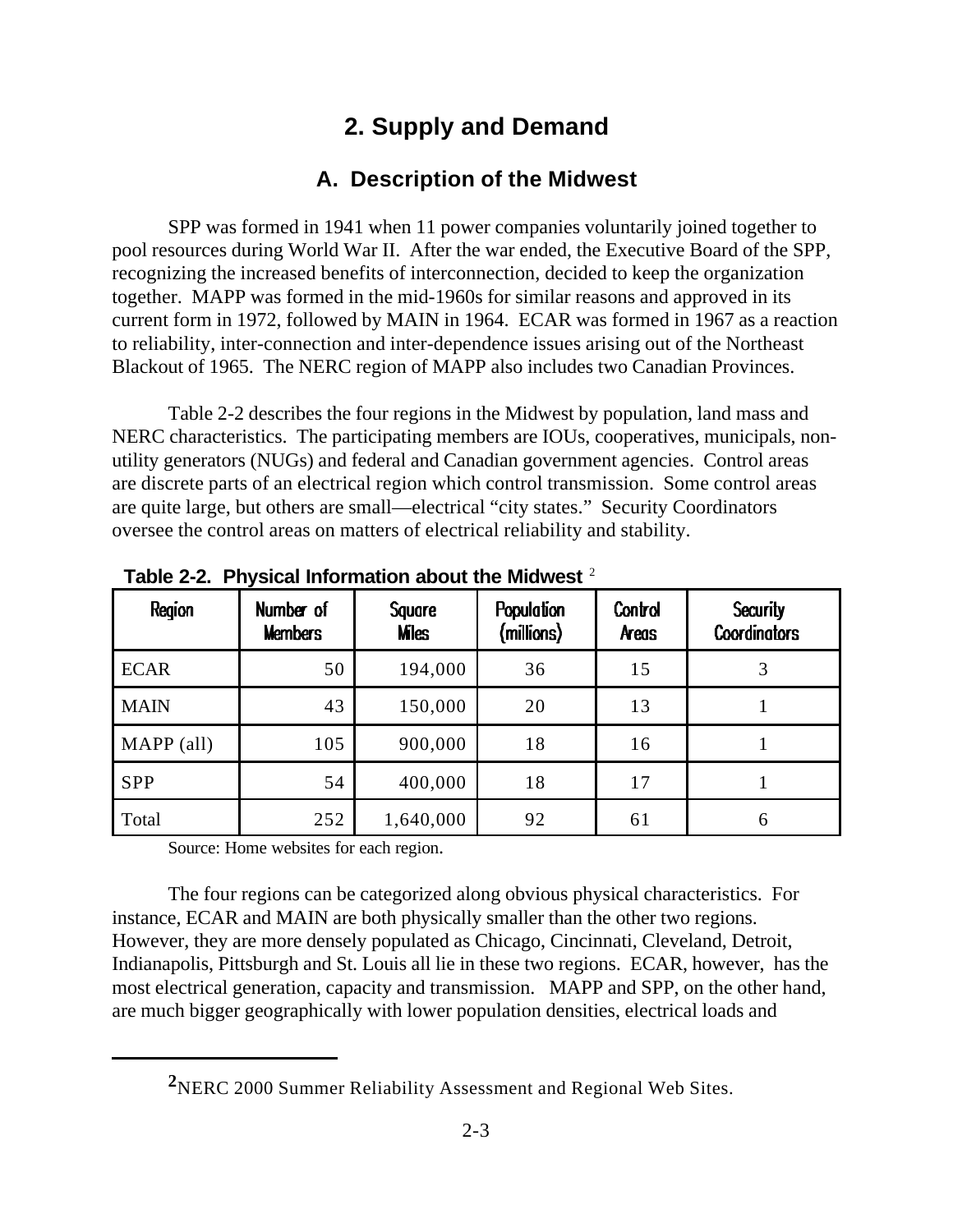capacities. The combined load of the four regions accounts for 39 percent of the Eastern Interconnection.<sup>3</sup>

# **B. The Physical Transmission System**

The transmission system is a typical grid which evolved for reliability purposes to share generating capacity between adjacent utilities and to reduce generation investments. The majority of assets are owned by vertically integrated IOUs. No single entity operates or owns the transmission system in the Midwest. As will be discussed in Section 4, while there are three proposals for Regional Transmission Organizations (RTOs), the Midwest ISO, the Alliance RTO, and the Southwest Power Pool RTO, there are currently no ISOs or RTOs in this region.

There are 61 different control areas in the Midwest, usually co-located with the control center of the dominant IOU in the area. There are also six NERC Security Coordinators (SC) who have the responsibility and authority to enforce stability and reliability conditions on the grid. ECAR has three of these Security Coordinators and the other three regions each have one.

The current transmission system was not designed to transfer power over long distances (between and across regions) as envisioned by Open Access (Order Nos. 888, 889 and 2000). Consequently, electric power flows in patterns and quantities not anticipated by the systems' designers. The increasing amount and number of transactions across regions results in exacerbated loop flow, voltage drop, and line overload problems. In fact, the complexity and magnitude of the interconnections can, at times, overwhelm the electronic and software tools used to model and manage power flows on the grid. When the grid becomes congested, it is necessary to use curtailment procedures known as Transmission Loading Relief (TLR), especially in light of the current absence of a congestion management system for any significant section of the region.

Figure 2-1 indicates the location of major electrical transmission lines, those above 230 kV, in each region of the Midwest.

**<sup>3</sup>**NERC 2000 Summer Reliability Assessment.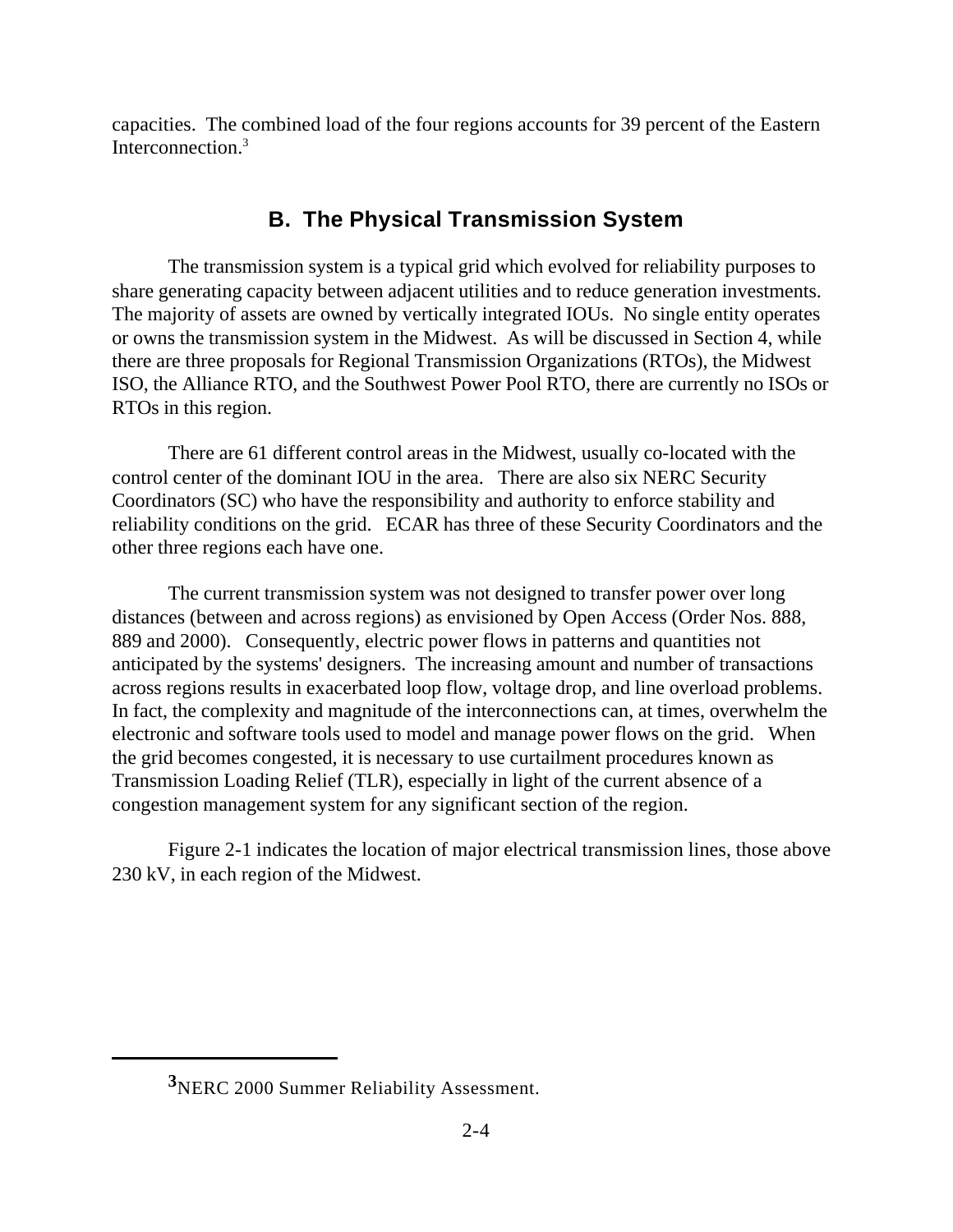

**Figure 2-1. High Voltage Transmission Lines in ECAR, MAIN, MAPP and SPP**

Source: RDI Powermap, August 2000.

 Table 2-3 shows the milage of major electrical circuits (above 230 kV) in each region and the total for the Midwest. ECAR and MAPP each have approximately 15,000 miles of circuits while MAIN and SPP each have roughly 6,000 miles. The total for the Midwest is 43,277 miles of high-voltage circuits. The third column lists the NERC projections for the construction of additional circuits in each region, over the next 5 years. Overall, NERC projects 1,526 miles in incremental additions. The last column shows the percentage increase these additions would provide, if all transmission projects are completed in their entirety.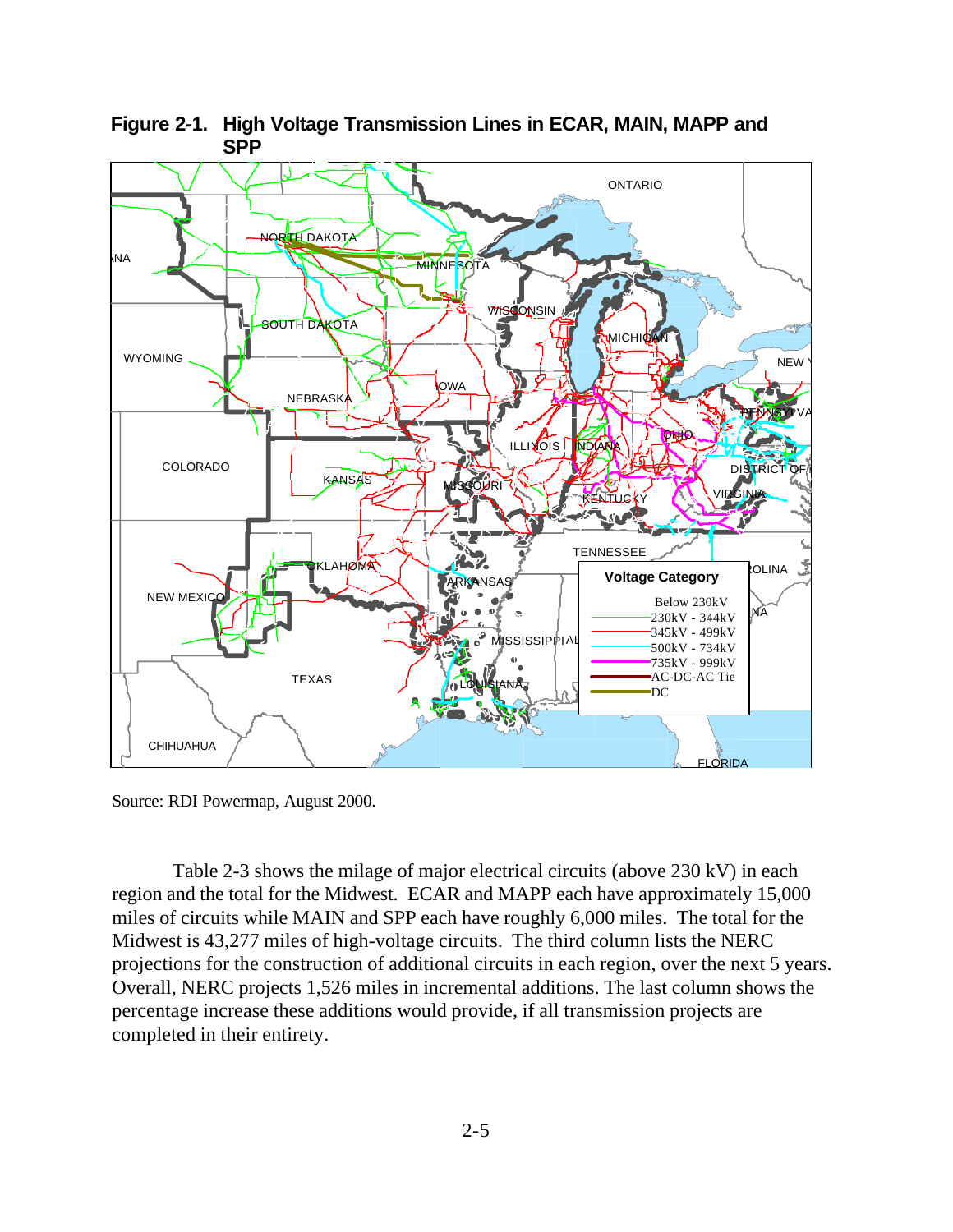|             | Transmission Circuit Miles 230 kV and Above |                               |                               |  |  |
|-------------|---------------------------------------------|-------------------------------|-------------------------------|--|--|
| Region      | 2000<br><b>Existing</b>                     | 2000-2004<br><b>Additions</b> | Percentage<br><b>Increase</b> |  |  |
| <b>ECAR</b> | 15,843                                      | 301                           | 1.9                           |  |  |
| <b>MAIN</b> | 5,699                                       | 303                           | 5.3                           |  |  |
| MAPP - US   | 15,236                                      | 494                           | 3.2                           |  |  |
| <b>SPP</b>  | 6,499                                       | 428                           | 6.6                           |  |  |
| Total       | 43,277                                      | 1,526                         | 3.5                           |  |  |

**Table 2-3. Circuit Miles and Projected Additions 2000-2004**

Source: NERC (Draft) Reliability Assessment 2000-2009.

### **C. Transmission Loading Relief (TLR)**

Transmission Loading Relief (TLR) is perhaps the most important transmission issue in the Midwest. The TLR is a NERC procedure used to mitigate potential or actual violations of the operating limits on flowgates in the Eastern Interconnection. These procedures are an escalating series of actions to reduce the electrical flow across a flowgate. A flowgate is a combination of transmission equipment, such as transformers and transmission lines, which has been identified by transmission providers as a critical element requiring continuous monitoring. Transmission operators are supposed to begin the TLR procedure when they notice the amount of power moving across a flowgate is approaching one of its thermal limits. When this happens, transmission operators notify the Security Coordinator in their control area who "calls" the TLR beginning at Level 1. This first level is simply an advisory to other Security Coordinators that a problem has been observed. Potential or existing transactions are affected if the Security Coordinator escalates the TLR to Level 2 or higher.

Table 2-4 describes the nine levels of TLR events and the remedial actions taken to reduce the inadvertent electrical overload at the affected flowgate.<sup>4</sup>

**<sup>4</sup>**The TLR definitions and levels used in this report are detailed in NERC's Operating Procedure No 9. NERC changed the procedures and levels for TLRs on October 12, 2000, and documented those changes in Appendix 9C1, Transmission Loading Relief Procedure–Eastern Interconnection. The procedures and levels described above are those that were in effect prior to October 12, 2000.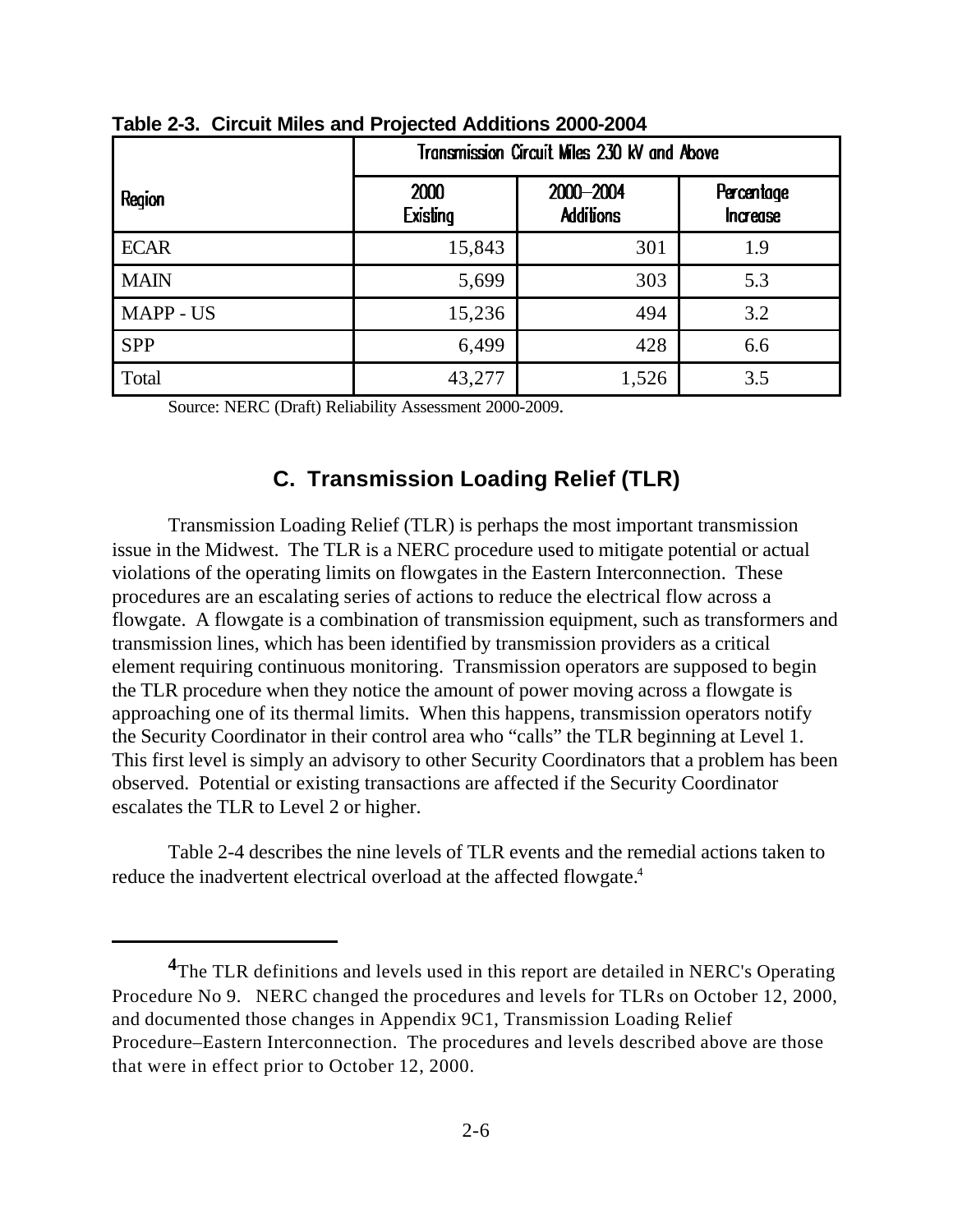| <b>TLR Level</b> | Action(s) to Alleviate Congestion                             |  |  |  |  |
|------------------|---------------------------------------------------------------|--|--|--|--|
|                  |                                                               |  |  |  |  |
| Level 1          | Notify security coordinator of potential violation            |  |  |  |  |
| Level 2a         | Hold transfers at current levels                              |  |  |  |  |
| Level 2b         | Reallocate firm transactions                                  |  |  |  |  |
| Level 2c         | Reallocate non-firm transactions                              |  |  |  |  |
| Level 3          | Curtail non-firm transactions                                 |  |  |  |  |
| Level 4          | Reconfigure and redispatch                                    |  |  |  |  |
| Level 5          | Pro rata curtailment of firm transactions and network service |  |  |  |  |
| Level 6          | Implement emergency procedure                                 |  |  |  |  |
| Level 0<br>n     | TLR event concluded<br>$\overline{\phantom{a}}$               |  |  |  |  |

**Table 2-4. TLR Levels and Remedial Actions Taken at Each Level** 

Source: NERC Operating Procedure 9.

Table 2-5 shows the growth in peak load by region since 1998. The percentage change for the 2-year period is in the last column. All regions show a decline in peak load from 1999 to 2000, probably due to the milder weather in the summer of 2000.

| Region      | 1998    | 1999    | 2000    | Percentage increase<br>1998 to 2000 |
|-------------|---------|---------|---------|-------------------------------------|
| <b>ECAR</b> | 91,605  | 96,149  | 93,150  | 1.7                                 |
| <b>MAIN</b> | 46,824  | 49,027  | 48,402  | 3.4                                 |
| <b>MAPP</b> | 36,024  | 37,196  | 33,585  | $-6.8$                              |
| SPP         | 36,230  | 37,809  | 37,309  | 3.0                                 |
| Total       | 210,683 | 220,181 | 212,446 | 0.8                                 |

**Table 2-5. Growth in Peak Load, 1998-2000** (Megawatts)

Source: NERC Summer Assessment and Staff Data Request.

As for supply sources, the region as a whole has seen growth in new generation since the price spikes of 1998. Table 2-6 shows the increase in electrical generating capacity, by region, since 1998. The second and third columns indicate the combined megawatts of all units completed in a region in 1999, and in 2000. The fourth column is the sum for these 2 years, or the total addition to capacity, in megawatts for each region.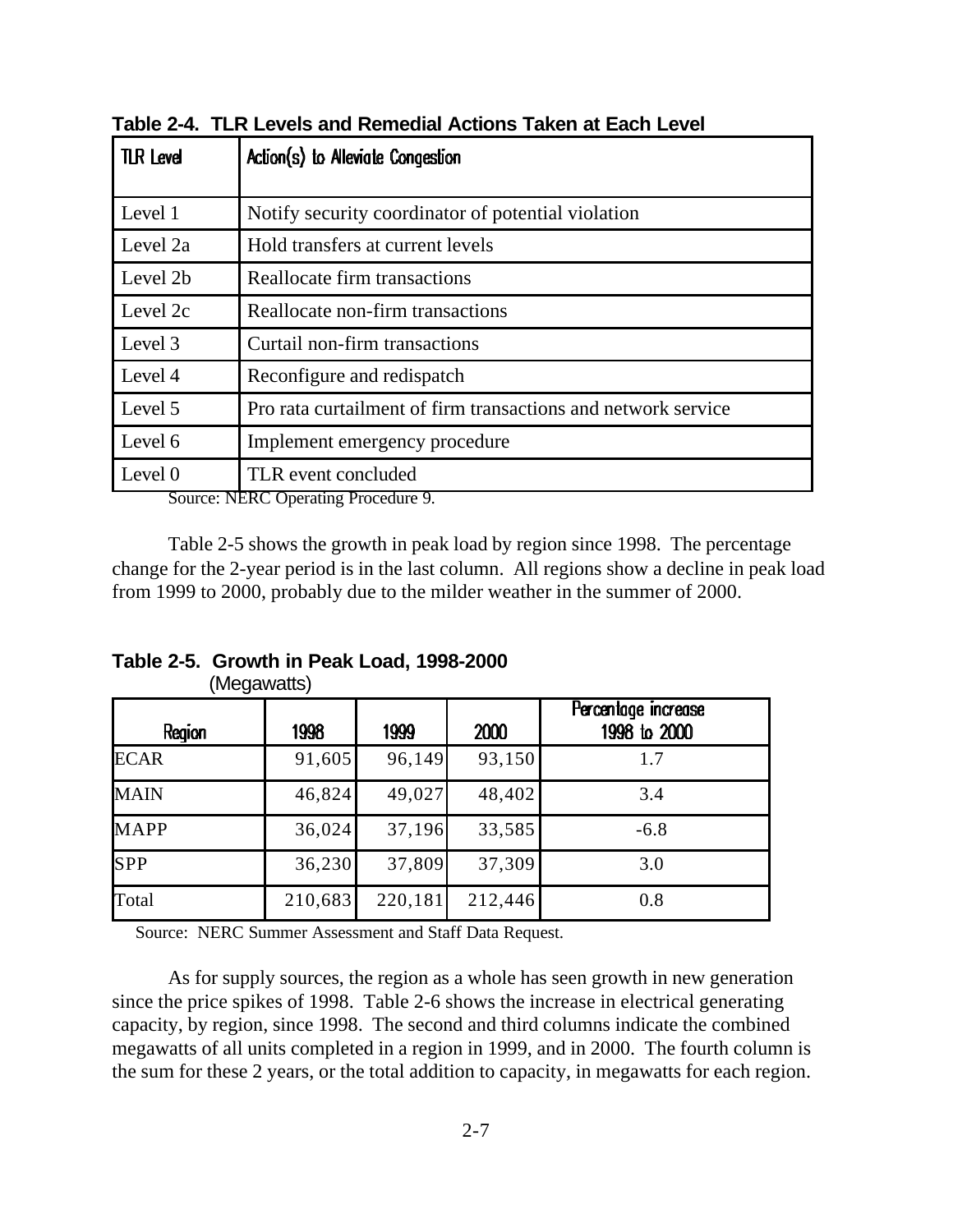The last column is the percentage increase over the 2-year period. As shown below, the growth in peak load since 1998 has been less than the increase in capacity, resulting in an increase in reserve margins regionally.

|             | Additions to Capacity |       | Total<br>Increase since |                |
|-------------|-----------------------|-------|-------------------------|----------------|
| Region      | 1999                  | 2000  | (MW)                    | 1998 (percent) |
| <b>ECAR</b> | 1,362                 | 1,550 | 2,912                   | 2.5            |
| <b>MAIN</b> | 1,399                 | 2,627 | 4,026                   | 7.2            |
| <b>MAPP</b> | 264                   | 102   | 366                     | 0.8            |
| <b>SPP</b>  | 376                   | 1,415 | 1,791                   | 3.6            |
| Total       | 3,401                 | 5,694 | 9,095                   | 3.4            |

**Table 2-6. Increase in Generation Capacity**

Source: RDI Powerdat, August 2000.

Two regions responded to a Staff data request for this report with different capacity addition figures: ECAR reported 4,958 MW of additional generating capacity, which was more than the RDI estimate. On the other hand, MAPP reported only 139 MW of additional generating capacity, which was less than the RDI estimate. Using the data request numbers yields a 4.2 percent increase for ECAR and 0.3 percent increase for MAPP. Whichever figures are used, it appears there has been a significant increase in Midwest generation capacity since 1998.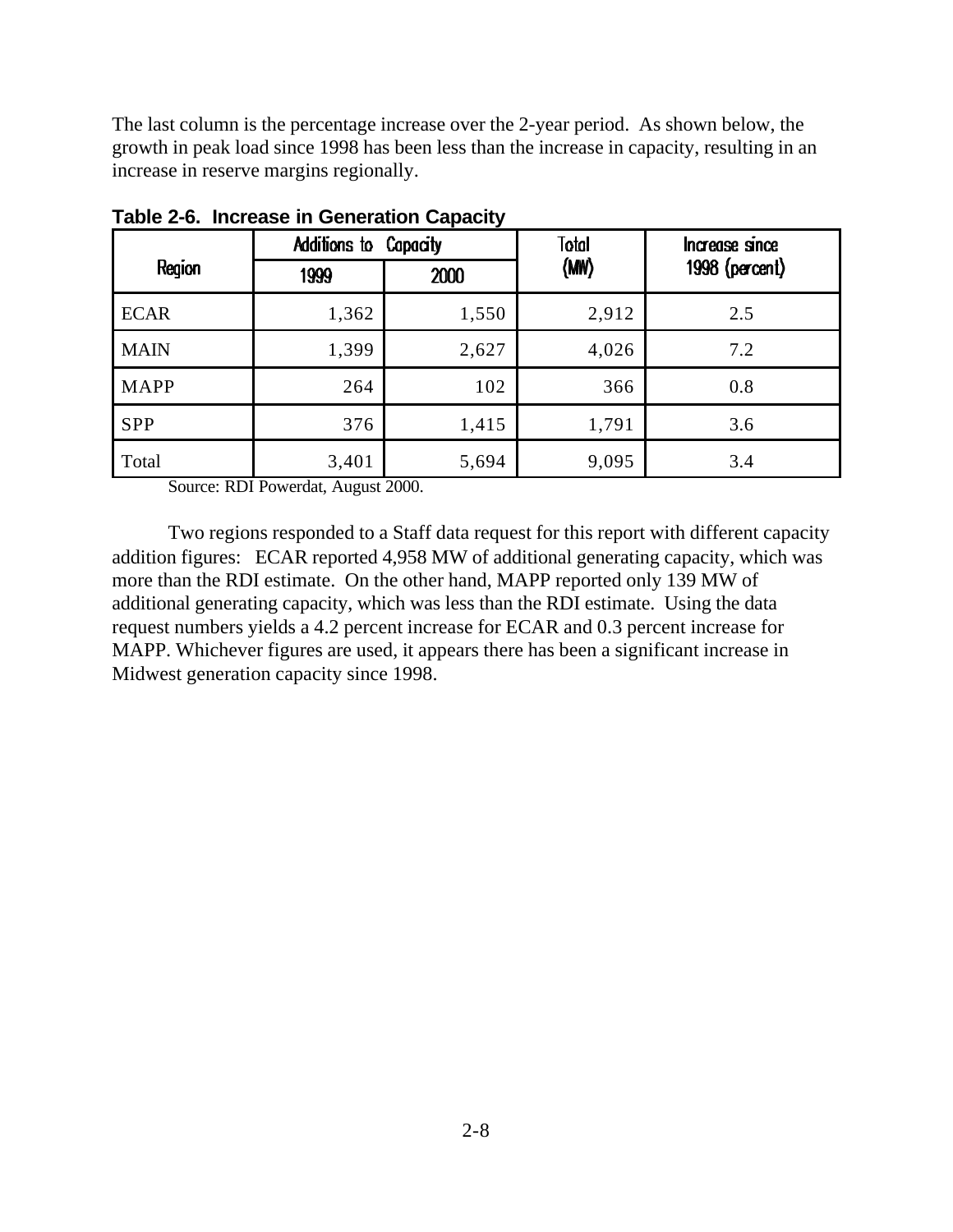## **3. Events of 1998 to 2000**

#### **A. Events of 1998**

During the week of June 22-26, 1998, the wholesale electric markets in the Midwest experienced a dramatic price increase. This price spike was caused by a combination of factors.<sup>5</sup> First, the temperature was unseasonably high across a very large area for a substantial period of time. The elevated temperatures translated into increased demand for electricity. Second, the available generating capacity was lower than normal due to a number of planned power plant outages. Furthermore, a powerful storm in the Midwest caused significant unplanned transmission line and plant outages. Also, there had been no significant additions in new generation capacity in the Midwest for some time. Third, transmission system constraints in other parts of the grid reduced the ability to move power to the Midwest from adjacent regions.

An example of the transmission constraint is the loop flow effect from the Northeast into the Midwest through Canada. Every transaction which moves power from New York or from the Pennsylvania-New Jersey-Maryland (PJM) ISO into Illinois Power in the Midwest has 12.2 percent or 7.7 percent, respectively, of that transaction flowing over the Queenston Flow West (QFW), Ontario, interface.<sup>6</sup> During this week in June 1998, nuclear plant outages in Canada resulted in replacement power from the hydro units at Queenston, which caused a heavy load on the Queenston interface. The increased flows from the Northeast over the Queenston interface to the Midwest caused the overload, and a TLR, on the QFW flowgate. Therefore, any additional transaction flows with effects greater than 5 percent on this flowgate would be curtailed according to NERC TLR procedures. This temporarily cut off the imports from the Northeast and PJM to the Midwest because these transactions exceed the NERC 5-percent threshold on the Queenston interface.

Figure 2-2 shows the location of TLRs with Level 3 or higher that occurred in the summer of 1998. Note the dots in the NPCC region around Lake Erie as these represent the Queenston and IMO-MECS flowgates that were part of the loop flow problem to the Midwest.

**<sup>5</sup>**Commission Report on Causes of Wholesale Electric Pricing Abnormalities in the Midwest during June 1998.

**<sup>6</sup>**NERC Transmission Distribution Factor calculator.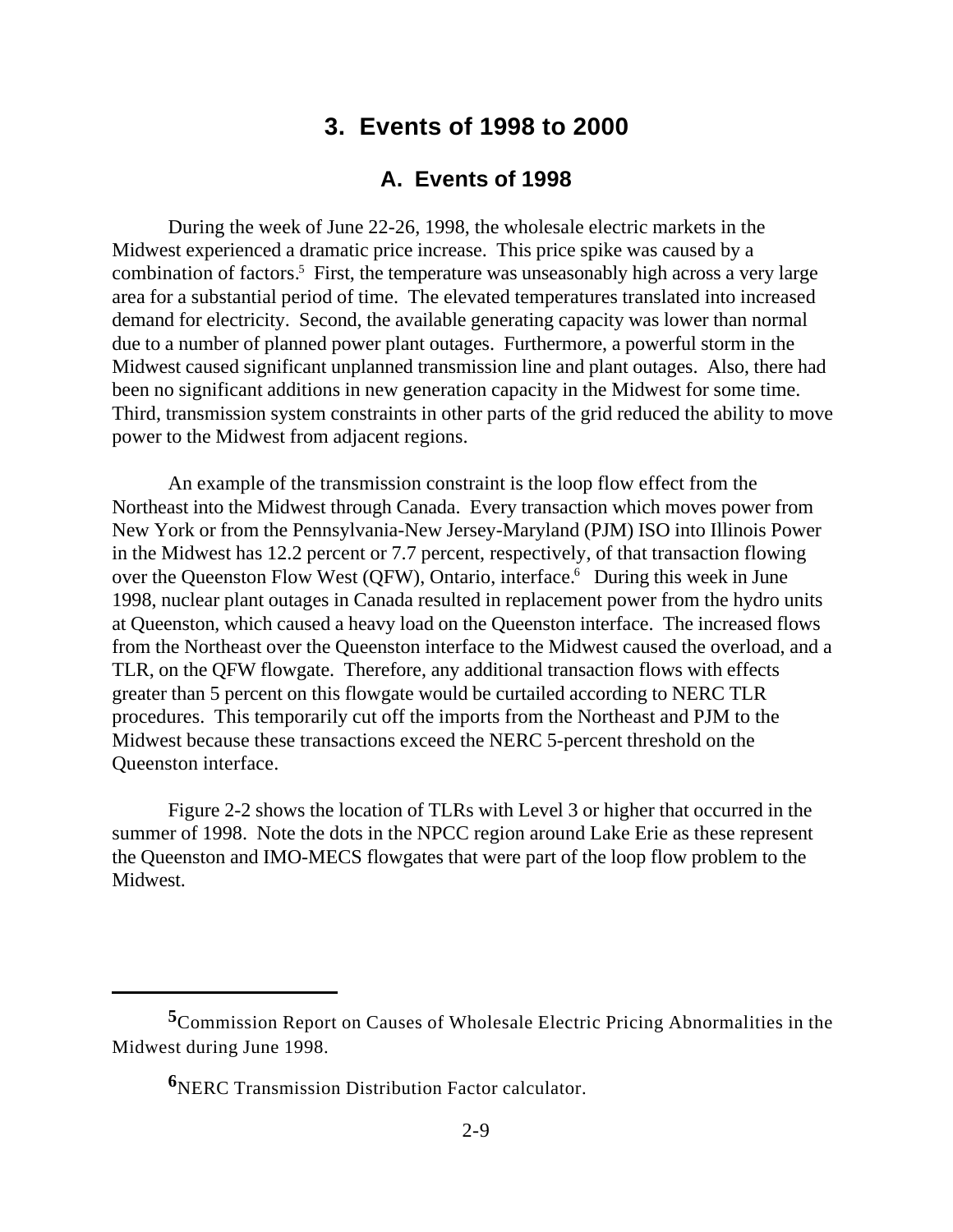

**Figure 2-2. Location of Level 3 TLRs and above, Summer 1998**

Source: NERC TLR log.

## **B. Events of 1999**

The key events of the summer of 1999 in the Midwest were some brief price spikes in the month of July, an increase in the number of TLR events and an instance where the frequency on the transmission system dipped to the lowest level in history (59.93 Hertz). In addition to transmission constraints caused by thermal overloads, a low voltage problem in central Ohio further reduced the ability to transfer power to the Midwest from the Southeast, which was the only region with spare capacity at that time.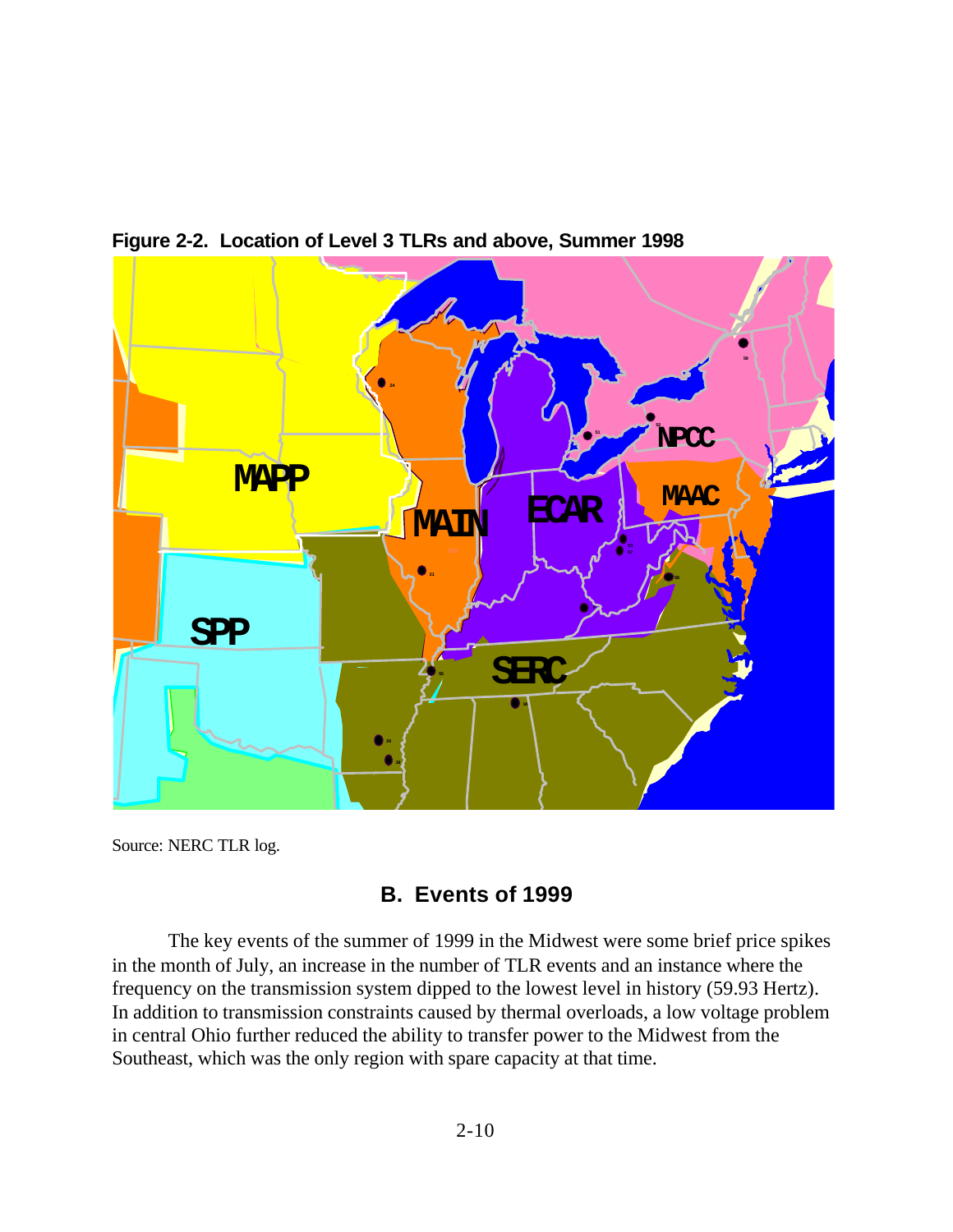Figure 2-3 shows the location of Level 3 TLRs and higher for the summer of 1999. Note that the dots in the NPCC region, which represent the loop flow problem of 1998 were also present in the summer of 1999. The dot in the center of Ohio represents the central Ohio voltage sag of 1999.



**Figure 2-3. Location of Level 3 TLRs and above, Summer 1999**

Source: NERC TLR log.

## **C. Events of the Summer of 2000**

Unlike the previous 2 years, this summer saw virtually no price spikes. More generating capacity came on-line and the weather was mild (see below). TLRs, however, climbed to record numbers.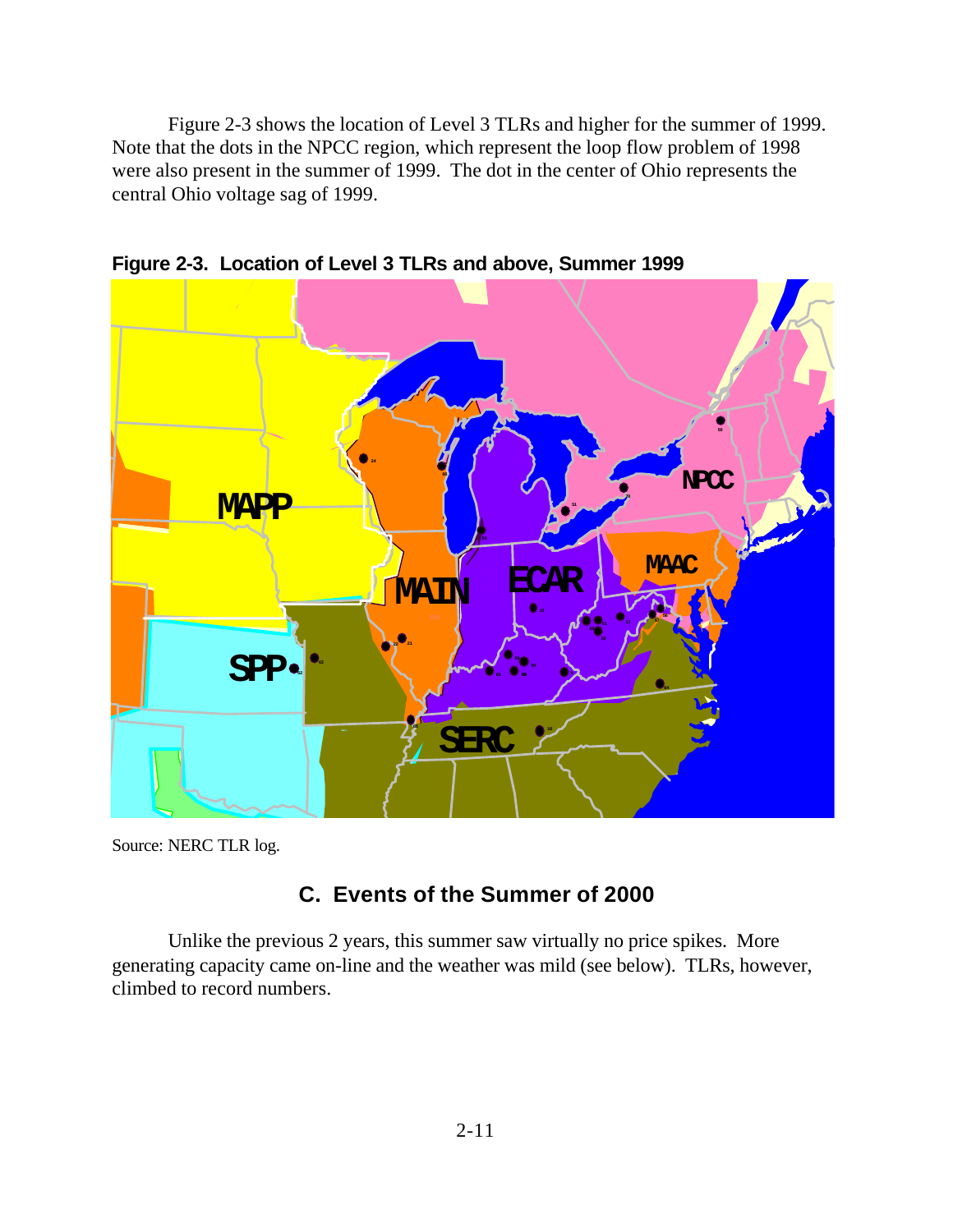#### **1. Bulk Power Prices**

Wholesale prices are determined via bilateral transactions or in the NYMEX spot markets since there is no central clearing house or exchange. This situation will apparently remain since none of the three RTO proposals before the Commission (Midwest, Alliance or SPP) include a central trading exchange. There are, however, 11 hubs in the Midwest region for spot, forward and futures prices. Major trading hubs include Into Cinergy (midand southern Indiana and neighboring Cincinnati, Ohio) and Into ComEd (eastern Illinois). The other hubs are Northern ECAR, ECAR, Northern MAIN, CILCO/IP, Into Ameren, Southern MAIN, MAPP, SPP and North SPP. There is some variance in the price data for the 11 hubs because they are compiled by two different publications, *MegaWatt Daily* and *Power Markets Week*, each of which uses a different methodology.

#### **2. Wholesale Prices at the Beginning of the Summer**

Figure 2-4 shows the daily price for day-ahead electric power into six Midwestern hubs from January 1997 to August 2000 from *Power Markets Week*. The six hubs are Northern ECAR, Into Cinergy, Northern MAIN, Southern MAIN, Into ComED and MAPP. Note that the vertical axis stops at \$500/MWh, effectively truncating the tops of the graphs for the two price spikes in the summers of 1998 and 1999. The values for the peak prices during these two summers are represented by text near the highest visible point of the graph. Without this truncation all other price variation would disappear from the graph. Prices in the summer of 2000, from May 1, 2000, through August 31, 2000, never exceeded \$150/MWh. This contrasts with the \$2,600/MWh price during the summer of 1998 and \$2,750/MWh during the summer of 1999.

The summer of 2000 was relatively calm for Midwest wholesale prices. A number of factors contributed to this situation. As will be shown, the weather was cooler than normal, especially in the upper Midwest. Also, there were no widespread generation outages, as in the 1998 price spike when many nuclear plants were simultaneously down for maintenance. More generation facilities have been built in the Midwest, too. Finally, except for TLRs, there were no major transmission problems like the central Ohio voltage sag or the loop flow problems in 1998 which threatened to isolate the Midwest from the rest of the grid.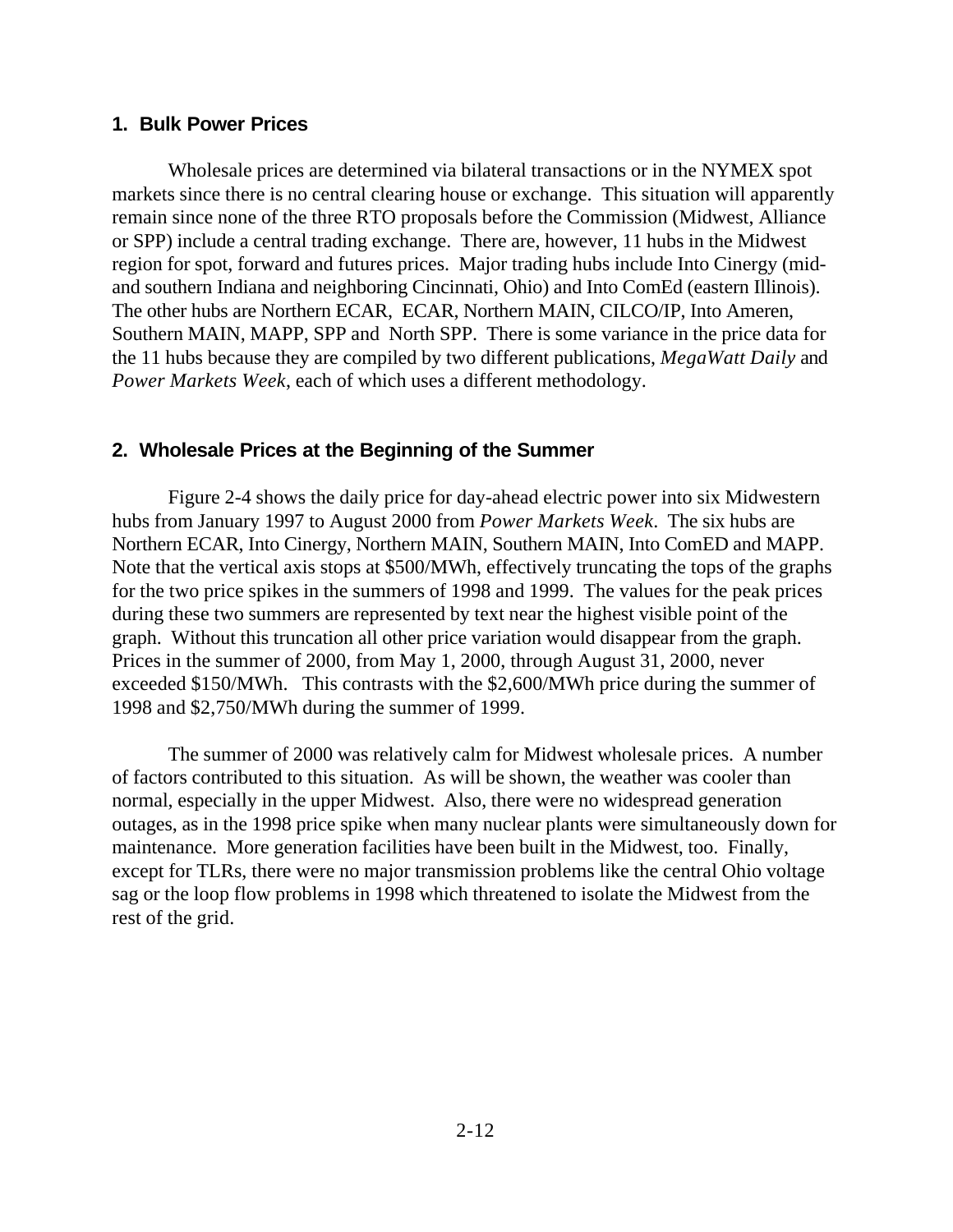

**Figure 2-4. Daily Price Indices: Midwestern Market Hubs, 1997-2000**

#### **3. Ownership in 2000**

At this time the majority of transmission is owned by vertically integrated IOUs, cooperatives or municipals as there is no enforced divestiture to an ISO or RTO. Likewise, generation ownership is also highly centralized in one class.

Table 2-7 shows the amount of generation in megawatts by type of ownership, for each region during 2000. IOUs own more than 183,000 MW of generation, or about 66 percent of total capacity. Non-utility generators (NUGs) have the second-highest total, owning about 14 percent of the generation capacity. The other classes of generators share the remaining 20 percent of the market. MAPP, the smallest region for generation, is the most diverse, having representation in every class of ownership, including Canadian, public authorities and federal. Unlike transmission, where ECAR and MAPP have nearly equal miles of high-voltage circuits, ECAR dominates generation. ECAR has more than 120,000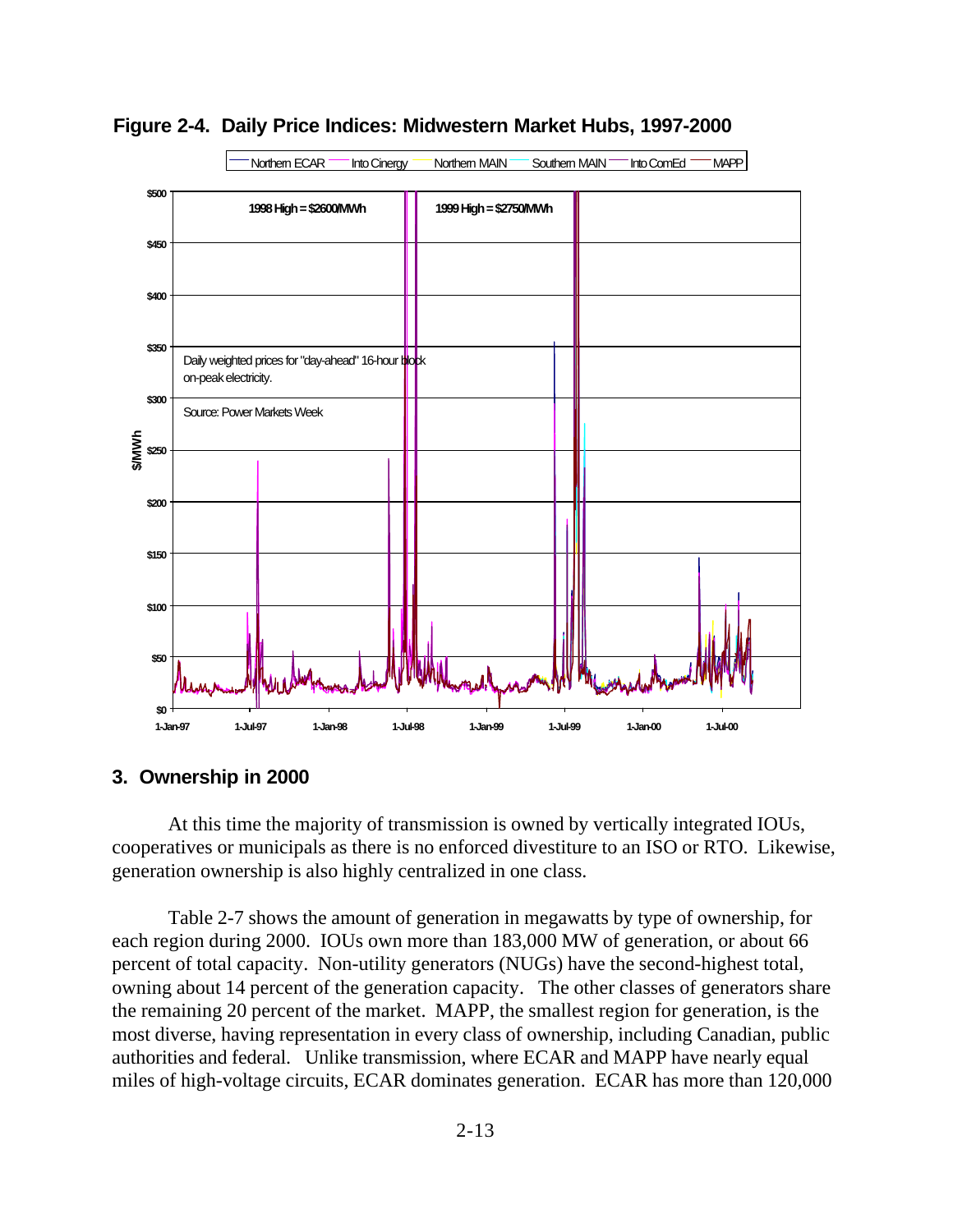MW, or 44 percent of the Midwest capacity while MAPP has 43,000 MW or 16 percent of capacity.

Recently, there has been a large amount of merger activity, as electric utilities combine with each other or with gas pipeline companies.<sup>7</sup> The electric utility mergers result in a consolidation of generation resources. However, there is no evidence to suggest that the mergers have resulted in any additional concentration of the market or affected prices.

| (Megawatts)                   |             | <b>MAIN</b> | <b>MAPP</b> | <b>SPP</b> |              |
|-------------------------------|-------------|-------------|-------------|------------|--------------|
| <b>Owner Class</b>            | <b>ECAR</b> |             |             |            | <b>Total</b> |
| IOU                           | 96,712      | 35,653      | 17,677      | 33,651     | 183,693      |
| <b>Non-Utility Generators</b> | 13,106      | 22,433      | 1,491       | 4,949      | 41,979       |
| Cooperative                   | 6,022       | 465         | 5,507       | 3,581      | 15,575       |
| Municipal                     | 4,228       | 1,621       | 3,113       | 6,497      | 15,459       |
| Canadian                      |             |             | 8,143       |            | 8,143        |
| <b>Public Authorities</b>     | 61          |             | 5,010       |            | 5,071        |
| Federal                       | 88          |             | 2,407       | 1,945      | 4,440        |
| All Others                    | 324         | 130         | 110         | 591        | 1,155        |
|                               |             |             |             |            |              |
| <b>Total All Classes</b>      | 120,541     | 60,302      | 43,458      | 51,214     | 275,515      |

**Table 2-7. Generation Capacity by Type of Ownership, 2000**  $(Megayian)$ 

Source: RDI Powerdat, August 2000.

Table 2-8 shows the percentage of generation capacity by fuel type in the Midwest for the year 2000. Coal predominates in the Midwest with 61 percent of the capacity and gas is a distant second with 19 percent. In fact, coal has the majority of capacity in three of the four regions with 75 percent in ECAR, 61 percent in MAPP and 51 percent in MAIN. Coal is second to gas only in SPP where coal has 40 percent of capacity and gas 48 percent. Nuclear is a major presence in MAIN with 24 percent of capacity.

Table 2-9 shows the reserve margin for each of the regions for the summer of 2000. The reserve margin is a measure of spare or unused capacity that is available to meet increases in demand and emergency situations. ECAR and MAPP at 14 percent, and SPP at

**<sup>7</sup>** For example, American Electric Power Service Corporation (AEP) merged with Central and South West Services Company (which is partly located in the SPP control area) and NIPSCO merged with Columbia Gas Transmission Corporation.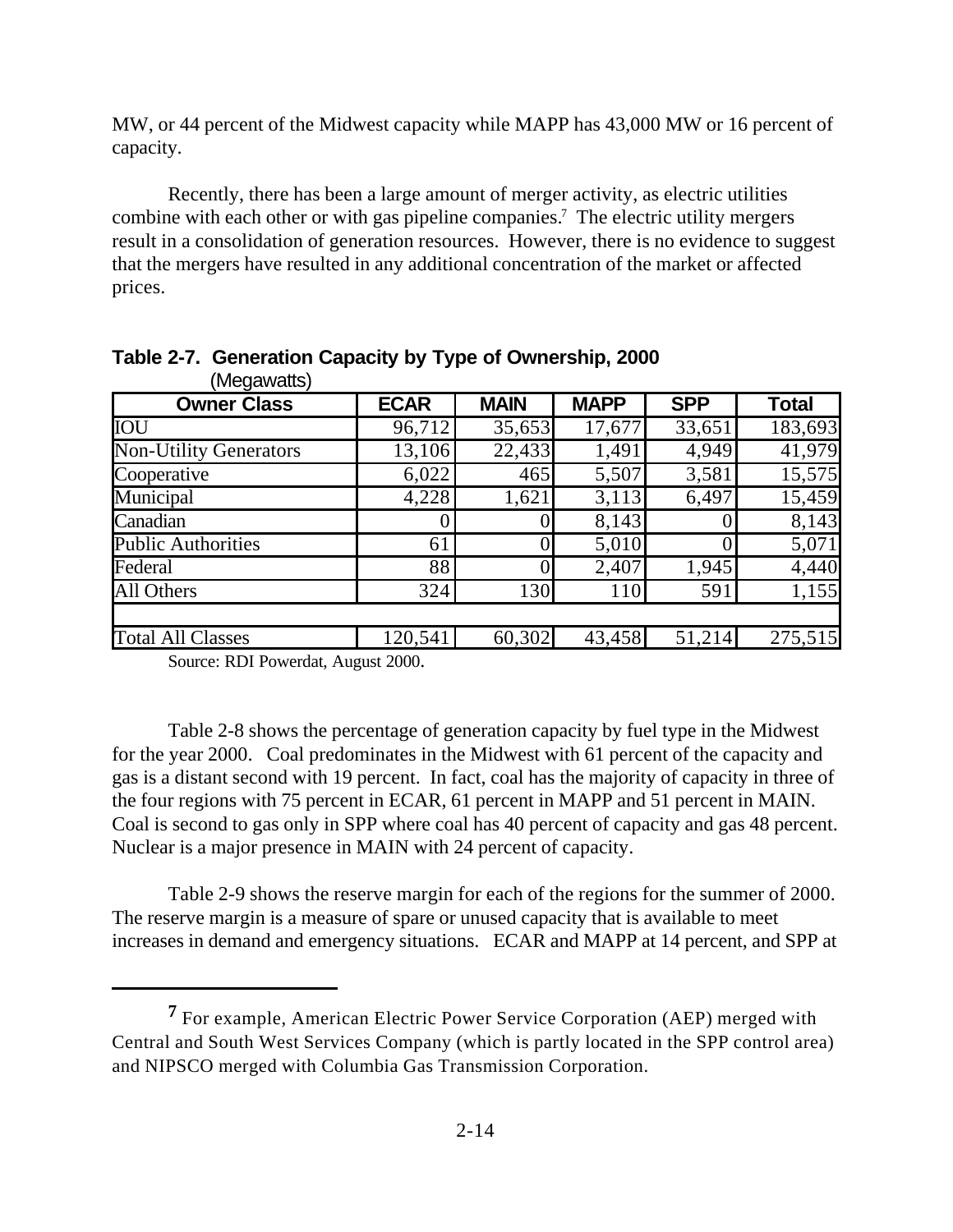12 percent, have comfortable reserve margins, probably due to the cool weather in the summer of 2000. But MAIN, at 5 percent, has a very low reserve margin.

| (Percent)   |      |     |                |    |       |
|-------------|------|-----|----------------|----|-------|
| Region      | Coal | Gas | <b>Nuclear</b> | Оī | Other |
| <b>ECAR</b> | 75   |     |                |    |       |
| <b>MAIN</b> | 51   | 7   | 24             |    |       |
| <b>MAPP</b> | 61   |     |                |    |       |
| SPP         | 40   | 48  |                |    |       |
|             |      |     |                |    |       |
| Total       | 61   | 19  | 10             |    |       |

#### **Table 2-8. Generation by Fuel Type, 2000**

Source: RDI Powerdat, August 2000.

Note: Percentages may not add to 100 due to rounding.

#### **Table 2-9. Reserve Margin for the Summer of 2000**  $M_{200}$

| Region      | (Megawatts)<br><b>Estimated</b><br>Peak Demand | Available<br><b>Capacity</b> | <b>Purchases</b><br>(Imports) | <b>Sales</b><br>(Exports) | <b>Reserve</b><br><b>Margin</b> |
|-------------|------------------------------------------------|------------------------------|-------------------------------|---------------------------|---------------------------------|
| <b>ECAR</b> | 93,150                                         | 108,651                      | 5,524                         | 5,398                     | 14%                             |
| <b>MAIN</b> | 48,402                                         | 49,736                       | 4,720                         | 3,307                     | 5%                              |
| <b>MAPP</b> | 33,585                                         | 40,334                       | $- -$                         | 1,200                     | 14%                             |
| <b>SPP</b>  | 37,438                                         | 40,164                       | 2,592                         | $- -$                     | 12%                             |

Source: Responses to Staff Data Request.

Note: MAPP Exports and SPP Imports are net figures.

#### **4. Additions to Capacity 2000**

As discussed earlier, in the summers of 1998 and 1999, the Midwest experienced price spikes for wholesale bulk power. The midwestern state regulatory agencies did not petition the Commission to institute price caps after these price spikes. Therefore, the Midwest remains a region without area-wide price caps in the wholesale market. Some market participants that provided information to Staff believe that the absence of an areawide price cap is the single reason that NUG construction has increased in the Midwest.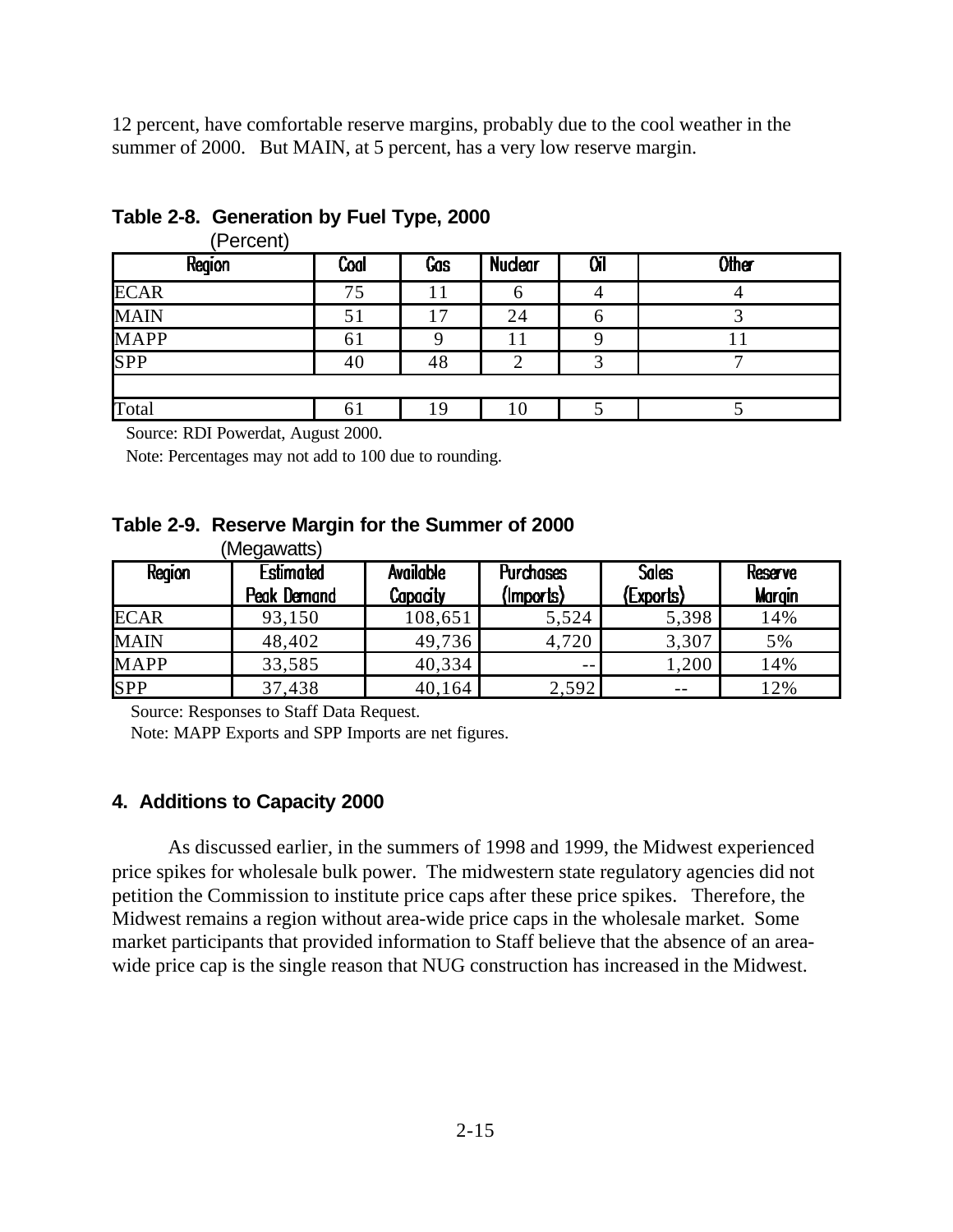Figure 2-5 graphically shows the data presented in Table 2-6. The additions to capacity that occurred in 2000 are in red. MAIN had the highest increase of 2,627 MW in 2000 while ECAR and MAPP also had significant expansions of 1,550 MW and 1,415 MW, respectively.



**Figure 2-5. Additions to Capacity, 1999 and 2000**

Source: RDI Powerdat, August 2000.

#### **5. Weather in the Summer of 2000**

In general, the Midwest had a mild summer compared to the moving average for the past 30 years. Figure 2-6 shows the departure from normal temperatures for the lower, upper and entire Midwest for the summer of 2000. Temperatures across the Midwest were warmer than average in May by about 3 degrees Fahrenheit.

June and July were relatively mild with temperatures typically below normal. In fact, the average temperature in July was more than two degrees cooler for the cities in the upper Midwest (as represented by the average temperature in Chicago, Cleveland, Dayton, Detroit, Milwaukee and Minneapolis).

The weather picture became more complex in August with the upper Midwest following a different pattern than the lower Midwest. The upper Midwest was again close to normal in August. However, the lower Midwest (as represented by the average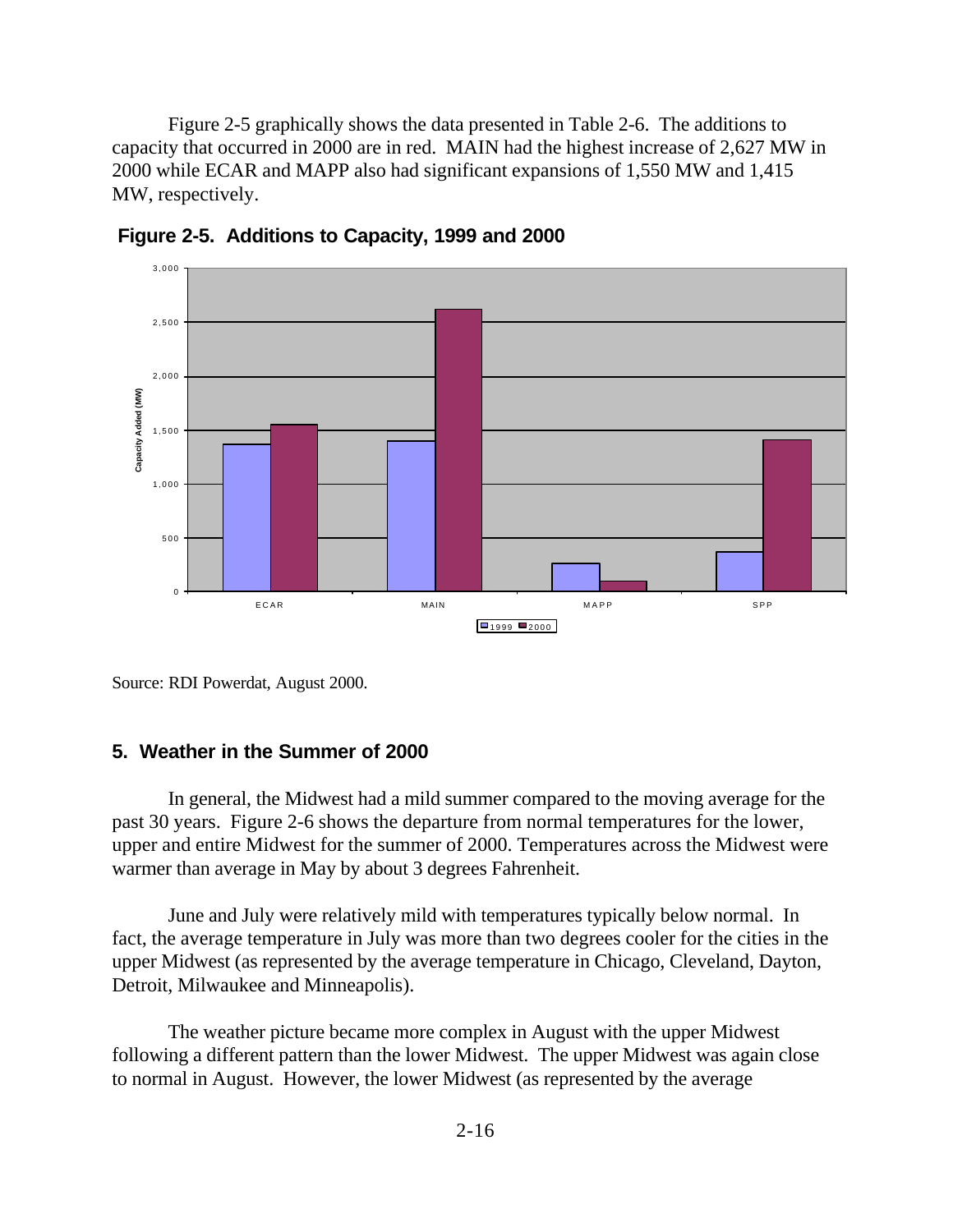temperature in Amarillo, Kansas City, Louisville, Oklahoma City and St. Louis) became much warmer than average in August. Many of these lower Midwestern cities are electrically close to regions like central Texas, which set records for high temperatures and lack of rain. Likewise, the southeast United States experienced above average temperatures for all 4 months of the summer of 2000. See the Weather Section for the Southeast region in this Report.





**Upper Midwest Lower Midwest All Midwest** 

Source: NOAA, Local Climatological Data—unedited. Http://www.ncdc.noaa.gov.

#### **6. Transmission Loading Relief (TLRs) in 2000**

Table 2-10 shows the number of Level 2 TLRs and above, by region for each summer from 1998 to 2000. It tabulates the monthly and yearly totals for each region. The bottom row shows the total for each year and the grand total for all 3 years. There has been an enormous increase in TLRs between the summer of 1999 and the summer of 2000. Specifically, TLRs have grown from 86 during the summer of 1999 to 492 for the summer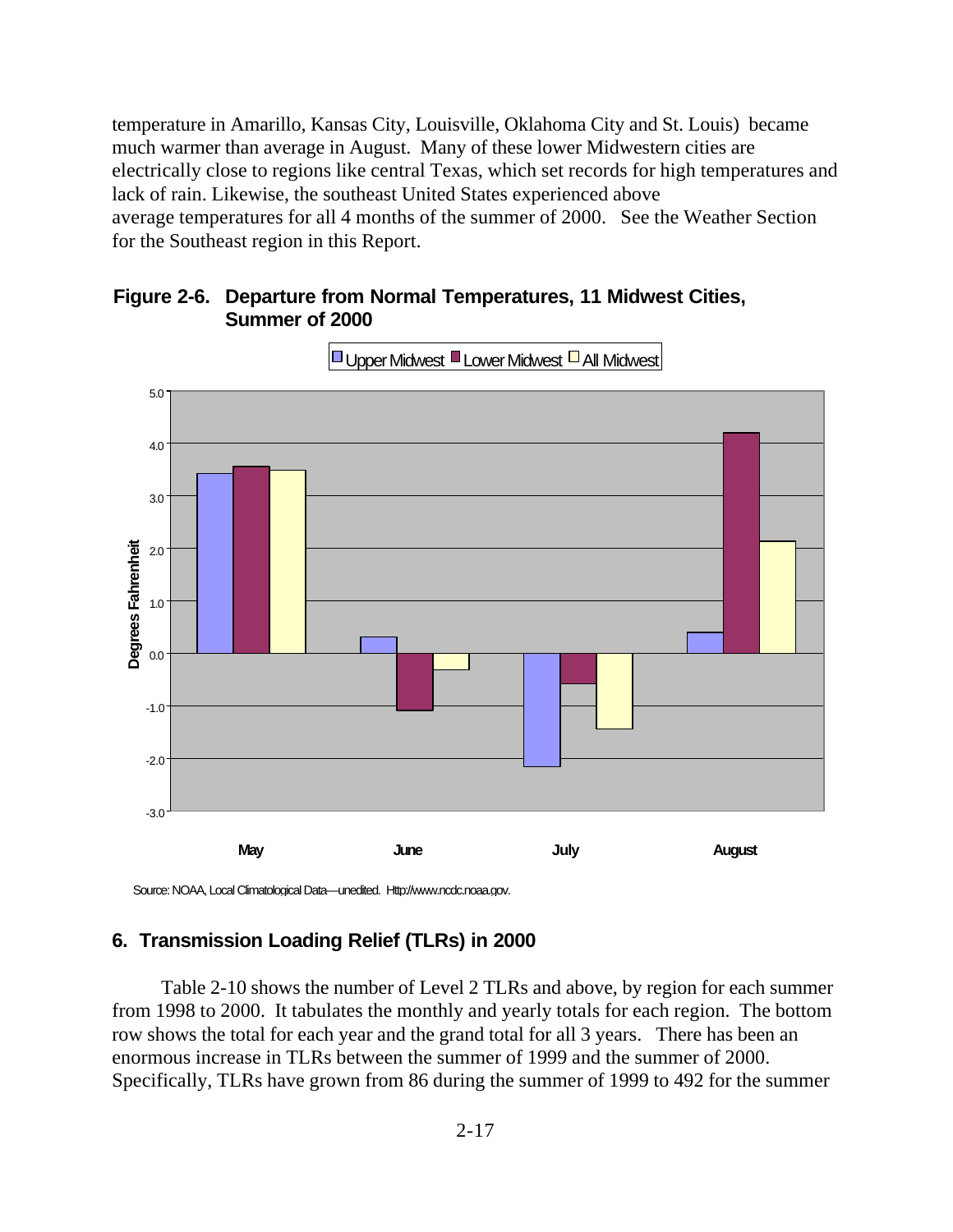of 2000, an increase of 472 percent. For this analysis, Staff only counted a TLR at its highest level. When a TLR escalated in Level while it was active, Staff only measured it as one occurrence.

TLRs occurred most frequently in ECAR and MAIN, though the increase in SPP is just as rapid. SPP, however, had a very small base of 14 events for the summer of 1999. Over the last 3 years ECAR had 42 percent of all TLRs (287 of 685) and MAIN had 45 percent of all TLRs (309 of 685). For the summer of 2000 alone, ECAR experienced 45 percent of all TLRs (219 of 492) and MAIN had 40 percent (198 of 492).

| Region                                                     | 1998                                                             | 1999                                                            | 2000                                   | <b>Monthly</b><br><b>Totals</b>     | Region<br><b>Total</b> |
|------------------------------------------------------------|------------------------------------------------------------------|-----------------------------------------------------------------|----------------------------------------|-------------------------------------|------------------------|
| <b>ECAR</b><br>June<br>July<br>August<br><b>ECAR Total</b> | 13<br>$\overline{\mathbf{4}}$<br>$\overline{\mathbf{4}}$<br>21   | 8<br>24<br>15<br>47                                             | 51<br>102<br>66<br>219                 | 72<br>130<br>85                     | 287                    |
| <b>MAIN</b><br>June<br>July<br>August<br><b>MAIN Total</b> | 40<br>25<br>21<br>86                                             | 10<br>3<br>12<br>25                                             | 31<br>92<br>75<br>198                  | 81<br>120<br>108                    | 309                    |
| <b>MAPP</b><br>June<br>July<br>August<br><b>MAPP Total</b> | $\mathbf 0$<br>$\mathbf 0$<br>$\overline{0}$<br>$\boldsymbol{0}$ | $\pmb{0}$<br>$\begin{matrix} 0 \\ 0 \\ \mathbf{0} \end{matrix}$ | $\mathbf 0$<br>12<br>$\mathbf 0$<br>12 | $5\phantom{1}$<br>12<br>$\mathbf 0$ | 17                     |
| <b>SPP</b><br>June<br>July<br>August<br><b>SPP Total</b>   | $\mathbf 0$<br>$\overline{0}$<br>$\mathbf 0$<br>$\bf{0}$         | 4<br>$\begin{array}{c} 6 \\ 4 \end{array}$<br>14                | 27<br>20<br>11<br>58                   | 31<br>26<br>15                      | 72                     |
| <b>All Regions</b>                                         | 107                                                              | 86                                                              | 492                                    |                                     | 685                    |

**Table 2-10. Level 2 TLRs and Above, Summer 1998-2000**

Source: FERC Congestion Management Team Reports compiled from NERC's website.

Figure 2-7 shows a graphical representation of the yearly data in Table 2-10. The enormous increase in total number of TLRs from 1999 to 2000 can be seen.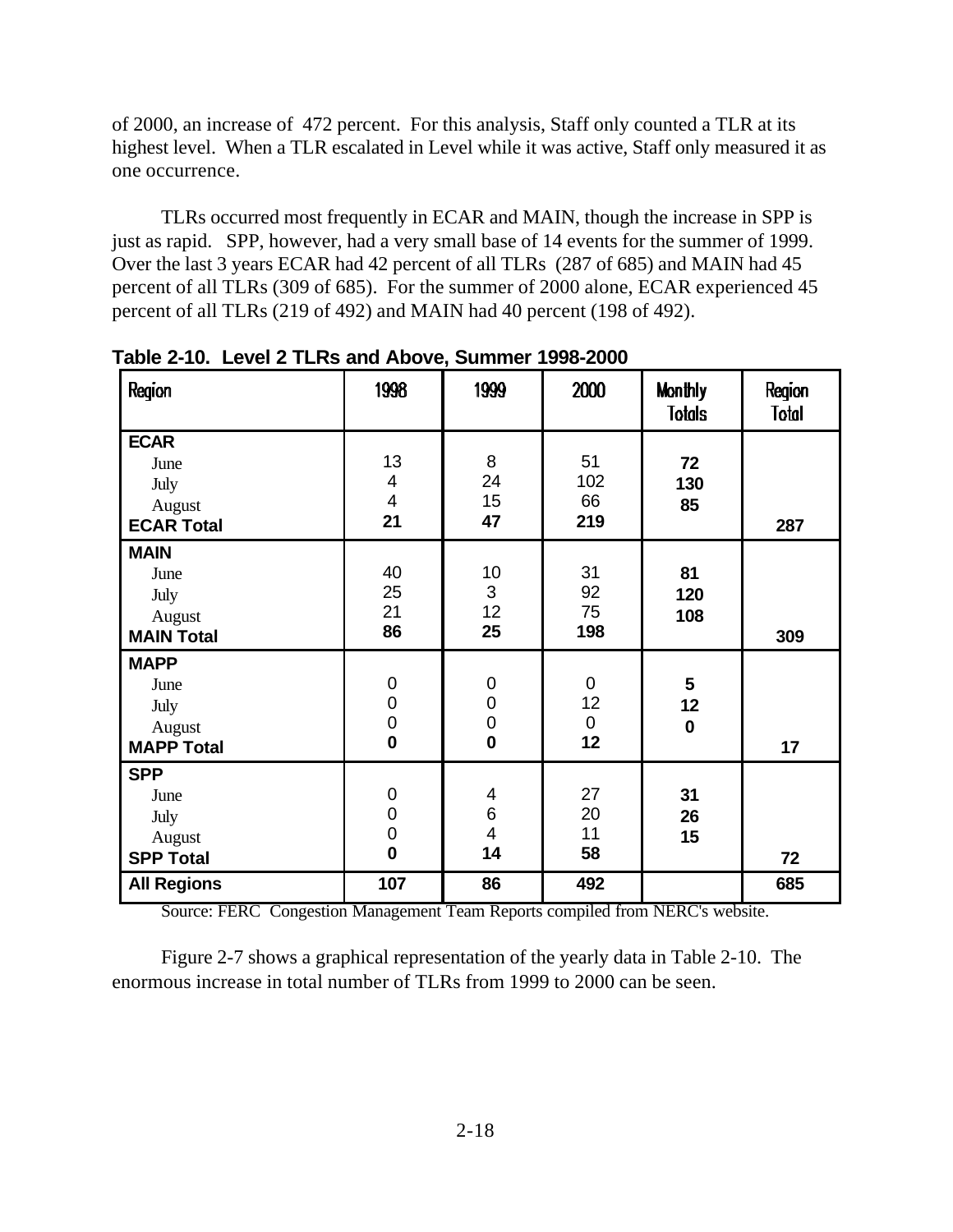

**Figure 2-7. Summer TLR events Level 2 and above, 1998-2000**

11 shows the location of the Midwestern flowgates where TLRs above Level 3 were called most frequently in the summer of 2000. Staff only selected TLRs at Level 3 and above because this is where curtailment of existing transactions begins to occur.<sup>8</sup> Table 2-11 reveals that these TLRs were highly concentrated on a few flowgates. For example, only five flowgates in ECAR accounted for 41 percent (90 of the 219 TLR events), this summer. Likewise, another five flowgates in MAIN accounted for 42 percent (83 of 198 TLR events) of the events there. The direction of flow in the third column of Table 2-11 indicates that power was generally flowing from ECAR and MAIN into SERC when the TLR events happened. Even though the procedures for Level 3 TLRs mandate transaction curtailment to alleviate flowgate congestion, the table shows that the amount of curtailment is not always recorded. For example, 78 of the 191 events in this table do not show any curtailment amount. The total curtailment for the remaining 113 events totals more than 13,144 MW of transactions. The total amount of relief that these curtailments are intended to produce, however, is not posted.

**<sup>8</sup>**Some power marketers asserted to Staff that Level 2a and Level 2b TLRs actually "curtail" transactions since the Security Coordinator will not accept any new transactions across the affected flowgate.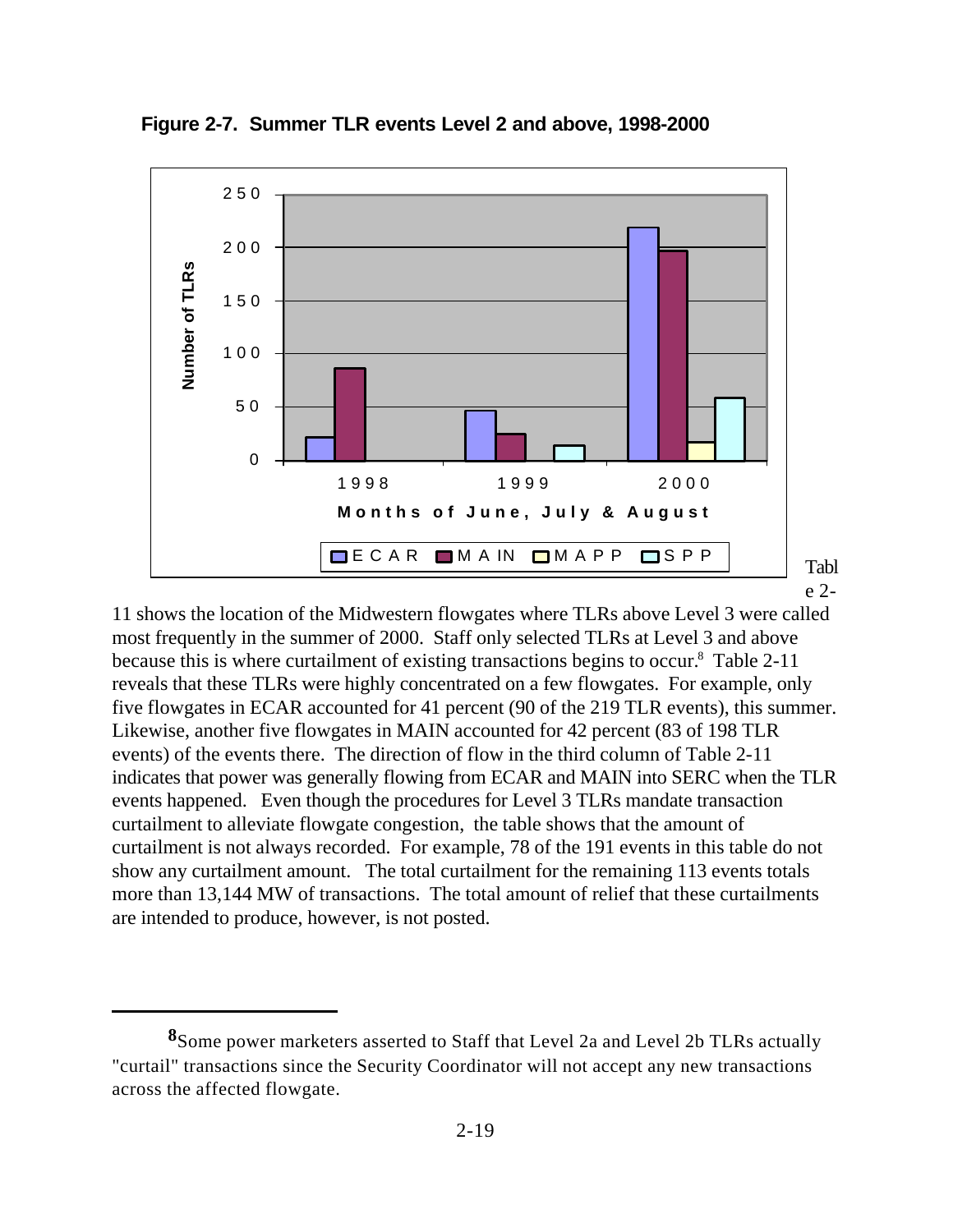| Table 2-11. Flowgates Where TLRs above Level 3 Were Called Most Frequently, Summer 2000 |                                                   |                  |             |                                                |                         |                         |                         |                          |                  |
|-----------------------------------------------------------------------------------------|---------------------------------------------------|------------------|-------------|------------------------------------------------|-------------------------|-------------------------|-------------------------|--------------------------|------------------|
| Flowgate                                                                                |                                                   |                  |             | <b>Number of TLRs called</b><br>(MW curtailed) |                         |                         | <b>Total</b>            |                          |                  |
| ID                                                                                      | <b>Name</b>                                       | <b>Direction</b> | <b>SC</b>   | CA                                             | Jun                     | Jul                     | Aug                     | <b>TLR</b>               | <b>Curtailed</b> |
| <b>ECAR</b>                                                                             |                                                   |                  |             |                                                |                         |                         |                         |                          |                  |
| 2097                                                                                    | 11 Paddys 161<br>5 Summer 161 1                   | NE-SW            | <b>EMSC</b> | <b>LGEE</b>                                    | $\boldsymbol{0}$        | 9<br>$(*)$              | 26<br>$(*)$             | 35                       | $\mathbf{0}$     |
| 2096                                                                                    | 11 Blue L 161<br>20 Blit C 161 1                  | $N-S$            | <b>EMSC</b> | <b>LGEE</b>                                    | $\boldsymbol{0}$        | 9<br>$(*)$              | 24<br>$(*)$             | 33                       | $\overline{0}$   |
| 2403                                                                                    | Kanawz-Matt Funk 345/<br>Baker-Broadford 765      | NE-SW            | <b>EMSC</b> | <b>AEP</b>                                     | 6<br>(979)              | 3<br>(50)               | 6<br>(100)              | 15                       | 1129 MW          |
| 2357                                                                                    | 01 Wylier 345 / 500TX7/<br>01 Wylier 345 / 500TX5 | $E-W$            | AP          | AP                                             | $\mathbf{1}$<br>$(*)$   | $\boldsymbol{0}$        | 3<br>$(*)$              | $\overline{\mathcal{L}}$ | $\boldsymbol{0}$ |
| 2404                                                                                    | Kanawz-Matt Funk 345/<br>Broadford-Jferry 765     | NW-SE            | <b>EMSC</b> | <b>AEP</b>                                     | $\mathbf{1}$<br>$(*)$   | $\boldsymbol{0}$        | $\overline{2}$<br>$(*)$ | 3                        | $\mathbf{0}$     |
| <b>Total ECAR</b>                                                                       |                                                   |                  |             |                                                | 8                       | 21                      | 61                      | 90                       | 1129 MW          |
| <b>MAIN</b>                                                                             |                                                   |                  |             |                                                |                         |                         |                         |                          |                  |
| 3413                                                                                    | Coffn-Roxfd IP<br>for Newtn-Mt Vrnon              | NW-SE            | <b>MAIN</b> | $\rm IP$                                       | $\boldsymbol{0}$        | 12<br>(1059)            | 18<br>(3737)            | 30                       | 4796 MW          |
| 3102                                                                                    | <b>BlandFranks 345 KV</b>                         | NW-SE            | <b>MAIN</b> | <b>AMRN</b>                                    | $\mathbf{1}$<br>(441)   | 6<br>(705)              | 18<br>(1896)            | 25                       | 3042 MW          |
| 10204                                                                                   | McCred-Overton345 for<br><b>Bland-Franks</b>      | $E-W$            | <b>MAIN</b> | <b>AMR</b><br>$\mathbf N$                      | $\boldsymbol{0}$        | $\mathbf{0}$            | 13<br>(1078)            | 13                       | 1078 MW          |
| 3117                                                                                    | <b>Blands-Franks</b><br>+ Rush-St Francois        | NW-SE            | <b>MAIN</b> | <b>AMR</b><br>$\mathbf N$                      | $\boldsymbol{0}$        | $\mathbf{1}$<br>$(*)$   | 8<br>(300)              | 9                        | 300 MW           |
| 3144                                                                                    | Rush-St Francois +<br><b>Blands-Franks</b>        | NW-SE            | <b>MAIN</b> | <b>AMR</b><br>$\mathbf N$                      | $\overline{4}$<br>(150) | $\overline{2}$<br>(291) | $\overline{2}$<br>(263) | 8                        | 704 MW           |
| <b>Total MAIN</b>                                                                       |                                                   |                  |             |                                                | 5                       | 21                      | 59                      | 85                       | 9920MW           |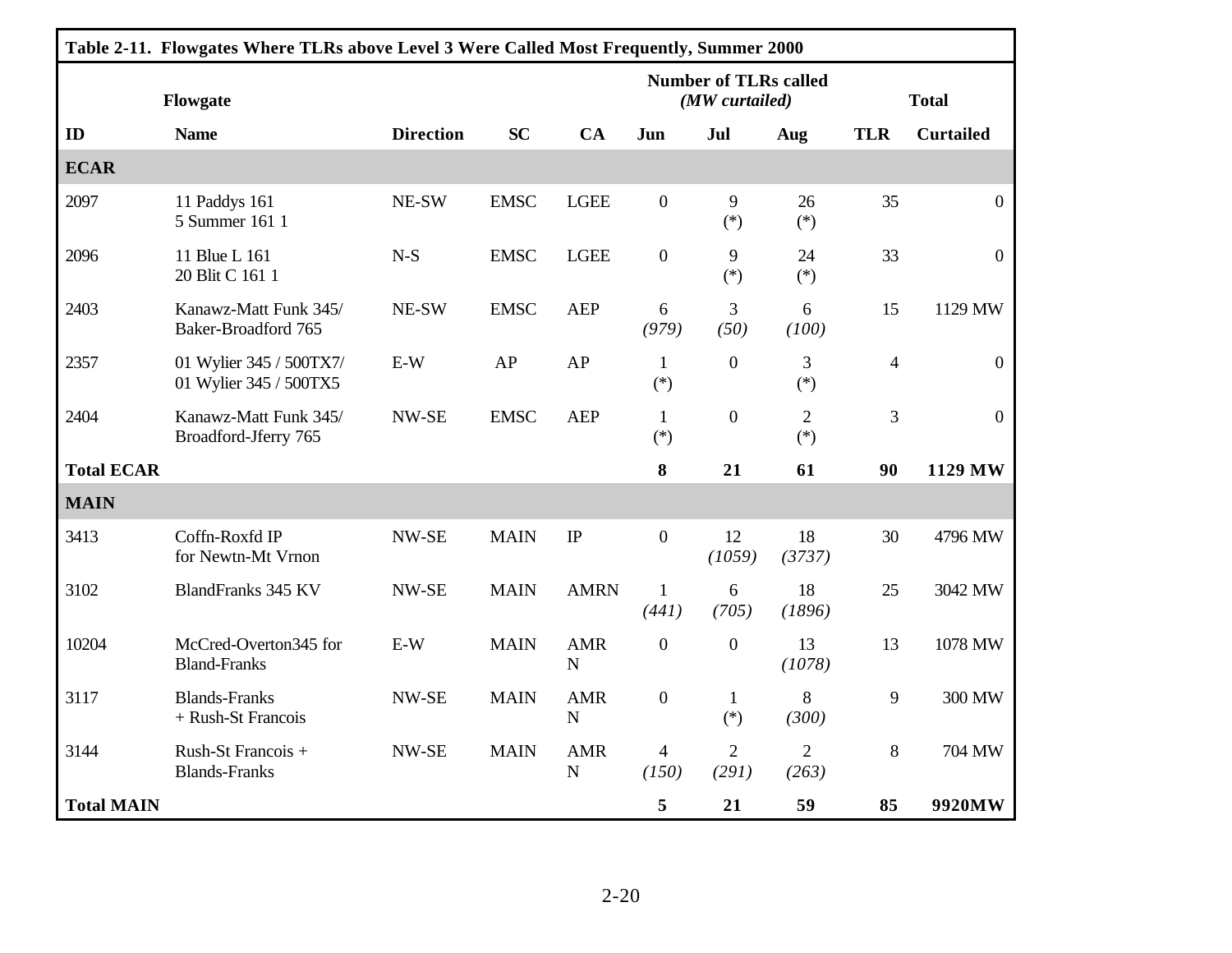| Flowgates Where TLRs above Level 3 Were Called Most Frequently, Summer 2000<br>Table 2-11 (continued) |                       |  |                  |             |             |                                      |                                                |                         |                |                  |
|-------------------------------------------------------------------------------------------------------|-----------------------|--|------------------|-------------|-------------|--------------------------------------|------------------------------------------------|-------------------------|----------------|------------------|
|                                                                                                       | Flowgate              |  |                  |             |             |                                      | <b>Number of TLRs called</b><br>(MW curtailed) |                         |                | <b>Total</b>     |
| ID                                                                                                    | <b>Name</b>           |  | <b>Direction</b> | <b>SC</b>   | CA          | Jun                                  | Jul                                            | Aug                     | <b>TLR</b>     | <b>Curtailed</b> |
| <b>MAPP</b>                                                                                           |                       |  |                  |             |             |                                      |                                                |                         |                |                  |
| 6009                                                                                                  | Cooper_s              |  | E-W              | <b>MAPP</b> | <b>NPPD</b> | $\overline{2}$<br>(587)              | 3<br>(309)                                     | $\mathbf{1}$<br>(127)   | 6              | 1023 MW          |
| 6012                                                                                                  | Pri-Byn               |  | NW-SE            | <b>MAPP</b> | <b>NSP</b>  | $\mathbf{1}$<br>$\left( ^{*}\right)$ | 1<br>(179)                                     | $\mathbf{0}$            | $\overline{2}$ | 179 MW           |
| <b>Total MAPP</b>                                                                                     |                       |  |                  |             |             | 3                                    | $\overline{\mathbf{4}}$                        | $\mathbf{1}$            | 8              | 1202 MW          |
| <b>SPP</b>                                                                                            |                       |  |                  |             |             |                                      |                                                |                         |                |                  |
| 5005                                                                                                  | CatXfrCatXfr          |  | $S-N$            | <b>SWPP</b> | <b>GRDA</b> | $\overline{2}$<br>(165)              | $\overline{0}$                                 | $\overline{0}$          | $\overline{2}$ | 165 MW           |
| 5015                                                                                                  | ElpFarWicWdr          |  | NE-SW            | <b>SWPP</b> | <b>WR</b>   | $\overline{2}$<br>(226)              | $\boldsymbol{0}$                               | $\boldsymbol{0}$        | $\overline{2}$ | 226 MW           |
| 5050                                                                                                  | StjLakIatStr          |  | NW-SE            | <b>SWPP</b> | <b>KCPL</b> | $\boldsymbol{0}$                     | $\boldsymbol{0}$                               | $\overline{2}$<br>(422) | $\overline{2}$ | 422 MW           |
| 3108                                                                                                  | Overton-Sibley 345 KV |  | SE-NW            | <b>SWPP</b> | <b>MPS</b>  | $\mathbf{1}$<br>$\left( ^{*}\right)$ | $\boldsymbol{0}$                               | $\mathbf{0}$            | $\mathbf{1}$   |                  |
| 5045                                                                                                  | PhiSphSumEmc          |  | $S-N$            | <b>SWPP</b> | <b>WR</b>   | $\mathbf{1}$<br>(80)                 | $\boldsymbol{0}$                               | $\mathbf{0}$            | $\mathbf{1}$   | <b>80 MW</b>     |
|                                                                                                       | <b>Total SPP</b>      |  |                  |             |             | 6                                    | $\boldsymbol{0}$                               | $\overline{2}$          | 8              | 893 MW           |
| <b>Total all 4 Midwest Regions</b>                                                                    |                       |  |                  | 22          | 46          | 123                                  | 191                                            | 13144 MW                |                |                  |

Source: Oasis Site at SPP (\*) no curtailment listed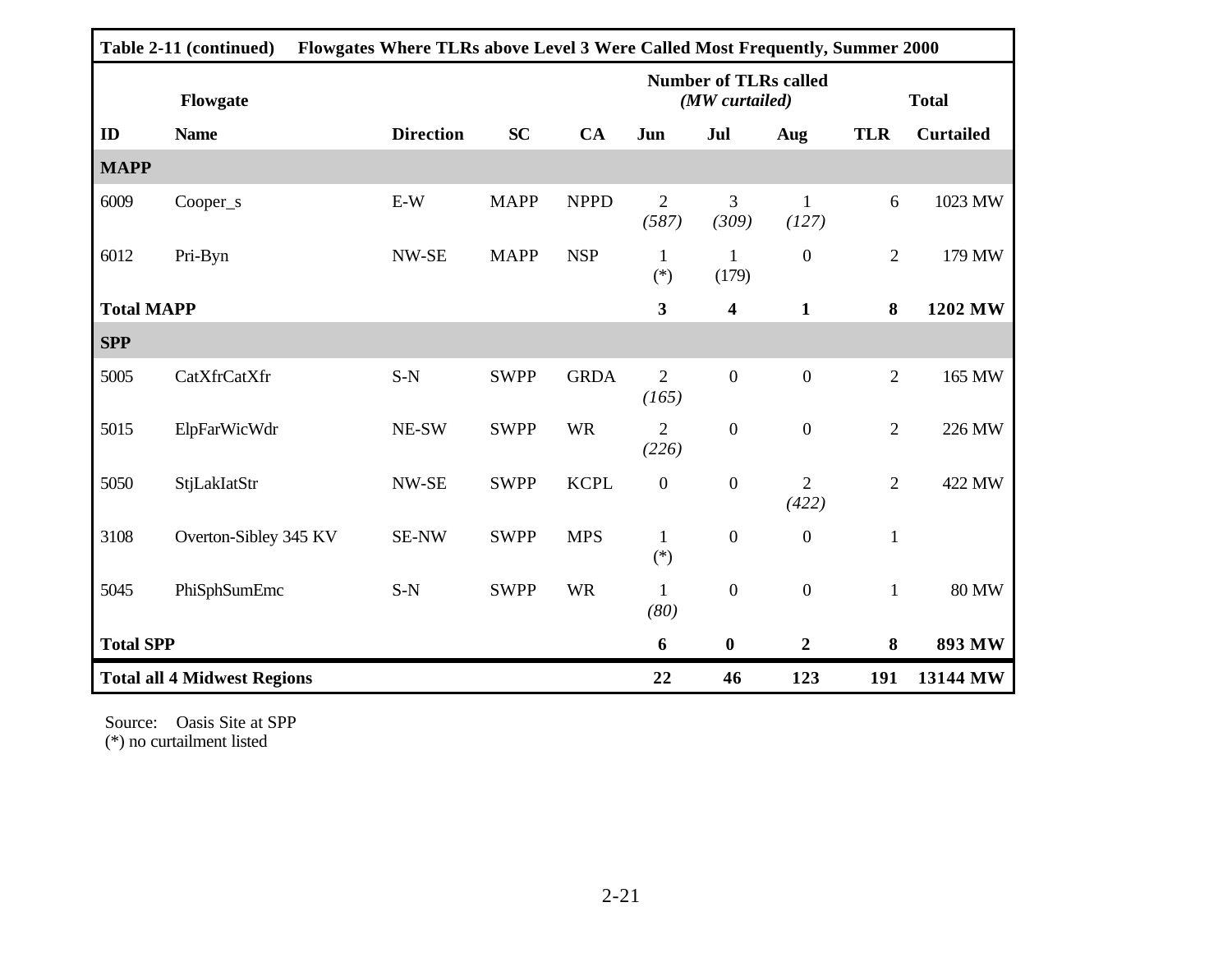Figure 2-8 shows the location of the transmission flow constraints (dots), and the direction of flows (the arrows) during July 2000 in the Midwest. The dots indicate significant TLR events at flowgates and are generally clustered on the southern and eastern borders of ECAR, the southwestern borders of MAIN and around Kansas City in SPP.



**Figure 2-8. Transmission Flow Constraints and TLR Locations, July 2000**

Source: NERC TLR log.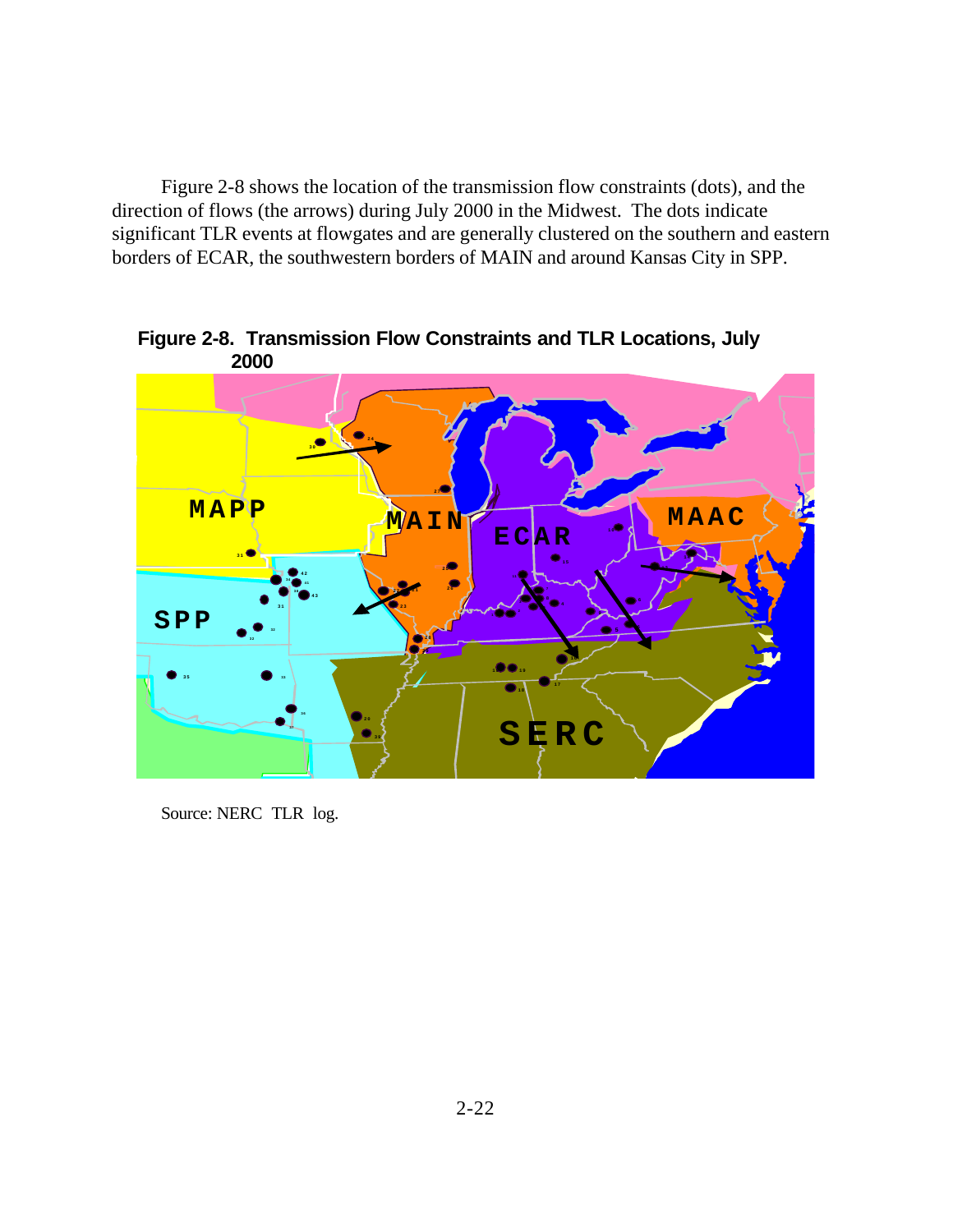## **4. Regulatory and Institutional Environment**

#### **A. Overview**

In addition to the federal regulatory scheme discussed in the West Report, each of the 17 states that lie entirely or mostly in the four major Midwest NERC regions (ECAR, MAIN, MAPP and SPP) have regulatory agencies to regulate retail transmission service. These state agencies are: the Arkansas Public Service Commission; the Illinois Commerce Commission; the Indiana Utility Regulatory Commission; the Iowa Utilities Board; the Kansas Corporation Commission; the Kentucky Public Service Commission; the Louisiana Public Service Commission; the Michigan Public Service Commission; the Minnesota Public Utilities Commission; the Missouri Public Service Commission; the Nebraska Public Service Commission; the North Dakota Public Service Commission; the Ohio Public Utilities Commission; the Oklahoma Corporation Commission; the South Dakota Public Utilities Commission; the West Virginia Public Service Commission and the Wisconsin Public Service Commission.

State agencies also regulate the siting for constructing transmission facilities and, in some instances discussed below, the siting for generation facilities.<sup>9</sup> As part of or in lieu of siting requirements, states require environmental permits to be obtained for the construction of transmission or generation facilities. In addition to state regulation, municipalities have zoning ordinances that would apply to the construction of such facilities.

#### **B. Regulation of Transmission Service**

The Commission regulates wholesale transmission services such as the terms and conditions, the priorities, and the information that must be publicly posted regarding such services under the open access rules established in Order Nos. 888, et seq., and Order Nos. 889, et seq. The Commission, however, has permitted NERC to continue to have the responsibility for setting standards for operating the transmission grid. This includes allowing NERC to set the standards and procedures for calling TLRs. However, NERC's guidelines and procedures for maintaining system reliability in control areas are voluntary. As a result, the NERC guidelines and procedures are not enforced by remedies such as penalties or refunds.

**<sup>9</sup>** In Ohio, transmission and generation facility siting is regulated by the Ohio Power Siting Board, not the Ohio Public Utilities Commission.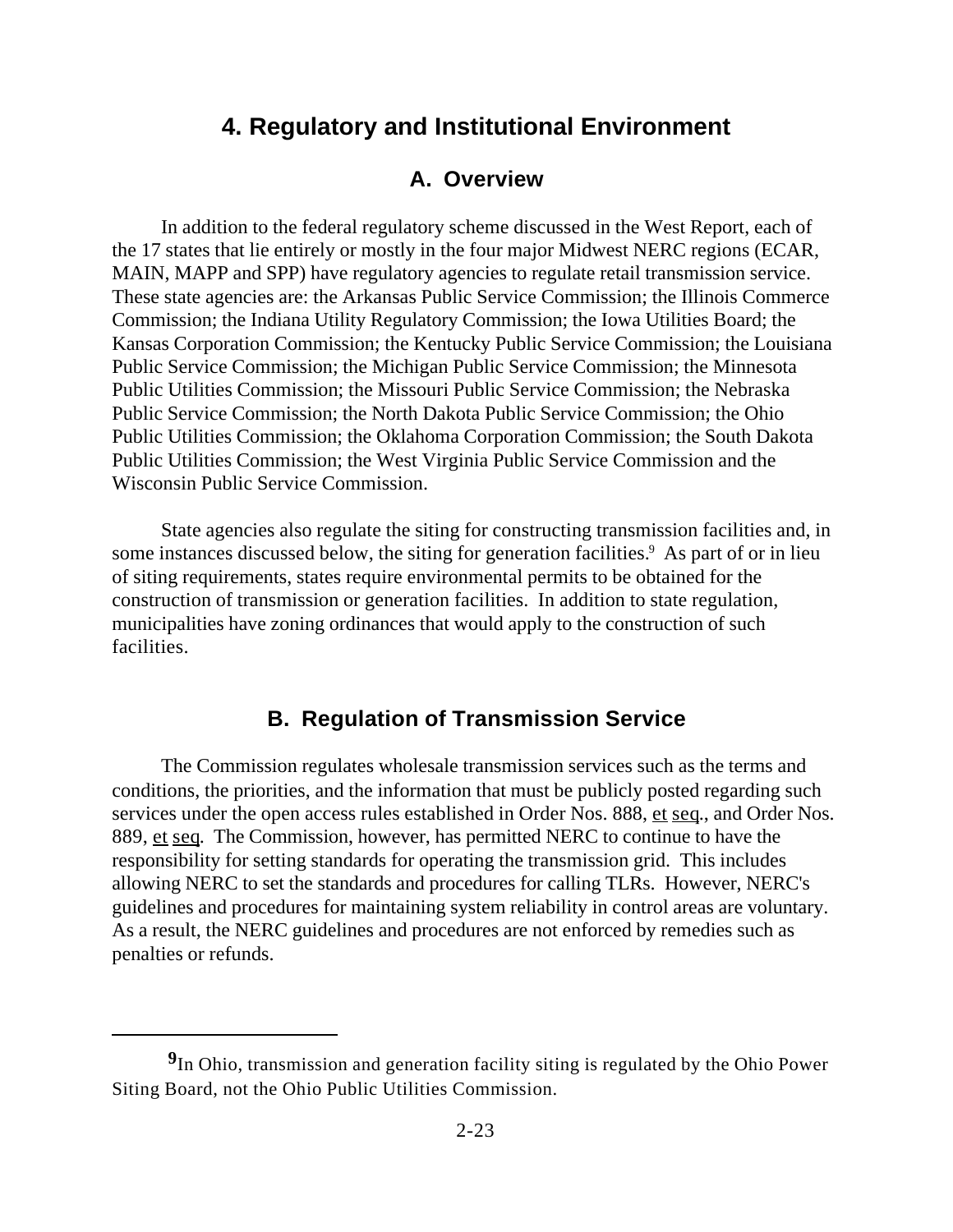The Commission has required utilities to place certain of the NERC standards and procedures into their respective Open Access Transmission Tariffs (OATTs). By doing so, the Commission has the power to enforce provisions in the OATT under the Federal Power Act. In practice, however, the Commission has generally deferred to NERC on transmission reliability questions, including the propriety of TLRs called by utilities and/or control areas. A notable exception, discussed in Section 5, involved the Commission approving a provision in the ECAR tariff providing for penalties for improperly pulling power from its transmission grid.

The problems associated with the current regulatory scheme for transmission system reliability issues are discussed in Section 5.

#### **C. RTOs**

Currently, no regional transmission organizations (RTOs) control transmission and reliability activities in the Midwest. However, there are three RTO proposals before the Commission to operate in the Midwest: the Midwest ISO; the Alliance RTO; and the Southwest Power Pool (SPP) RTO.<sup>10</sup> Membership in the proposed RTOs is currently very fluid. For example, on September 20, 2000, Illinois Power Company (Illinois Power) announced that it was withdrawing from the Midwest ISO and intends to join the Alliance RTO, pending regulatory approval.

In late 1995, many of the largest transmission utilities in the Midwest began discussions on creating a single independent system operator to operate the regional grids. Some transmission providers joined in the discussions because certain proposed state laws required joining an independent system operator as a prerequisite for participating in a retail access program. In 1996, the preliminary discussions led to the signing of a Memorandum of Understanding and negotiations proceeded throughout that year and 1997. However, in December 1997, Indianapolis Power and Light, First Energy, Detroit Edison and Consumers Power left the group. The latter three transmission providers are currently members of the proposed Alliance RTO. The remaining members of the Midwest ISO

**<sup>10</sup>**The Midwest ISO and Alliance RTO initial filings were made prior to the Order No. 2000 requirements for making RTO filings. Both entities are required to make new filings, pursuant to Order No. 2000, by January 15, 2001. The current Southwest Power Pool filing was made pursuant to Order No. 2000.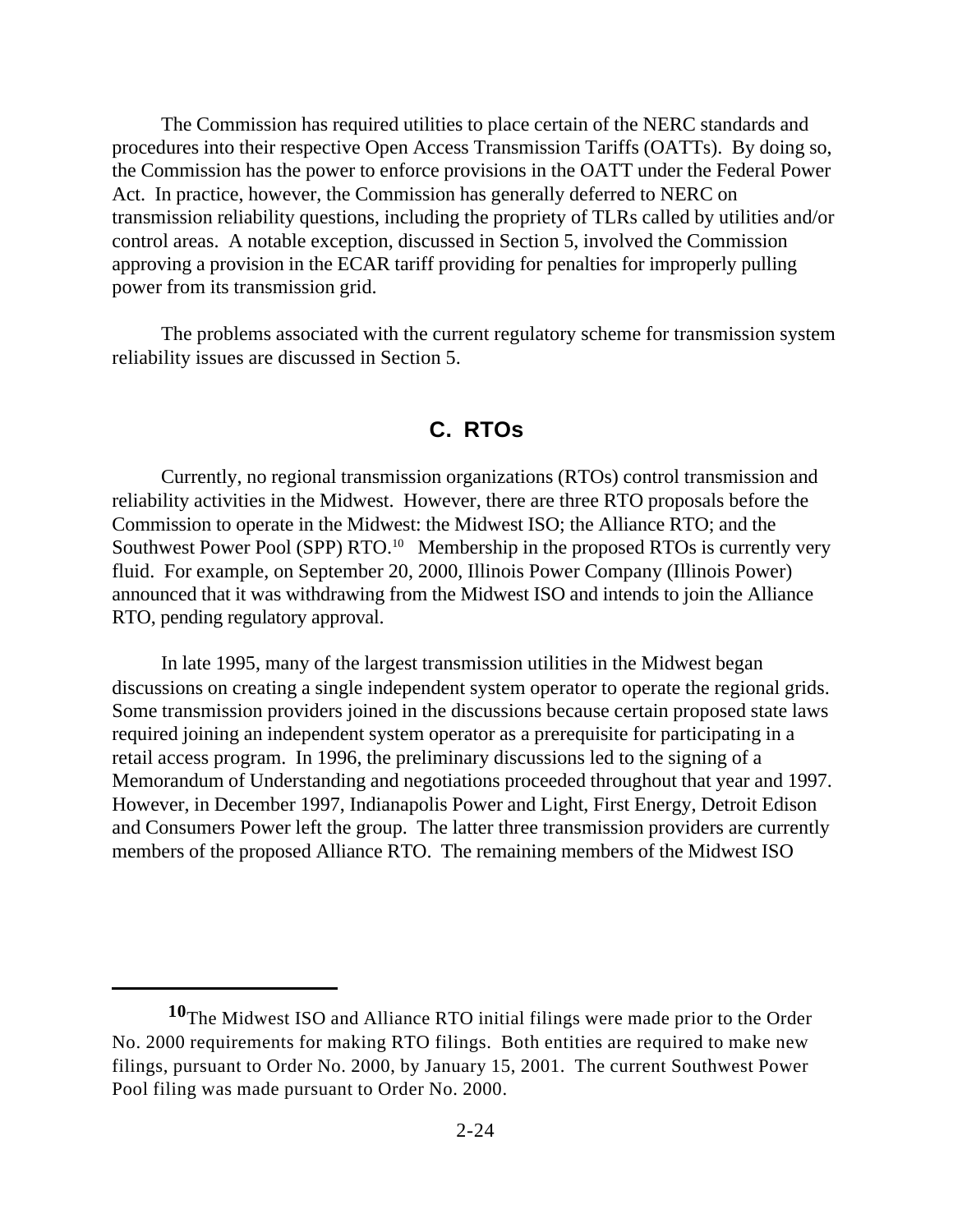recruited new signatories to the agreement and filed a proposal with the Commission in 1998.<sup>11</sup>

As of October 26, 2000, the proposed Midwest ISO was composed of 19 transmission providers located primarily in the MAPP or MAIN service areas. The 19 participants in the Midwest ISO were: Alliant Energy; Ameren Companies; American Transmission Company, LLC.; Central Illinois Light Co.; Cinergy Services, Inc.; Commonwealth Edison Company; Hoosier Energy Rural Electric Cooperative; Illinois Power Corporation (which, as noted above, has announced its intention to withdraw from the Midwest ISO); LG&E Energy Companies; Madison Gas and Electric; Xcel Energy (formerly Northern States Power); Northwestern Wisconsin Electric Company; Otter Tail Power Company; Southern Illinois Power Cooperative; Southern Indiana Gas and Electric Company (SIGECO); Utilicorp United; Wabash Valley Power Association, Inc.; Wisconsin Electric Power Company; and WPS Resources Corporation.

Pursuant to the Midwest ISO Agreement, the Midwest ISO will be organized as a nonstock, not-for-profit corporation.<sup>12</sup> The participating transmission owners will transfer to the Midwest ISO functional control over all network transmission facilities above 100 kV and all network transformers whose two highest voltages exceed 100 kV.<sup>13</sup>

The transmission owners will retain ownership of their transmission facilities, and will physically operate and maintain these facilities, subject to the Midwest ISO's direction.<sup>14</sup> Under the Midwest ISO Agreement, the transmission owners who are currently control area operators will continue to operate their control areas for local generation control and economic dispatch purposes.<sup>15</sup> However, the transmission owners will follow the directives of the ISO for redispatching generation, curtailing load, and providing reactive supply, voltage control or other ancillary services.<sup>16</sup> Under the provisions of Appendix E of the Midwest ISO Operating Agreement, the Midwest ISO's duties will include calculating available transmission capability (ATC), maintaining OASIS

**<sup>13</sup>***Id*. at 3.

**<sup>14</sup>***Id*. at 8, 52-55.

**<sup>15</sup>***Id*., Appendix E at 9.

**<sup>16</sup>***Id*. at 52.

**<sup>11</sup>**The Commission initially authorized the establishment of the Midwest ISO on September 16, 1998. Midwest Independent Transmission System Operator, Inc., *et al.*, 84 FERC ¶ 61,231 (1998).

**<sup>12</sup>**Midwest ISO Agreement at 5.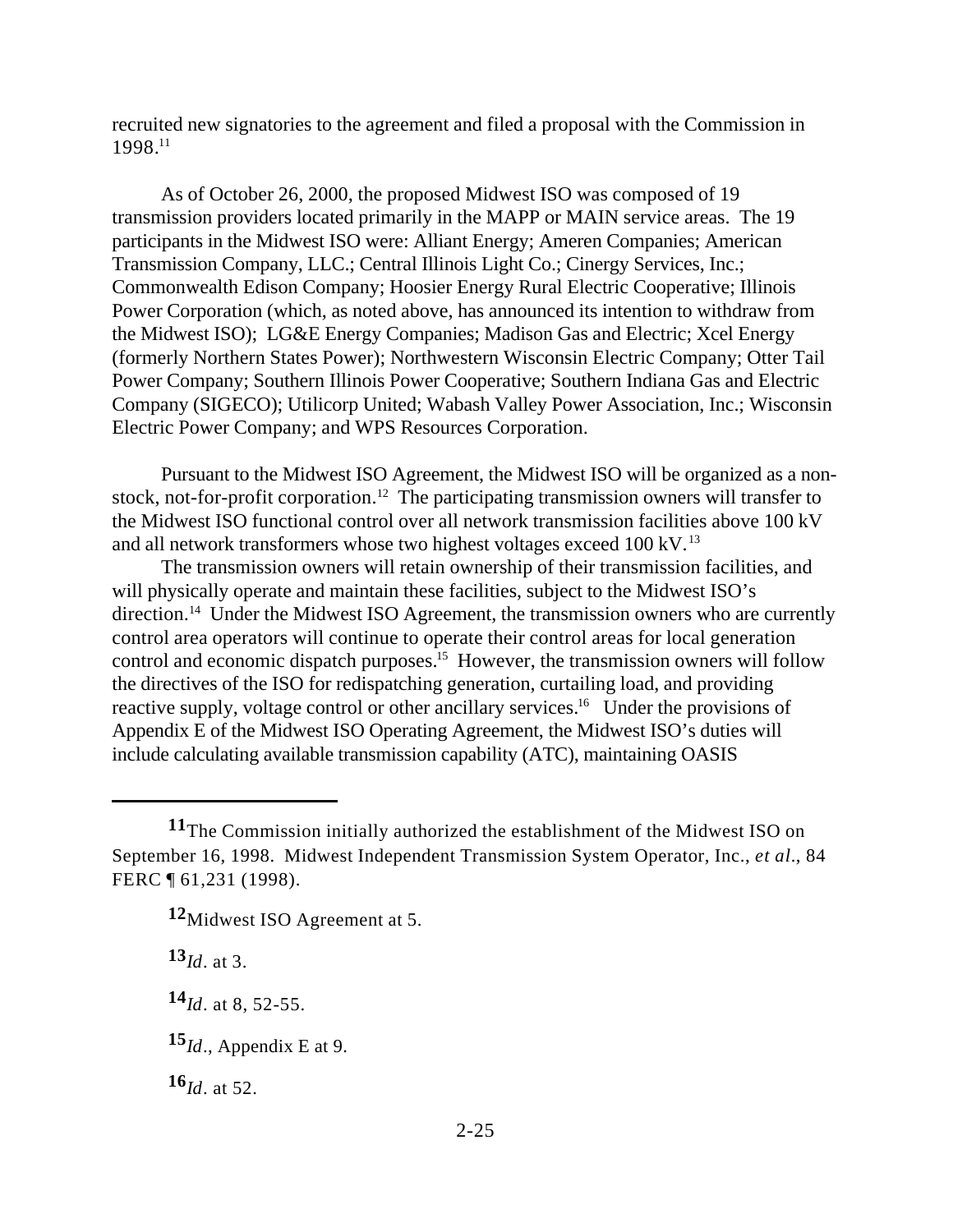information, receiving, approving, scheduling and confirming transmission service requests and providing or arranging for ancillary services under the tariff. The ISO will also function as the system security coordinator for its transmission-owning members.<sup>17</sup> The Midwest ISO will not operate any centralized power markets; participants will rely on bilateral contracts for energy.

As of October 26, 2000, the proposed Alliance RTO consists of four Midwest utilities, American Electric Power Service Corporation, Consumers Energy Company, Detroit Edison Company and First Energy Corporation, and one Southeast utility, Virginia Electric and Power Company. <sup>18</sup> The proposal includes the midwestern states of Michigan, Indiana, Ohio, Kentucky and West Virginia.<sup>19</sup> On December 20, 1999, the Commission conditionally authorized formation of the RTO.<sup>20</sup> On September 15, 2000, the Alliance Companies made a compliance filing with the Commission proposing to create the RTO in the form of a for-profit Transco. The Transco will be formed as a limited liability company that will be controlled and managed by its managing member, an independent entity with no affiliation as a market participant.<sup>21</sup> According to the Alliance Companies' filing, the Alliance RTO will own and operate transmission facilities that are divested to it by members of the Alliance Transco. The RTO would also operate transmission facilities of non-divesting transmission owners that have entered into an operation agreement with Alliance Transco for operation of those facilities.<sup>22</sup> As with the proposed Midwest ISO, the pre-existing control areas will continue to exist under the Alliance RTO.

On October 13, 2000, SPP filed an RTO proposal with the Commission (Docket No. RT01-34-000). This filing replaces an earlier RTO proposal that the Commission rejected without prejudice on May 17, 2000.<sup>23</sup> On October 16, 2000, Entergy Services Inc. made a filing with the Commission proposing to create an independent, for-profit Transco to

**<sup>17</sup>***Id*.

**<sup>18</sup>**In separate October 16, 2000 filings with the Commission, Northern Indiana Public Service Company and Dayton Power & Light Company stated that they have decided to pursue membership in the Alliance RTO.

**<sup>19</sup>**First Energy also has areas of western Pennsylvania in its service territory.

**<sup>20</sup>**Alliance Companies, *et al.*, 89 FERC ¶ 61,298 (1999), *reh'g pending*.

**<sup>21</sup>**Alliance Companies' September 15, 2000 filing at 3.

**<sup>22</sup>** *Id*.

**<sup>23</sup>**Southwest Power Pool, Inc., 91 FERC ¶ 61,136 (2000).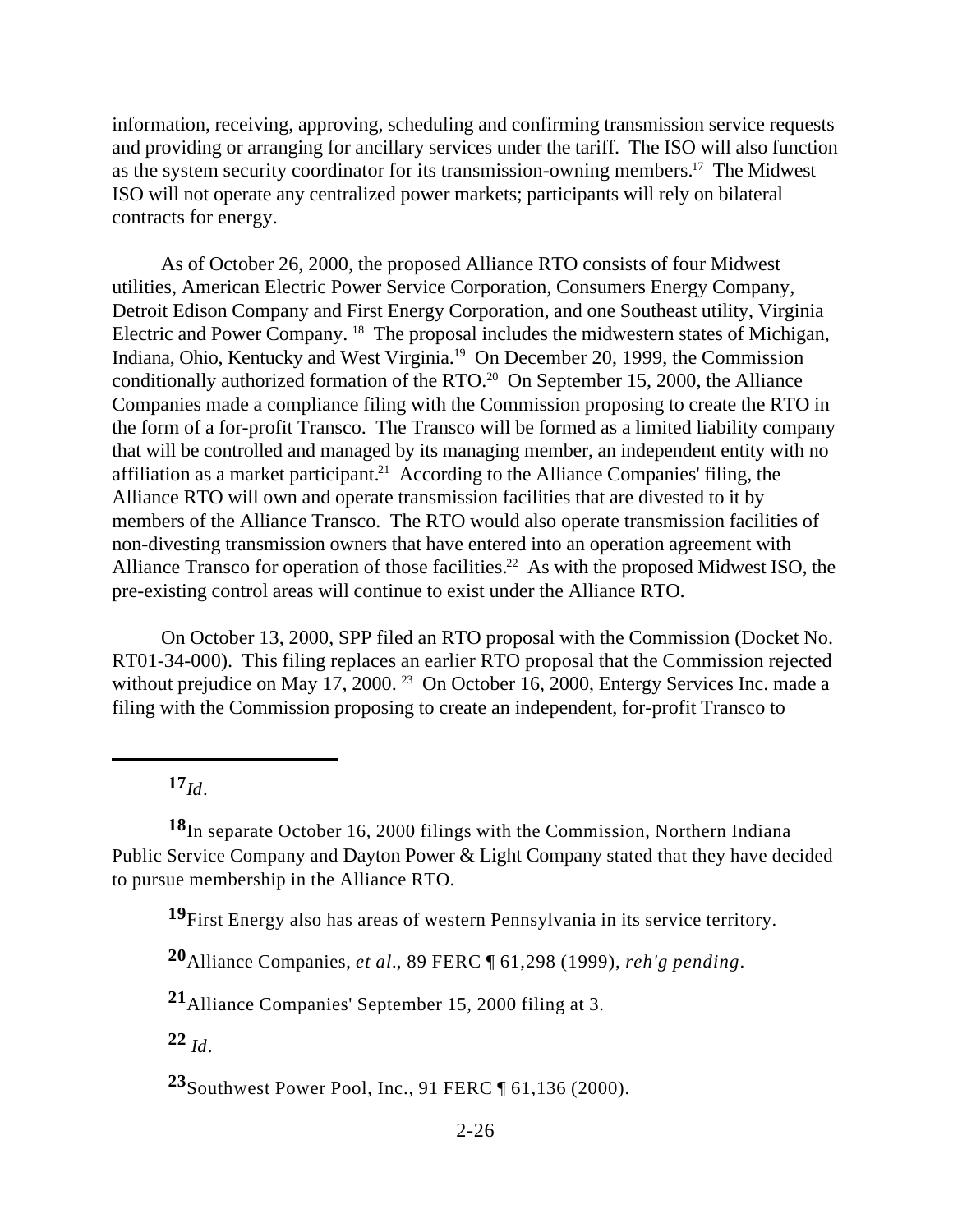operate under the oversight, and within the umbrella of, the proposed SPP RTO (Docket No. RT01-75-000).

#### **D. Retail Access**

Although restructuring activities in midwestern states have been ongoing, only a few states had retail access programs in place by the summer of 2000. These include Michigan, which mandated an immediate 5-percent rate reduction for some customers as of June 2000 and phased in retail access beginning in 1999, and Maryland (the western portion of which lies in ECAR) and Illinois, which were phasing in retail access during the year. In Pennsylvania (the western portion of which lies in ECAR), retail access to competitive electricity suppliers was available for all customers by January 2000, stranded cost recovery and rate reductions have been approved on a company-by-company basis. Arkansas (some of which is in SPP) required utilities to file functionally unbundled retail rates by January 2000. West Virginia has approved a retail choice program, which, depending on the course of certain enabling legislation, will take effect sometime in 2001. The program contains rate caps on generation for 4 to 13 years, depending on certain factors. Finally, by statute, Oklahoma must implement retail choice by July 1, 2002, however, enabling legislation has not passed yet.

#### **E. Regulatory Requirements for Constructing Generation Facilities**

There appear to be few significant regulatory barriers to entry for generation siting in the Midwest. While it is difficult to summarize a large geographic area with a wide variance in regulations, it is possible to make some general observations. Staff surveyed the state regulatory entities in the 17 states that lie entirely or mostly in the major Midwest NERC regions. The results of this survey are summarized in Table 2-12 below: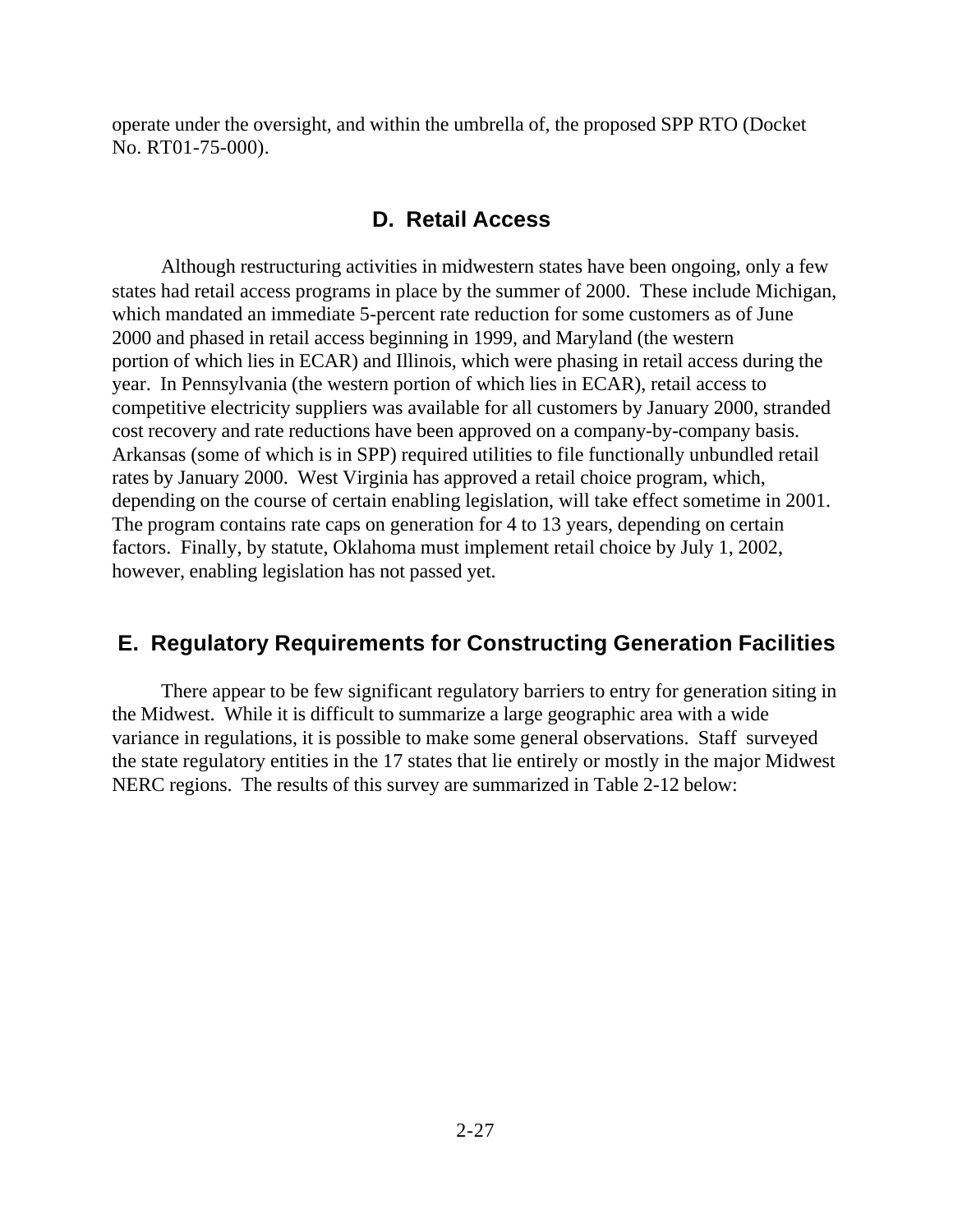| <b>State</b>    | <b>Generation Siting</b><br><b>Requirements</b>                                                       | Retail<br><b>Choice</b>                              | Rate Free2 <sup>4</sup>                                                             | <b>Price</b><br>Caps |
|-----------------|-------------------------------------------------------------------------------------------------------|------------------------------------------------------|-------------------------------------------------------------------------------------|----------------------|
| Arkansas        | Removed siting requirements as of<br>Jan 1, 2002. Environmental<br>requirements still apply.          | Phasing in.<br><b>Mostly</b><br>effective in<br>2002 | Frozen for 1 year.<br>starting in 2002, 3<br>years if stranded<br>costs are claimed |                      |
| <b>Illinois</b> | Jurisdictional entities need a state<br>air permit. Non-jurisdictional meet<br>only local ordinances. | Phasing in                                           | Bundled retail rates<br>frozen until 2005                                           |                      |
| Indiana         | Typical certificate takes 2-3<br>months unless there is a local<br>controversy.                       | Yes                                                  |                                                                                     | N <sub>o</sub>       |
| Iowa            | Process takes 2-3 months.                                                                             | N <sub>o</sub>                                       |                                                                                     | N <sub>o</sub>       |
| Kansas          | Repealed except for nuclear plants. No                                                                |                                                      |                                                                                     | N <sub>0</sub>       |
| Kentucky        | Permit process typically takes 6<br>months.                                                           | N <sub>o</sub>                                       |                                                                                     | N <sub>0</sub>       |
| Louisiana       | Separate application process for<br>generation & co-gen facilities;<br>takes approximately 1 year.    | N <sub>o</sub>                                       |                                                                                     | N <sub>o</sub>       |
| Michigan        | Environmental and local zoning<br>permits only.                                                       | Phased in<br>beginning 1999                          | 5% rate cut for<br>certain customer<br>classes                                      |                      |
| Minnesota       | Permit process typically takes 6 to No<br>(if protests) 18 months.                                    |                                                      |                                                                                     | N <sub>o</sub>       |
| Missouri        | Certificate of public convenience<br>for areas not covered by previous<br>permits.                    | N <sub>o</sub>                                       |                                                                                     | N <sub>o</sub>       |
| Nebraska        | Certificate of public need, air and No<br>water permits, typically takes<br>about 2 months.           |                                                      |                                                                                     | No                   |
| North Dakota    | Certificate for facilities 50 MW and No<br>above. Application process takes<br>up to 1 year.          |                                                      |                                                                                     | No                   |
| Ohio            | Typical permit takes 7 to 9 months. Begins Jan 1,                                                     | 2001                                                 | 5% rate reduction<br>for residential<br>customers                                   |                      |

**Table 2-12. Summary of Midwestern PUC Entry Requirements**

**<sup>24</sup>**Denotes freeze on all IOUs, not a rate freeze agreed to by individual companies.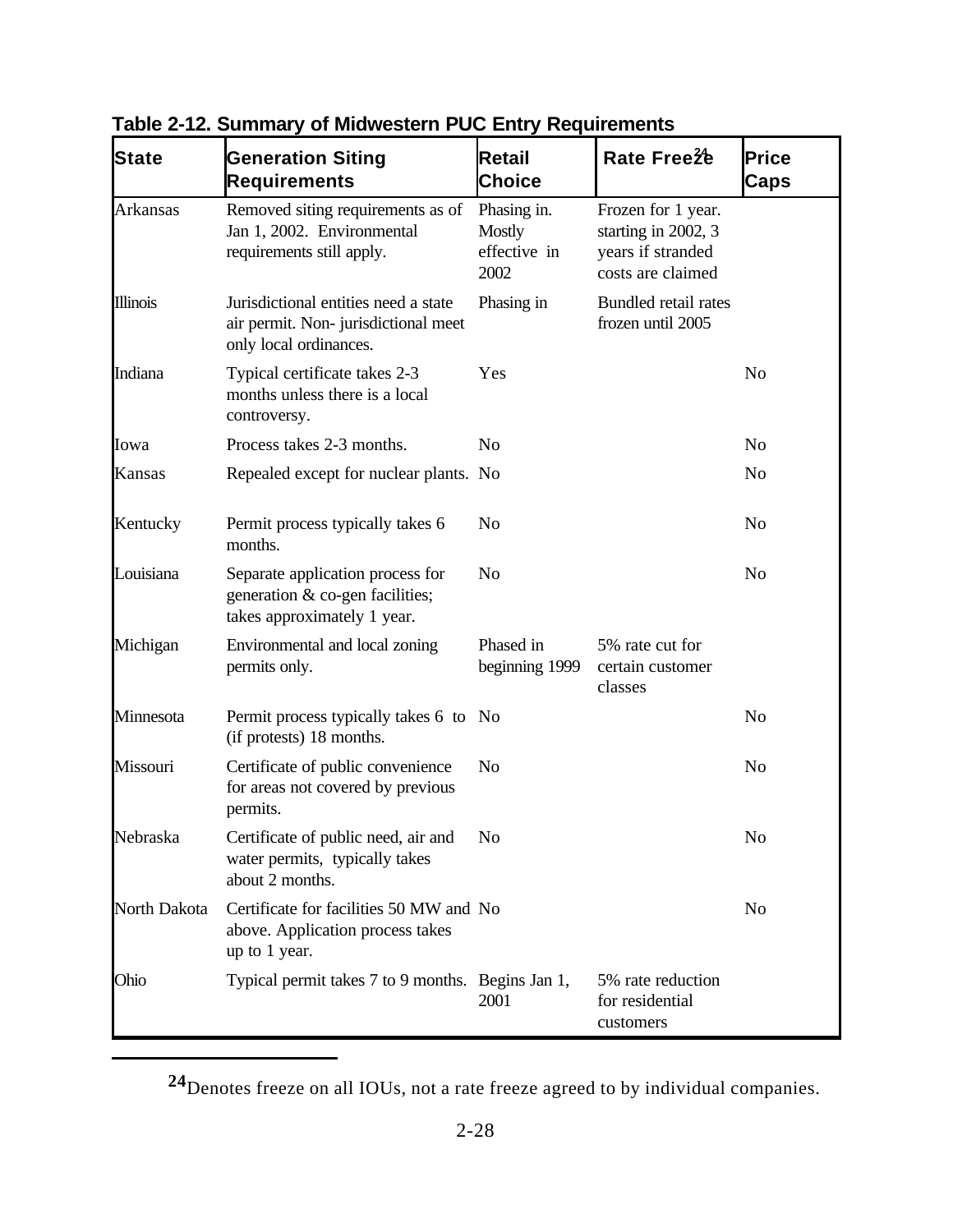| <b>State</b>  | <b>Generation Siting</b><br><b>Requirements</b>                                                                      | Retail<br><b>Choice</b>                                | Rate Free2 <sup>4</sup> | <b>Price</b><br>Caps                         |
|---------------|----------------------------------------------------------------------------------------------------------------------|--------------------------------------------------------|-------------------------|----------------------------------------------|
| Oklahoma      | No siting requirements other than<br>environmental and zoning permits,<br>takes about 6-9 months.                    | Statute passed,<br>awaiting<br>enabling<br>legislation |                         | N <sub>0</sub>                               |
| South Dakota  | Requirements for units 100 MW<br>and above. Typical time: 6 months.                                                  | N <sub>0</sub>                                         |                         | N <sub>0</sub>                               |
| West Virginia | Siting requirements take 2 -3<br>months. Separate environmental<br>review may be required.                           | Approved.<br>Starts in 2001                            |                         | Generation<br>rate caps for<br>$4-13$ years. |
| Wisconsin     | Permit required for all units<br>$>100$ MW and some $< 100$ MW<br>(depending on cost). Approx. 6<br>mos. to process. | N <sub>0</sub>                                         |                         | N <sub>0</sub>                               |

The survey revealed a wide spectrum of regulatory philosophies ranging from no formal siting requirements (e.g., Michigan, Illinois) to detailed certification requirements (e.g., Ohio, Wisconsin). All of the states required some form of environmental permits. In addition, local zoning ordinances apply.

The survey also asked the state agencies about the average time period to complete the regulatory requirements for construction of generation facilities. Five states (Arkansas, Illinois, Kansas, Michigan and Oklahoma) have either no siting requirements, have siting requirements only for regulated utilities, or have recently repealed siting requirements (although environmental and zoning requirements remain).<sup>25</sup> One state, Missouri, does not have siting requirements for generation projects by regulated utilities that will be constructed within territory already allocated to it in a previous permit.<sup>26</sup> Seven states (Indiana, Iowa, Kentucky, Nebraska, South Dakota, West Virginia and Wisconsin) indicated that the typical permitting process takes between 2 and 6 months. Four states

**<sup>25</sup>**However, Oklahoma reported that it takes an average of 6 to 9 months to obtain environmental permits.

**<sup>26</sup>**Staff was told that there have been no generation siting applications in Missouri for at least 10 years, although several generation facilities, ranging from 250 MW to 1,000 MW, have either recently been constructed or are proposed to be constructed within the state by regulated utilities under preexisting permits.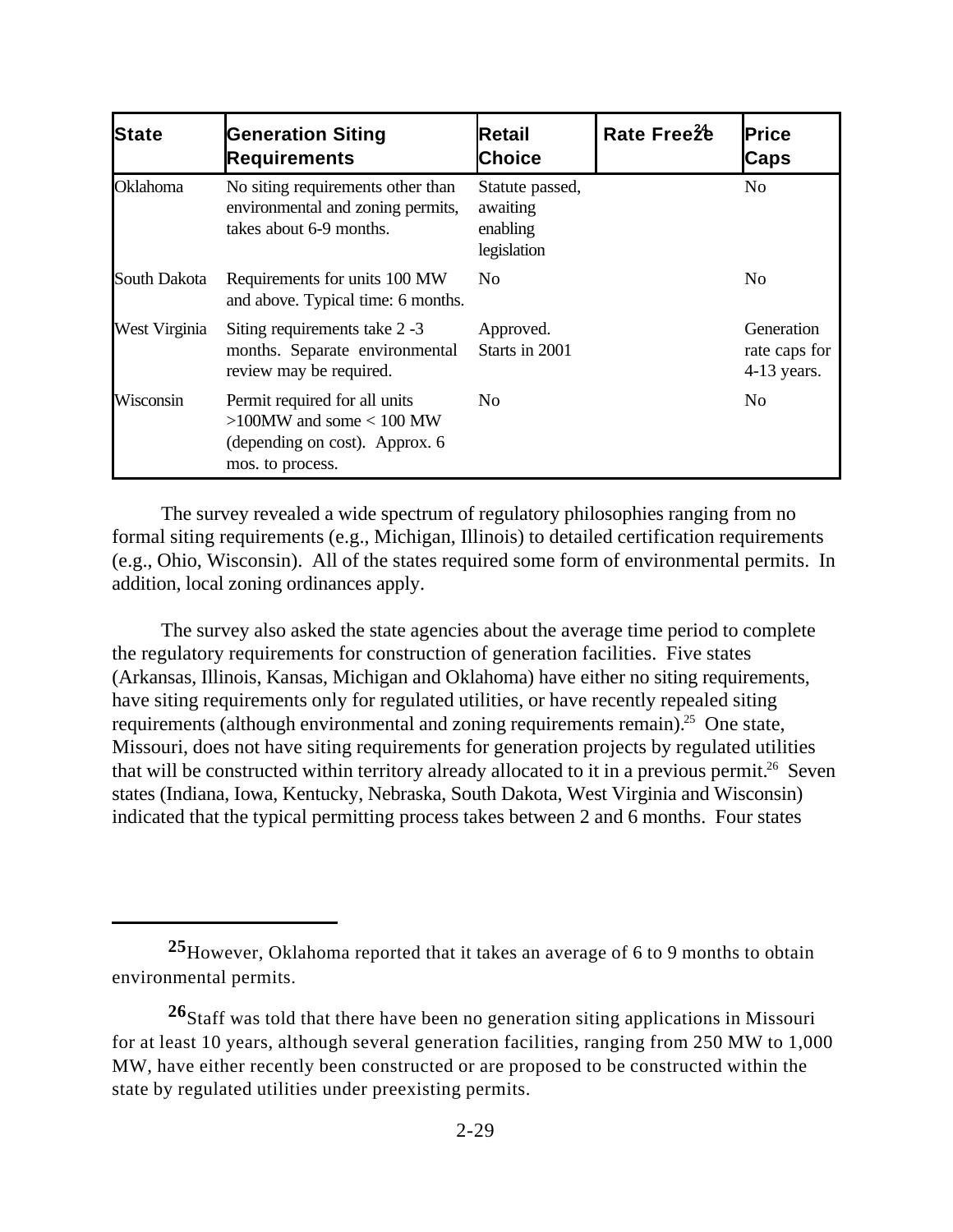(Louisiana, Minnesota, North Dakota and Ohio) responded that the typical process would take longer than 6 months. The longest period reported was  $18$  months.<sup>27</sup>

Our survey revealed a marked increase in several Midwest states during the last 2 years in both the number and amount of generation construction and applications for generation construction. The states that have had the most activity in proposals for, and construction of, generation facilities include some with no siting requirements (e.g., Illinois, Michigan) and some with detailed siting requirements (e.g., Ohio). The construction activity has been by utilities and non-utility generators (NUGs). Investments included capacity upgrades and capacity expansions on existing units as well as new baseand peak-load generation.

#### **F. Transmission Construction**

As with generation facilities, state and municipal regulatory entities have jurisdiction over siting requirements for transmission facilities. However, the regulatory permitting process for transmission siting can be long and arduous. Because jurisdictional utilities are usually the entities that seek to construct transmission facilities, state siting requirements are usually applicable to their construction (e.g., Illinois). In addition, transmission facilities generally require more zoning and environmental permits than generation facilities because they cover a larger area, spanning several municipalities. There are also more affected landowners that may protest a permit application.

There has been minimal investment in or change to the transmission system in the Midwest. In Illinois, the only recent major transmission facility addition was a ComEd Double Circuit 345 kV line around the Chicago to Wisconsin bottleneck. In the past three years, Ohio has had more than 20 applications for generation facilities, but only three for transmission facilities. The issue of the lack of investment in transmission facilities is discussed more fully in Section 5.

**<sup>27</sup>**In response to Staff data requests, one NUG alleged that the permitting process in Indiana was slow because intervener groups are attempting to burden new merchant plants with liability for compensating consumers for any cost increases perceived to be caused by transitions to a competitive/merchant environment. Another NUG stated that it elected not to construct a plant in Ohio because the siting process was long and cumbersome.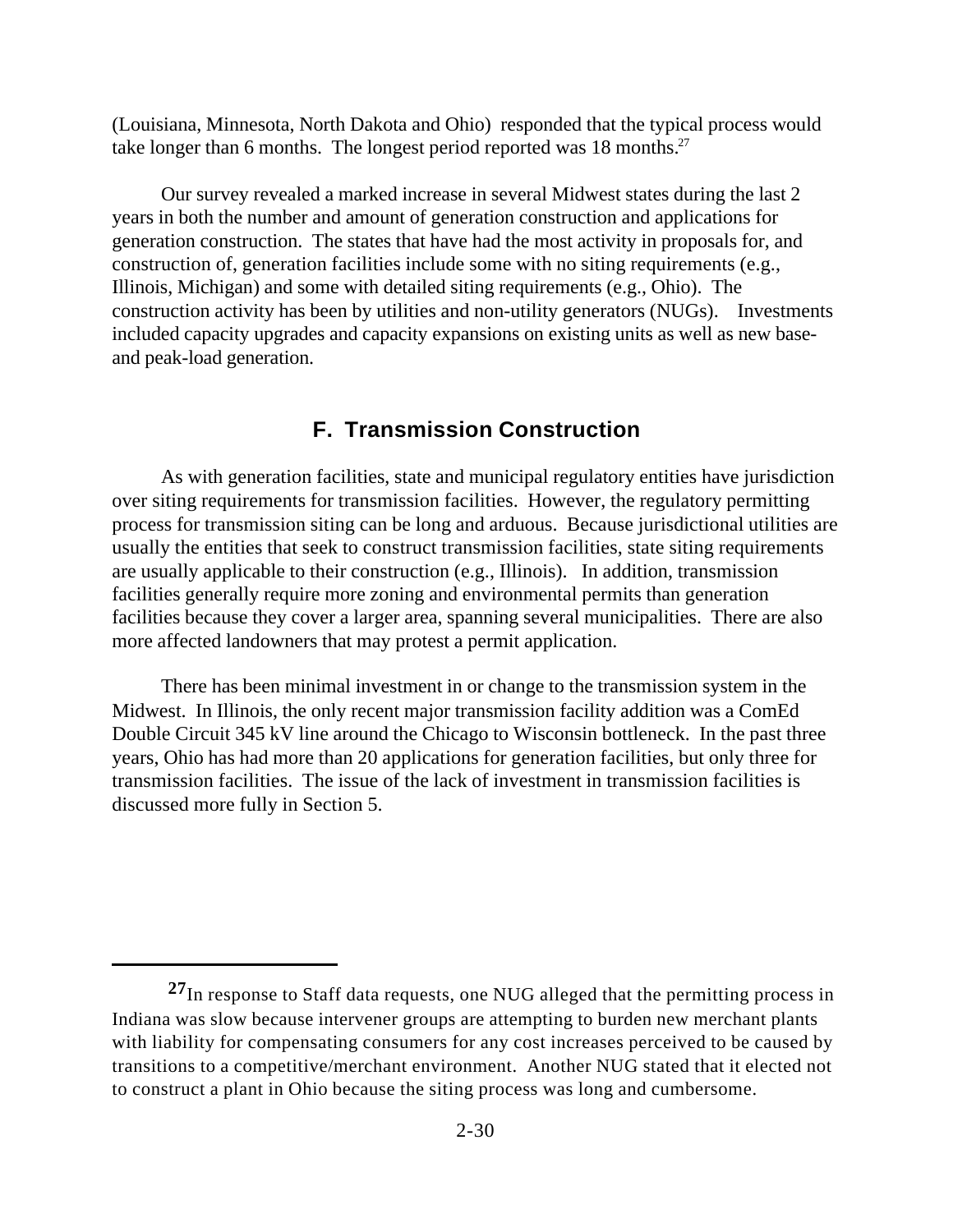### **5. Market Issues in the Midwest**

As discussed earlier, the Midwest region is dominated by vertically integrated transmission providers, each having control over their own transmission and generation functions, serving their own native load. As such, they have weak economic incentives to provide access to transmission service to third-parties on a completely comparable basis and have incentives to favor their own generation. Moreover, the 61 control areas in the region utilize varying procedures relating to transmission service, including calling TLRs, calculating available transmission capacity (ATC) and processing interconnection requests. Thus, market participants seeking transmission services must keep track of, and deal with, a plethora of information in order to make energy deals, submit reservations and provide schedules for service.

During this investigation, Staff received many complaints from market participants alleging barriers to transmission access, including TLR curtailments, lack of standardized protocols for providing information, particularly ATC, handling interconnection requests, and discriminatory conduct. We have been able to substantiate some of these complaints. But certain key data to analyze some of the issues, such as the causes of the TLRs, either are unavailable at this time from the NERC regions and/or key transmission providers (e.g., coincident peak load data for the summer of 2000) or are not maintained at all (e.g., import/export data). The fact that these data were not readily available prevents an assessment of whether markets are functioning efficiently.

 Because of the inability to obtain critical information concerning general problems, such as the causes of TLRs, we are unable to definitively determine whether transmission access problems are systemic and wide-spread in the Midwest or whether the problems represent a collection of isolated incidents. Because of this lack of clarity, we were also unable to determine whether the appropriate regulatory response to these problems should be more aggressive enforcement of existing rules (if the problems are isolated incidents) or whether the rules need to be adjusted (if the problem is systemic). The lack of this information, in itself, creates a market inefficiency, because neither market participants nor regulators can fully analyze market conditions in real time in order to make decisions on what actions to take.

 As discussed in this report, at the very least, the volume and variety of complaints by market participants indicate a lack of confidence in the bulk power market in the Midwest. The perceived lack of clarity in the current rules and procedures, as well as the allegations of specific instances of discrimination, harms the liquidity of the market by hindering the ability of market participants to rely on transmission access. As a result, market participants seem to have become risk-averse, eschewing long-term deals for short-term transactions.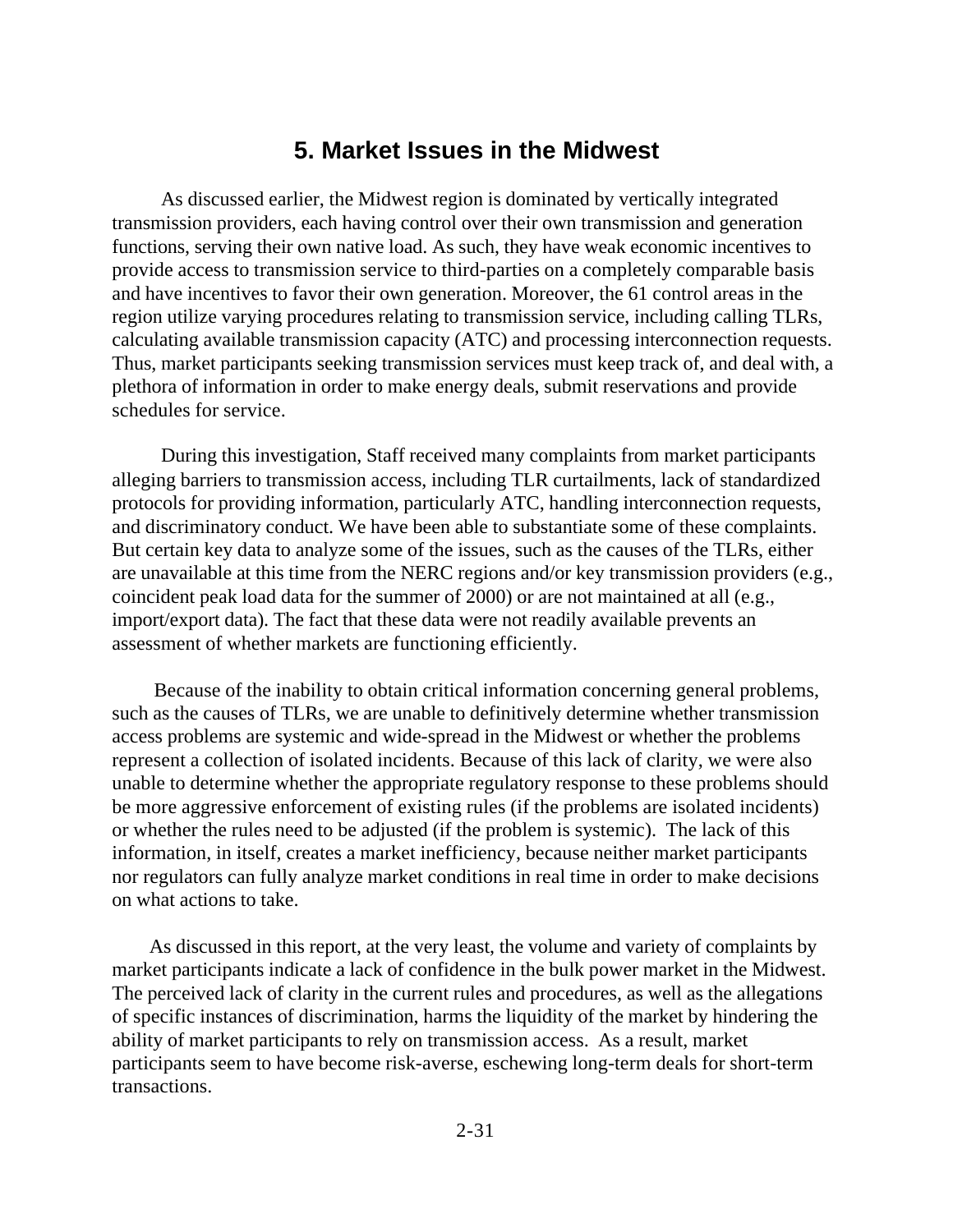The Midwest RTO proposals before the Commission may mitigate some of the problems and inefficiencies alleged, however, the fact that all three proposals would, at least initially, retain existing control areas may make it less likely that the operation of those RTOs as proposed would resolve these issues completely. By maintaining existing control areas, the incentives for favoring generation sales, including native load, would continue to exist unless the RTO exercises complete autonomy over transmission control and security coordinator functions, such as calling TLRs, calculating ATC and handling interconnection requests and system impact studies.

The specific transmission issues in the Midwest are discussed below.

### **A. TLRs**

#### **1. Effect of TLRs**

The dramatic 472 percent increase in TLRs between the summer of 1999 and the summer of 2000 poses a definite problem for transmission access in the Midwest. The massive number of TLRs in the summer of 2000 has not caused any system-wide price spikes or any area-wide supply disruptions, but they do have a negative effect on the market. TLRs inhibit optimal functioning of the transmission system, and thereby the market, because load is not served by the least cost supplier. However, quantifying the effect of this is difficult. A lower bound estimate would be the cost to re-dispatch the 13,144 MW curtailed at the five most frequently interrupted flow gates during the summer of 2000 (see Table 2-11, in Section 3).

The TLR procedure is an inefficient instrument to use in mitigating transmission constraints. When an overload occurs on a flowgate, the Security Coordinator orders curtailment by fiat, and scarce resources are allocated by command and control instead of the market. TLR curtailment does not allow the transmission customers who value the scarce resource the most (i.e., the overloaded flowgate) to compensate others who might voluntarily cut back their transactions. Instead, all transactions that have 5 percent or more of their flow on that affected flowgate will be curtailed.

Another inefficiency can occur because the Security Coordinator can not always precisely identify which transactions are affecting the overloaded flowgate. During certain TLR events, the NERC Interchange Distribution Calculator (IDC) calculates the transaction factors for curtailments based upon control area-to-control area pairs. This calculation can result in potentially inappropriate transaction curtailments or increased loading on the affected flowgate. NERC has recognized this problem and formed the IDC Granularity Task Force to address it.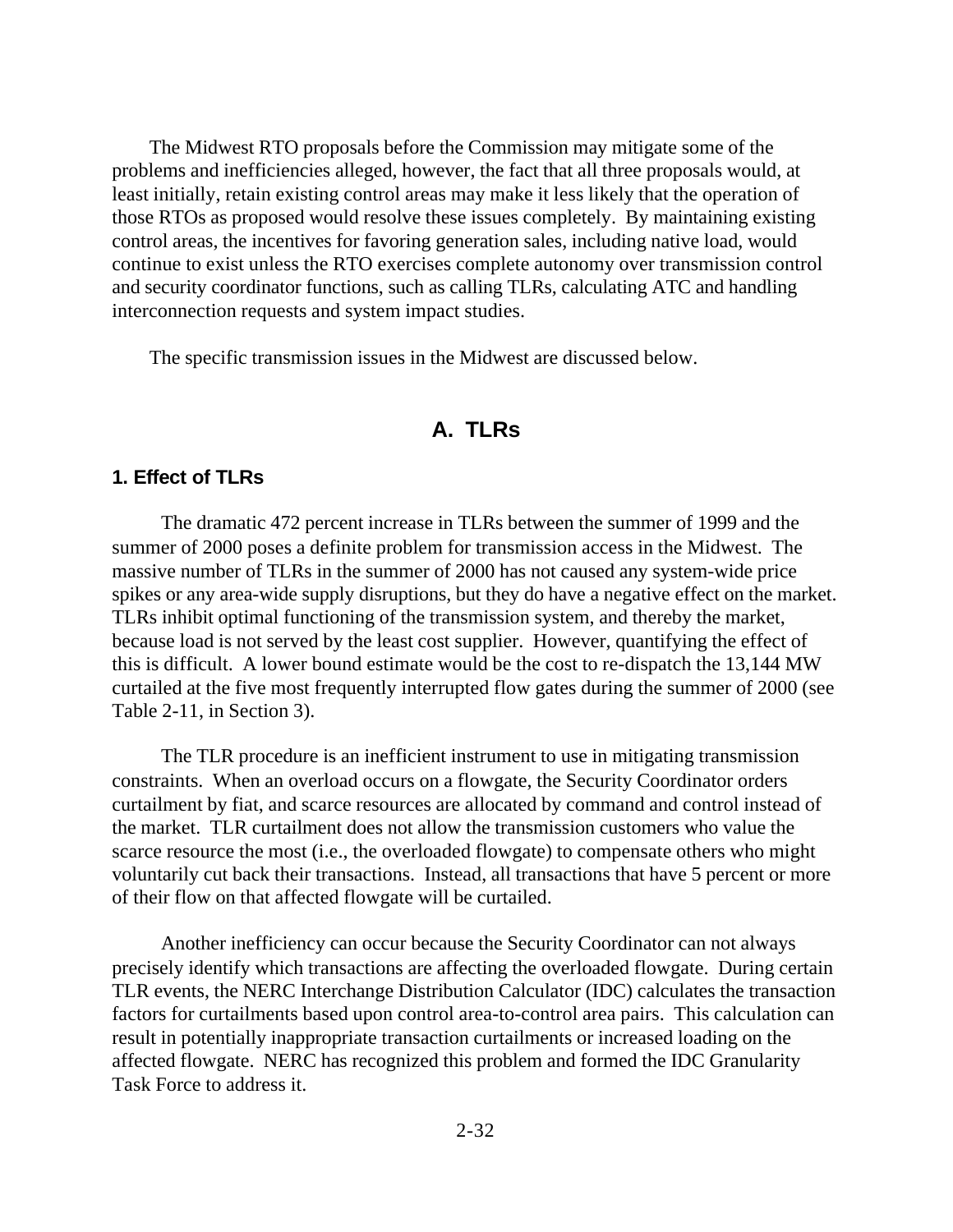The increased incidences of TLRs appear to have eroded confidence in the Midwest transmission market. Some public power market participants indicated to Staff that the large number of TLRs harmed the liquidity of the market by stifling long-term transactions (2-3 years). They alleged that marketers are less willing to enter into multi-year contracts for fear that they will be unable to fulfill their commitments because of the TLRs.

An RTO could mitigate this problem if it consolidated all of the transmission providers into one control area and/or the RTO had the sole responsibility for calling TLRs for all of its members. Otherwise, each control area would continue to set its own procedures for determining whether to call a TLR and the information on ATC and CBM provided to the RTO would still come from individual control areas.

#### **2. What Has Caused TLRs to Increase So Dramatically?**

Staff was unable to obtain key data for this report that would have assisted us in determining the definitive reasons for the dramatic increase in TLRs during the summer of 2000. Staff attempted to obtain data from ECAR, MAIN, MAPP and SPP on the exports and imports by region for 1999 and 2000, as well as the coincident and current peak load estimates for each region. We were informed that import and export data were not available and that the peak load data for 2000 would not be available for several months. In addition, we attempted to obtain from several transmission providers system- wide snapshots for days when TLRs were called, but were informed that they did not keep snapshot data. As a result, the discussion below is somewhat speculative, based on facts that Staff were able to obtain during the period of the investigation. As discussed infra, the unavailability of this information is itself an inefficiency of the market because it undermines the ability to analyze the fluctuations of the market.

Prolonged above average temperatures are usually a major reason for TLRs because there is increased demand on the grid. However, there were more TLRs in the Midwest in July 2000 (42% of the total for the summer of 2000) than in June (28%) or August (30%), although August was the hottest of the three months. Nonetheless, weather may have been a factor in the increased TLRs because of prolonged above-average temperatures in the regions adjacent to the Midwest. For example, the adjacent SERC region was hotter than average for May through August 2000.

While the Midwest experienced a mild summer, it is bordered by two NERC regions (ERCOT and SERC) which experienced hotter than normal weather conditions. One factor contributing to the high number of TLRs was that electric power was trying to flow from the Midwest to these warmer regions. A contributing factor may be that cheaper, coal fired plants in the Midwest were trying to export electricity to SERC where it was hotter and the predominant generation was more expensive gas fired generation. While, as discussed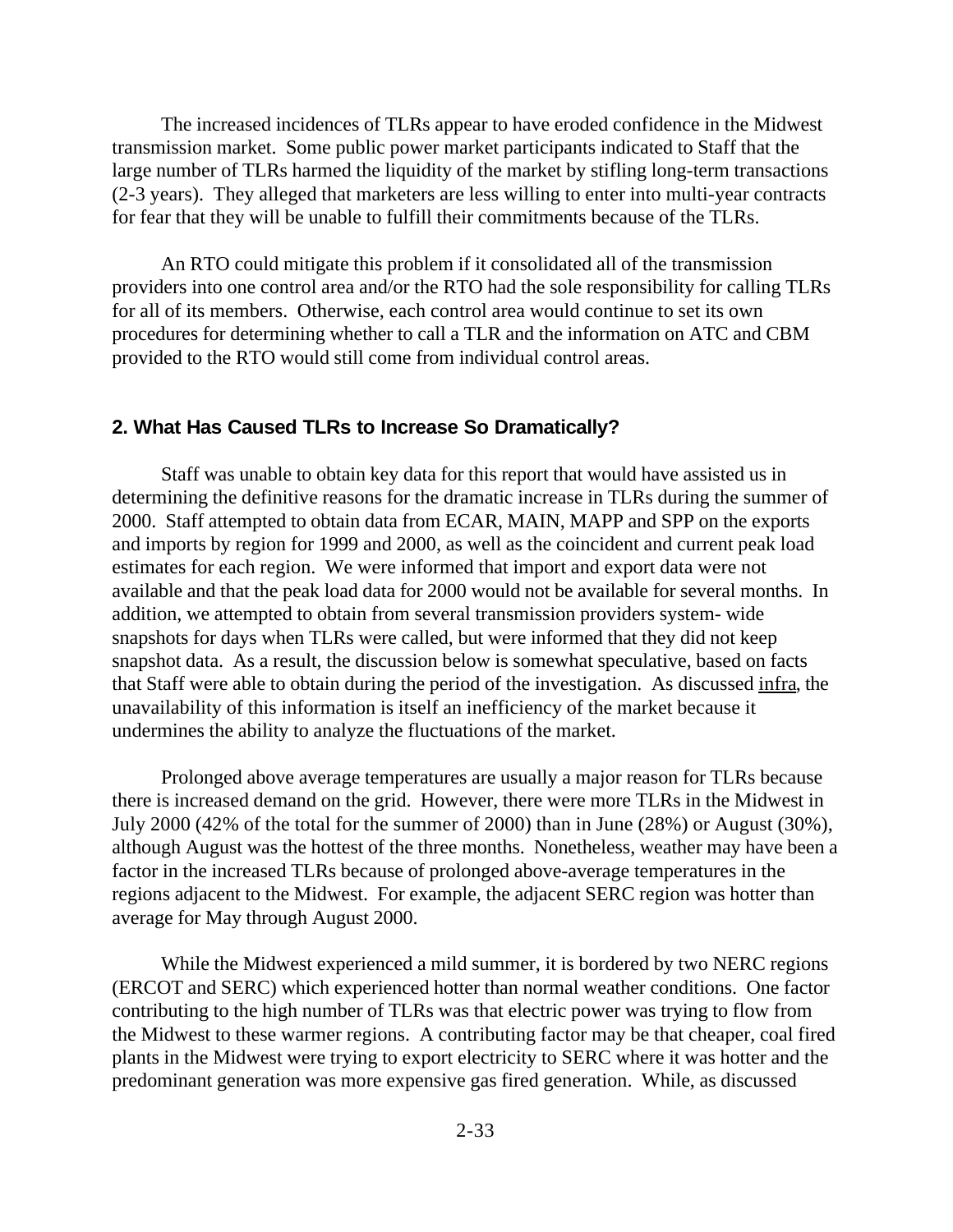above, Staff was unable to obtain export data to test this hypothesis, it is supported by the clustering of TLR events on the southern border of the Midwest for July 2000 and the general direction of power flows during those TLRs (see Figure 2-8, in Section 3). The table shows that most of the Midwest TLRs occurred in Kentucky, southern Illinois, Missouri, Oklahoma and Arkansas.

Some market participants have suggested that the increased incidents of TLRs, in many instances, are the result of noncompetitive behavior by vertically integrated transmission providers to benefit their affiliates.<sup>28</sup> Because the Security Coordinator, who calls TLRs, often works for an integrated IOU, there exists a mixed incentive to enforce reliability on the grid and to maximize profit for the IOU. As discussed later, there has been no concerted regulatory effort to date to police the implementation of TLRs to ensure that they are utilized properly and in a non-discriminatory fashion.

Whatever the exact reason for the dramatic increase in TLRs in the summer of 2000, as discussed earlier, the large number of TLR curtailments inhibits the Midwest market by preventing load from reaching its destination and by discouraging public power market participants from entering into long-term transactions. These problems will continue until TLRs become less frequent.

## **B. Inadequate Regulation to Prevent Abuses of the Transmission Grid**

Several market participants have argued to Staff that the current regulatory environment has not kept up with the new challenges of the Open Access era, in which there are economic incentives for transmission providers to misuse the transmission grid to benefit their own load. As discussed in Section 4, the Commission has deferred to NERC the responsibility for setting standards for operating the transmission grid, including the standards and procedures for calling TLRs.

NERC's guidelines and procedures for maintaining system reliability in control areas are voluntary. Thus, the NERC guidelines and procedures are not enforced by remedies such as penalties or refunds. Although the Commission has required utilities to place certain of the NERC standards and procedures into their respective OATTs, the Commission has generally deferred to NERC on transmission reliability questions, including the propriety of TLRs called by transmission providers and Security

**<sup>28</sup>** "Transmission Markets, Stretching the Rules for Fun and Profit," Narasimha Rao and Richard D. Tabors, TCA Working Paper No. 327-0400, April 2000.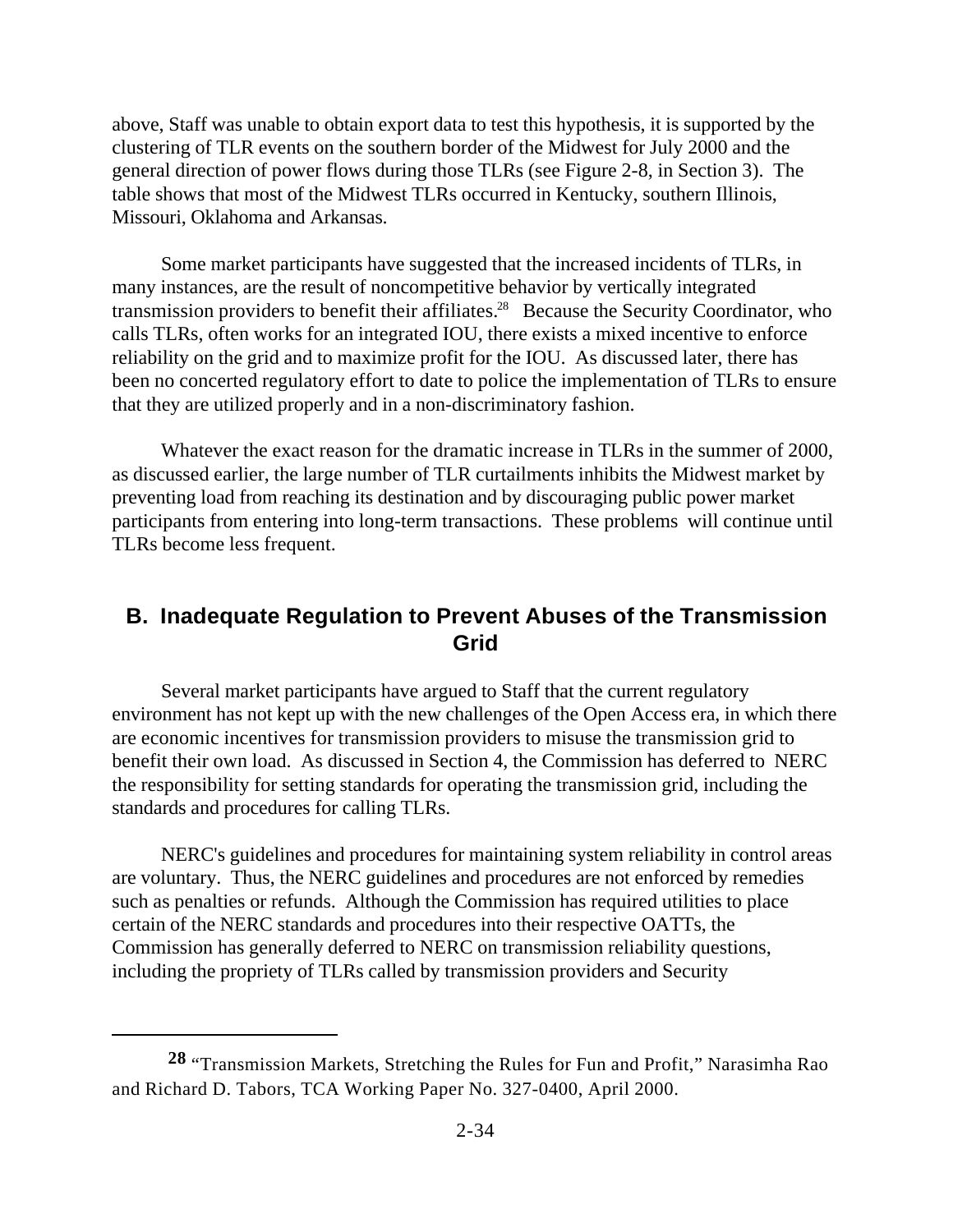Coordinators. As a result, in the rare instance that regulatory action has been taken, it has been reactive rather than pro-active, with only prospective impact in localized areas.

For example, during a price spike in July 1999, Cinergy, a Midwest utility, declared that a force majeure situation prevented it from performing its contractual obligations under power supply contracts. However, at the same time, Cinergy pulled more than 1,500 MW of power from the grid that it did not own to service part of its obligations (sometimes known as "leaning on the system"). In December 1999, ECAR sent a letter of reprimand to Cinergy for intentionally using the Eastern Interconnection as a supply resource during July 22, 23 and 29, 1999, thereby decreasing the frequency of the entire Interconnection and jeopardizing its reliability. However, there was no regulatory mechanism in place to remedy the violation or to effectively deter such conduct in the future. On May 31, 2000, the Commission approved a settlement adding a provision to ECAR's tariff that requires a party that draws power from the grid to compensate the parties that made up the shortfall under certain circumstances. However, this is a localized prospective response, limited to ECAR, and does not address similar actions in other NERC regions.

While a Cinergy-type situation is a cause for concern, market participants in the Midwest appear to be more concerned with setting and enforcing uniform standards for calling TLRs, and providing an effective remedial mechanism when TLRs are improperly implemented. TLRs are not called uniformly and consistently over this big physical area (four regions, 61 control areas with six Security Coordinators). For example, a Level 5 TLR in SPP on May 12, and again on May 16, 2000, did not curtail network services or reduce native load, it only curtailed firm point-to-point transactions. NERC procedures call for a pro rata reduction of firm point-to-point, network services and native load during a Level 5 TLR event.

The lack of uniform standards for implementing TLRs creates an uncertainty for public power market participants as to the likelihood that their transmission schedules will be curtailed. Moreover, Staff was unable to analyze, because of inadequate existing information, whether TLRs have been implemented to advantage a transmission provider's generation resources. The lack of adequate remedial measures if this occurs appears to have created an atmosphere of skepticism among public power market participants, who question whether transmission providers have any incentive not to use TLRs to favor their own generation.

#### **C. Lack of Posted Information on TLRs and Curtailments**

Another area of uncertainty for market participants relating to TLRs is the lack of information available on OASIS, particularly real-time information, concerning TLRs. Most OASIS nodes do not show curtailment amounts for each TLR. Those nodes that do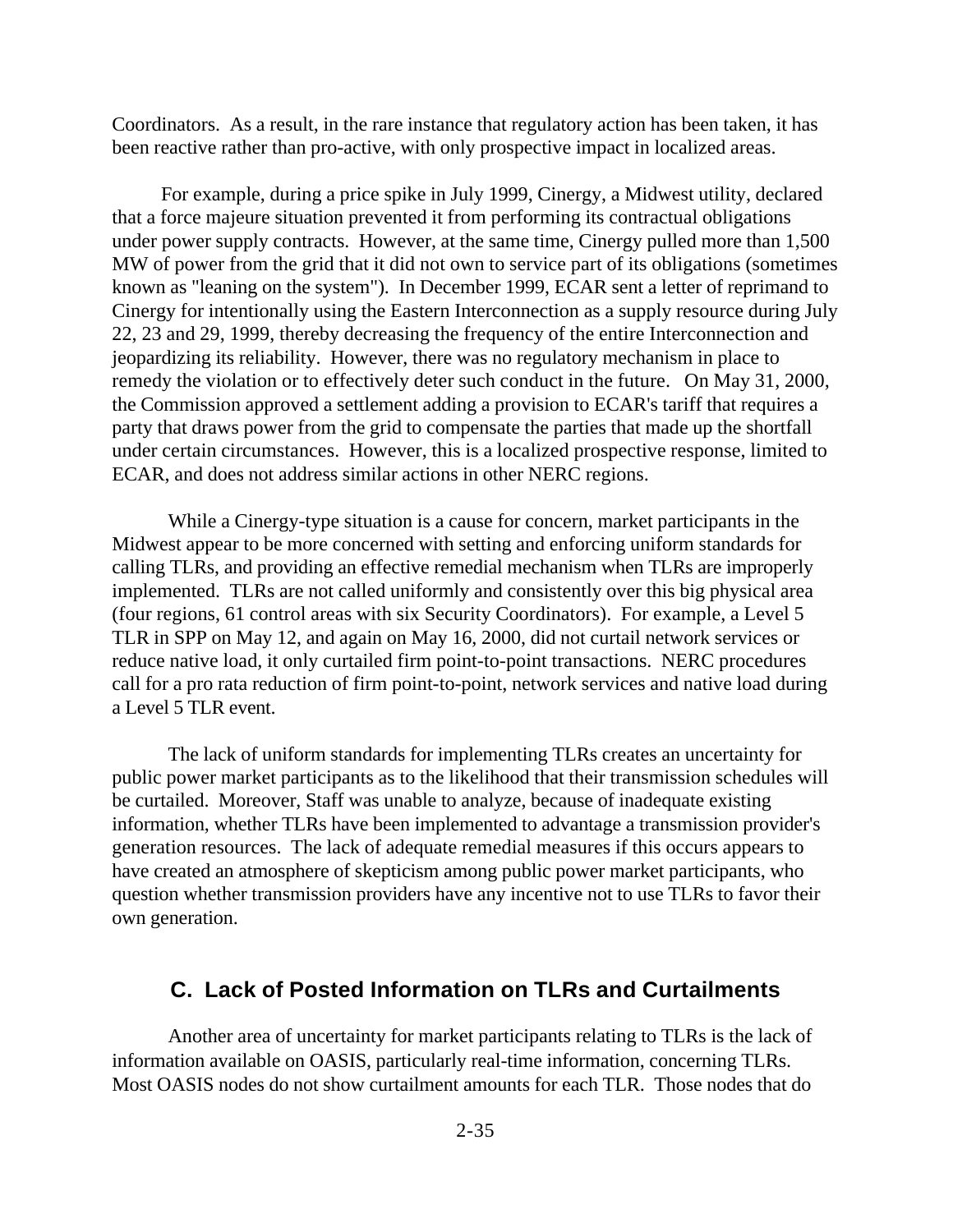list curtailment amounts do not show it for every TLR event. For instance, the top five TLR events in each of the four NERC regions for the summer of 2000 consist of 191 individual TLR events. However, 78 of those instances do not show any curtailment amount which would allow market participants to monitor if more curtailments are occurring than necessary (see Table 2-11).

No single OASIS site for the Midwest lists all the TLR curtailment information, although SPP is the best site for this information. The MAIN OASIS site sometimes lists a few TLR curtailment amounts, but not all. When the two sites list the same TLR event the curtailment amounts are inconsistent.

The NERC Web site does not show all TLR events or complete information on each TLR event that it does list. For example, the NERC real time database (TLR Active Log) lists TLR events that the monthly summaries (from the NERC TLR Log) omit. Likewise, the monthly summaries contain TLR events and information that the real time database omits. One market participant reported that a transmission provider denied a scheduling request because the transmission provider had called a TLR. The respondent could not find any evidence that a TLR had been called either on the NERC web site or the transmission provider's OASIS site. Another market participant provided an audio tape to Staff containing discussions with a transmission provider and other affected parties concerning a TLR that had been improperly implemented, causing the market participant a substantial financial loss.

When the software tools are used on a control area-to-control area basis, they may not correctly recognize and quantify all sources on the overloaded flowgate. When this happens the curtailment process becomes more inefficient as incorrectly identified transactions are curtailed. Also, correctly identified transactions may be curtailed by more than necessary.

While Staff received few data alleging specific economic losses from TLRs, at best, the lack of real-time information as to when TLRs are occurring reinforces the current insecurity and uncertainty of public power and other market participants which they expressed to Staff during this investigation. The consequence of this is a reluctance to rely on long-term transactions, thereby harming the liquidity of the market.

#### **D. Lack of Standardized Protocols**

In addition to the lack of standardized information on curtailments discussed above, another area of market uncertainty is the lack of protocols for calculating Available Transmission Capacity (ATC), Capacity Benefit Margin (CBM) and handling transmission requests and scheduling. The lack of standardized protocols results in inadequate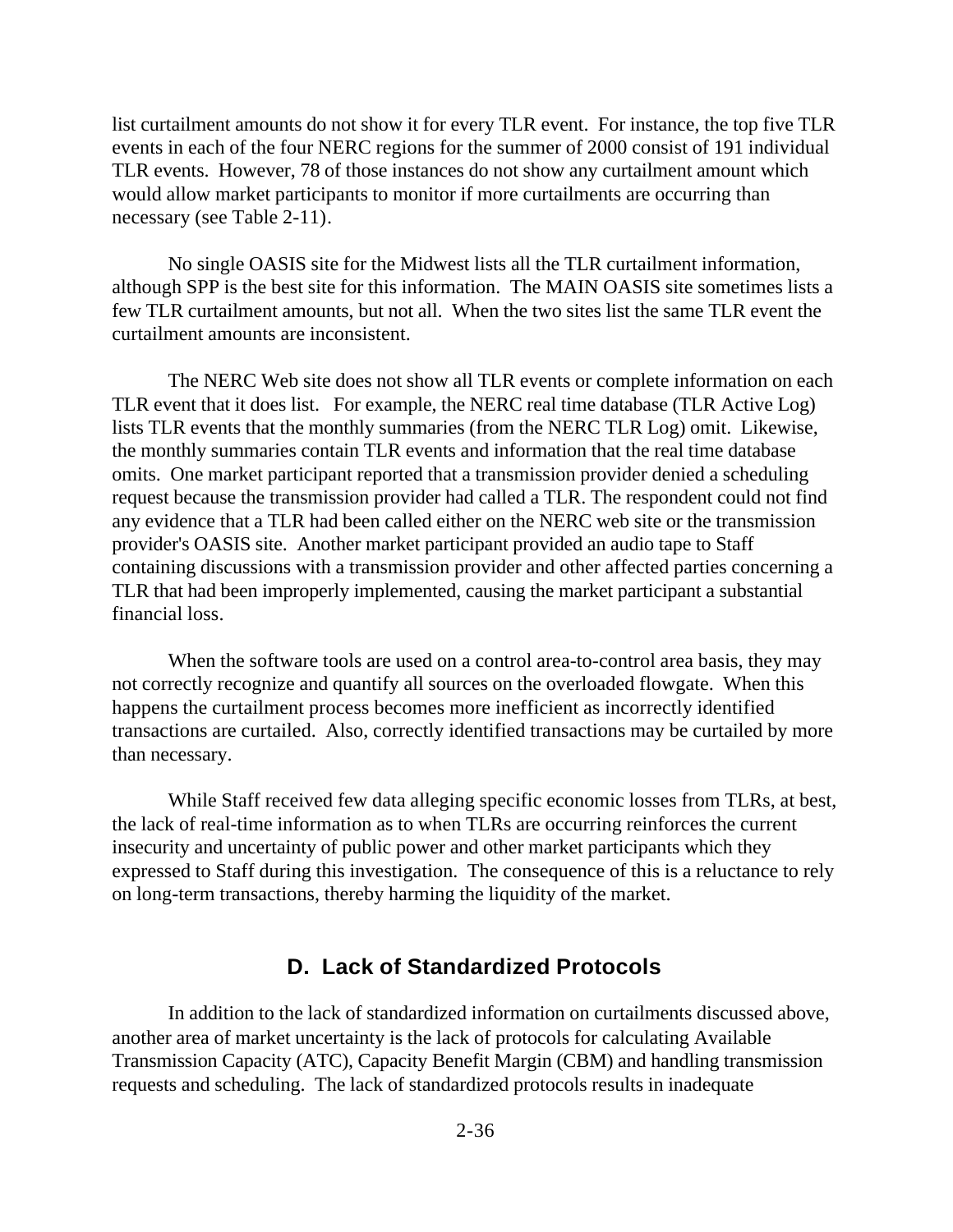information for potential requesters of service. As a result, it is difficult to efficiently market electric power over an area as wide as the Midwest. The Midwest currently is a balkanized region in which 61 control areas do not have uniform procedures for calculating ATC and CBM, processing transmission requests and scheduling, thereby creating uncertainty in the marketplace.

The problems of non-standardized protocols, discussed below, are not likely to be completely solved by RTOs if the RTOs retain multiple control areas and procedures. For example, it is not enough for an RTO to calculate ATC for its members if the members provide the data used by the RTO to calculate ATC. Otherwise, given that the control areas contain generation units of the transmission providers, the incentive for those providers to favor generation will continue.

#### **1. Uncertainty in ATC and CBM Calculations**

There are no consistent rules for calculating and posting ATC and CBM. For instance, SPP posts ATC by flowgate while the other regions post ATC by control areas. Transmission providers have wide latitude to use various methodologies to calculate ATC. This variance comes about from different assumptions about reliability, dissimilar engineering approaches and a host of historical and operational parameters. The result is that ATC may be calculated differently on two sides on an interface. This appears to be an issue with the existing regulations, which do not provide for specific methodologies for calculating ATC and CBM.

Another issue is that ATC is often inaccurately posted on the OASIS even if calculated under the standard for the utility posting the ATC. Several market participants alleged that certain transmission providers in the Midwest were not accurately posting ATC.<sup>29</sup> One market participant alleged that transmission providers in the Midwest regularly post incorrect amounts for ATC and documented three examples. This appears to be an

**<sup>29</sup>**During this investigation, Staff received input from many market participants alleging inefficiencies or improprieties in the Midwest markets. Some market participants provided detailed documentation supporting their position, others provided some documentation and others made general assertions or specific assertions without supporting documentation. Many of the allegations were provided to Staff with requests for confidentiality under section 388.112 of the Commission's regulations (18 C.F.R. § 388.112 (2000)). As a result, this report only addresses the allegations generally, particularly those for which supporting documentation was provided. Enforcement Staff is evaluating the documents provided as substantiation for allegations of improprieties.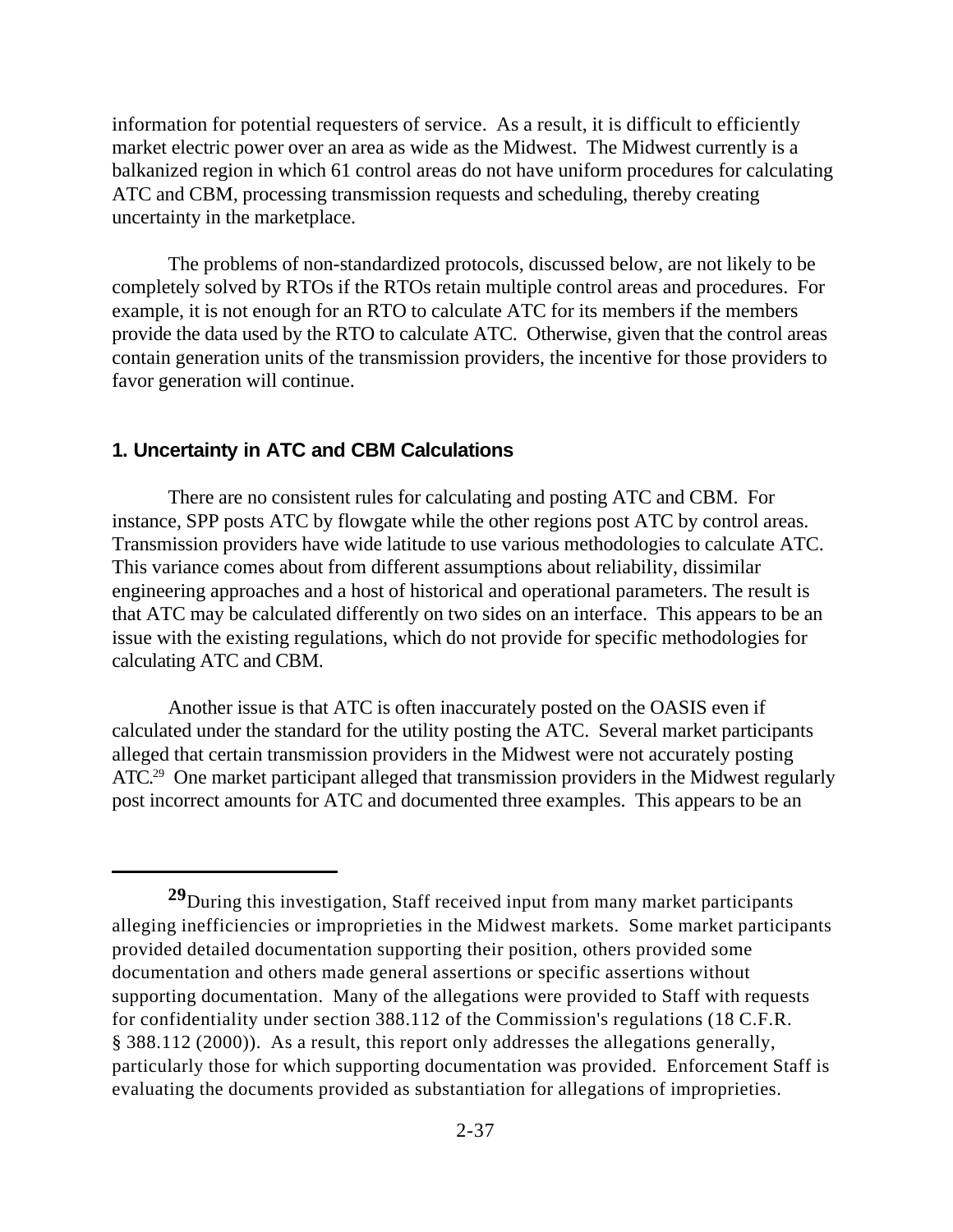issue concerning enforcement of existing regulations concerning the posting of ATC on the OASIS.

This past summer, Commission Staff conducted an audit of all OASIS sites to determine compliance with section 37.6 of the Commission's regulations (18 C.F.R. § 37.6 (2000)). The audit findings were consistent with the allegations of the market participants. For example, Staff found that one transmission provider had no ATC records for constrained paths and that two transmission providers did not post ATC 7 days in advance. Staff is evaluating the data collected and is weighing follow-up options.

As a result of the lack of standardized procedures for calculating ATC and CBM, and the inaccurate posting of ATC, market participants cannot determine what transmission capacity is available so that they can make deals to provide energy to their customers. This has an effect on the amount of transactions and is a limit on liquidity.

#### **2. Lack of Uniformity in Processing Transmission Requests and Scheduling Service**

Another issue that came to light in the Midwest is that there is a lack of uniformity in processing transmission requests and scheduling service. This appears to be an issue with the scope and coverage of existing regulations regarding what is required. For example, reservations are not handled the same way across the entire Midwest. MAPP uses an e-mail procedure while the other three regions use OASIS sites. Two market participants complained that transmission providers are able to change their "Business Practices" on the OASIS sites with little or no notice. One of those market participants alleged that this is particularly a problem with regard to next hour service, which is not covered by the OATT, but which is a major source of business for marketers and can be a source of quick response power. One market participant complained of a unilateral change by a NERC region that limited the quantity of requests that could be made to certain delivery points within a certain time. The participant argued that the Commission should have approved the change before it took effect.

One market participant noted that a particular transmission provider waits until the end of the day to accept or deny requests for next-day service, instead of making decisions as requests are made on a first-come first-served basis. As a result, the market participant stated that it did not have the flexibility to make alternate deals if its request was wholly or partially rejected.

In addition to the issues concerning possible gaps in the existing regulations concerning transmission requests and schedules, there is also the issue of compliance with existing regulations in these areas. Staff's audit of OASIS sites in the summer of 2000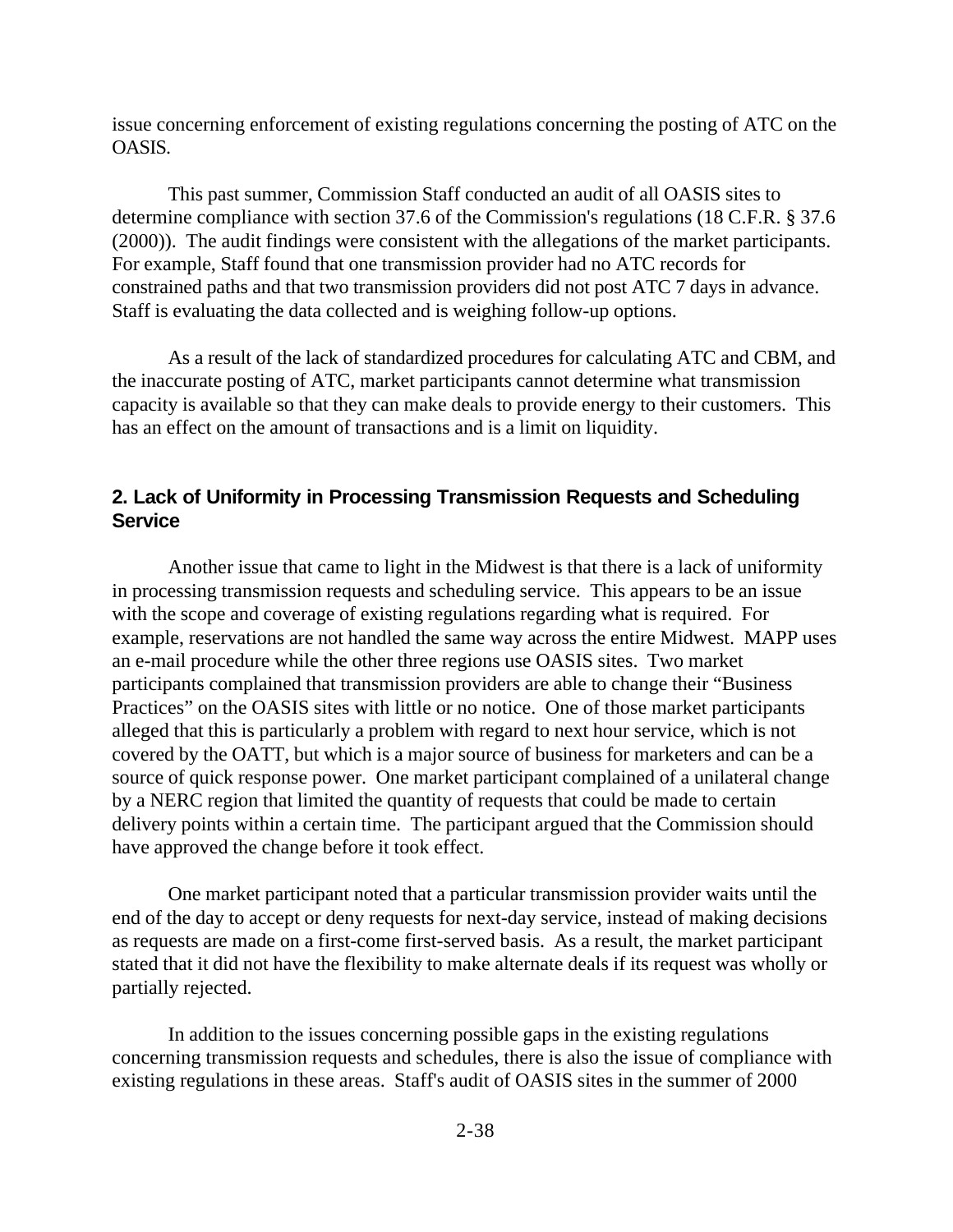uncovered several areas in which Midwest transmission providers were not compliant or only partially compliant with the requirements concerning the posting of information on the OASIS. Specifically: some transmission providers did not always post the reasons for denial of transmission requests; others did not post schedules for daily non-firm transmission service; and some did not post all service requests and prices.<sup>30</sup> As with the deficiencies noted concerning ATC calculations, Staff is evaluating the data collected and is weighing follow-up options.

### **E. Inadequate Information for Real-Time Monitoring of Markets**

As discussed earlier, Staff attempted to obtain data from transmission providers and NERC regions for this report, only to be told that the information sought was either not compiled or would not be compiled for several months. Staff was informed by the NERC regions that export and import data were not available and that the peak load data for 2000 would not be available for several months. In addition, we attempted to obtain from several transmission providers system-wide snapshots for days when TLRs were called, but were informed that snapshot data were not retained.

While section 37.6 of the Commission's regulations sets forth a number of posting and record-keeping requirements concerning individual transmission requests and transactions, as well as the capacity available to fulfill those transactions, the regulations do not require keeping aggregate load or import/export data. Moreover, while NERC requires load and peak data, these data are not required to be compiled on a real-time basis and there are no archival requirements. Thus, some NERC regions will not have noncoincident peak load data available for the summer of 2000 for several months while the regions compile such data from their individual members.

Because of this lack of data, as well as the lack of accurate data on TLRs and curtailments discussed above, it will be difficult for the Commission to monitor and react to market inefficiencies and problems, particularly in the active summer months, within a time frame in which quick action could be taken. This points out a gap in existing regulations regarding what information should be retained and made public in real-time to ensure that the market runs transparently and efficiently.

**<sup>30</sup>**The audit generally only looked at postings for monthly firm, weekly firm and daily non-firm service.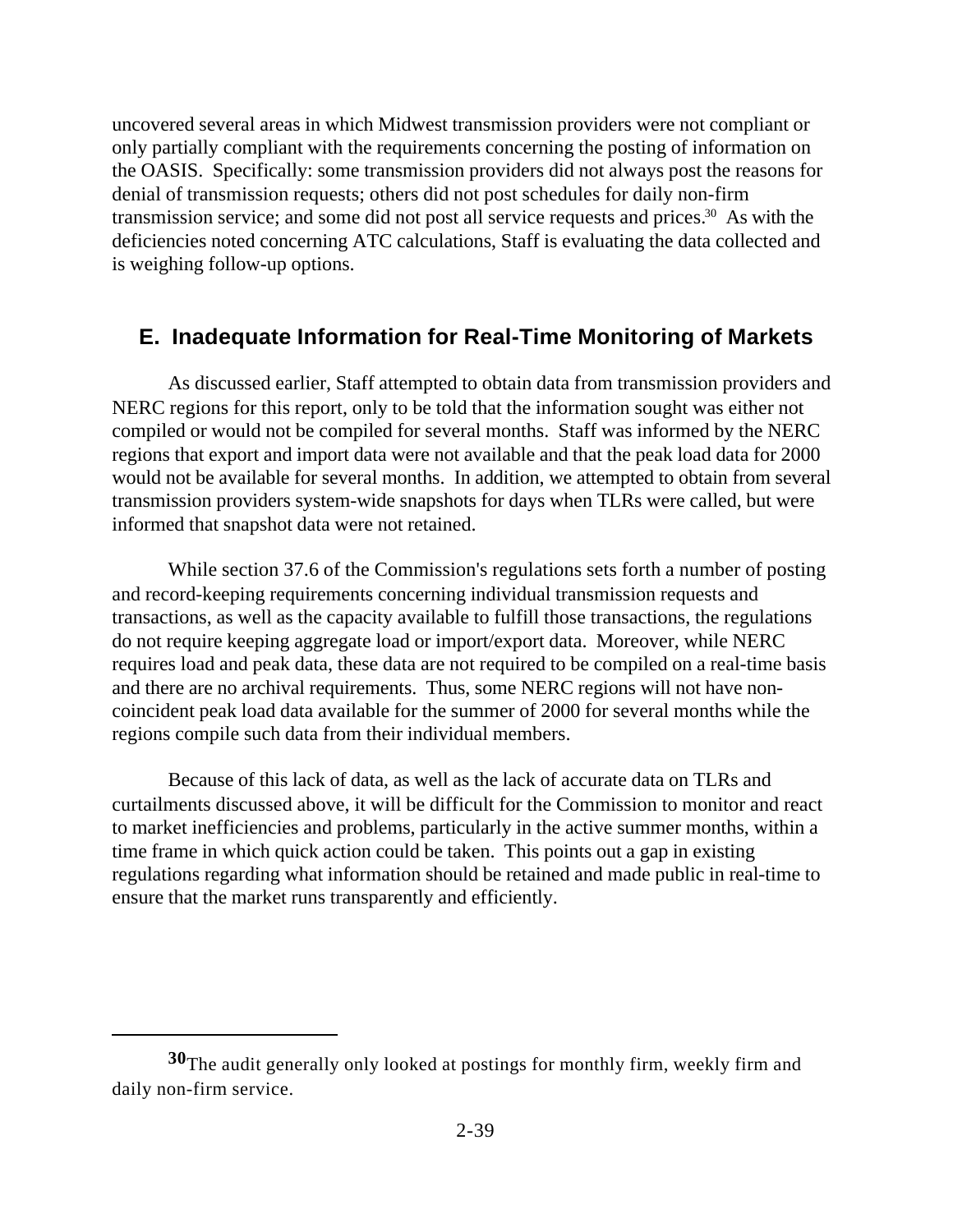#### **Information Needs**

Information transparency is necessary for a market to function efficiently. For this to happen, all participants must have equal and timely access to the information they need to make business decisions. This information already exists and is used by transmission providers to calculate operating parameters, such as Available Transmission Capacity (ATC), of their system. The general algorithm(s) used to calculate ATC and the underlying input data, such as Transmission Reserve Margin (TRM), Capacity Benefit Margin (CBM), projected load and system contingencies should be available on the transmission providers' OASIS sites. Detailed information, such as the load flow input data and the calculated solution, should be available upon request.

Market participants are particularly concerned about ATC calculations for the peak summer period. Transmission providers calculate ATC far in advance of the summer and then post these calculations on their OASIS sites. Typically, these calculations are very conservative, given the uncertainty that all maintenance and upgrades to the system may not be completed. Therefore, transmission providers normally use multiple contingencies which result in a smaller available amount of ATC.

 As summer approaches, the uncertainty usually decreases since the estimates of available transmission and generation become more accurate. In addition, the weather forecasts for the summer months are more accurate the nearer the time to those months. Therefore, transmission providers recalculate the contingencies in the ATC and additional ATC is typically made available. To ensure that market participants have up-to-date knowledge of these changes and fair access to the additional ATC, transmission providers should publish on their OASIS sites the anticipated dates they will re-calculate ATC for the summer season.

It appears that many vertically integrated transmission owners may have incentives to resist efforts to make this information transparent and standardized, including information on the manner in which "native load" is handled in making these calculations. These incentives would also exist for transmission owners belonging to RTOs which allow them to individually calculate, or provide information to assist in calculating, ATC. As a consequence, the Commission may wish to eliminate the native load exemption and have all transactions under the same tariff. Given that all transactions serve load of one sort or another, all load would be treated in the same manner. This would provide all transmission owners the proper incentives to make relevant information available.

It has become apparent during this investigation that the Commission could benefit by having access to existing transmission information to provide a clearer understanding of the current market, as well as to assist in future studies. Transmission providers retaining and archiving the data listed below would meet this goal, as well as reduce the burden of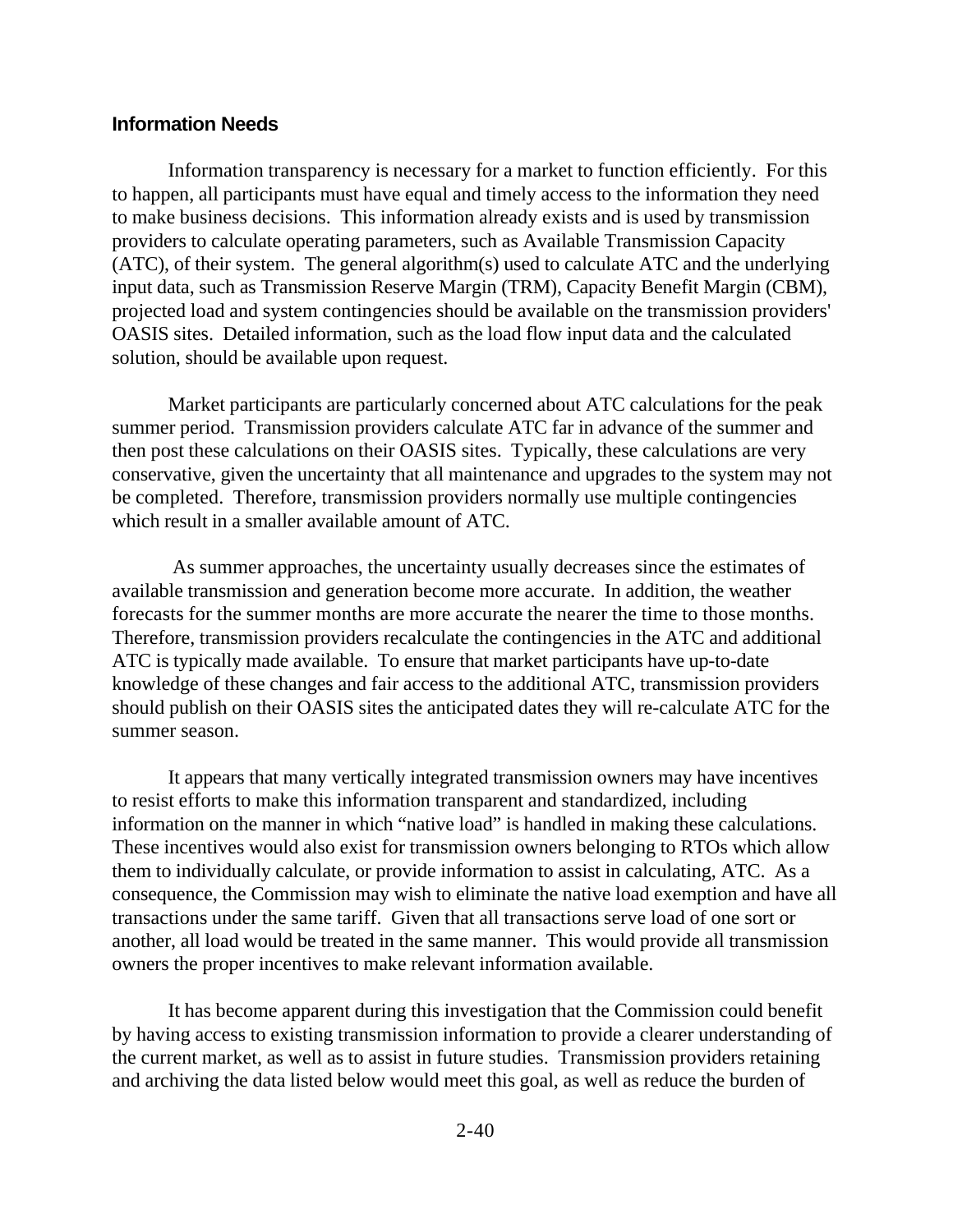future data requests on market participants and transmission providers. The following information would assist regulators' efforts to provide market oversight.

- Transaction data. This includes the number of transactions, the amount of each transaction in megawatts, and all connected paths from the Point of Receipt (POR) to the Point of Delivery (POD).
- TLR curtailment data. This includes the amount of curtailment on each transaction caused by a TLR, and the amount of relief on the congested flowgate.
- Retention by control areas of archived curtailment data for 3 years.
- Current network status. This is the real-time condition of the transmission network including transmission and generation outages.

The Commission could obtain all of the above information by having read-only access to the NERC Interchange Distribution Calculator (IDC).

It would also be useful for the Commission to have access, on an as-needed basis, to some other information that Security Coordinators have. First, it would help to have access to the daily reports from each Security Coordinator, which include the load, generation, scheduled transactions and tie-line flow data in each control area. Second, it would help to have access to standardized, historical TLR information. When transmission operators invoke a TLR Level 3 and above, they should retain the following system information in a standard format for 3 years: megawatt and megavar values for all generators, loads, flows and limits on all flowgates and tie-lines within their control area.

#### **F. Lack of Investment in New Transmission Facilities**

As discussed earlier, unlike with generation facilities, there has been little recent construction of transmission facilities in the Midwest. The reasons for this are a combination of regulatory siting requirements, particularly zoning, and the regulatory uncertainty of obtaining a return on the investment because of the evolution of RTOs and the possibility (or reality) of rate freezes in state retail access programs. Staff did not find evidence that the lack of investment in new transmission facilities currently affects the efficiency of the Midwest market. However, if the trend continues, the lack of new transmission facilities could affect the market as load and demand increases, particularly during a hot summer.

A number of market participants and state agency personnel told Staff that zoning requirements in general and resident opposition in particular act as a deterrent for utilities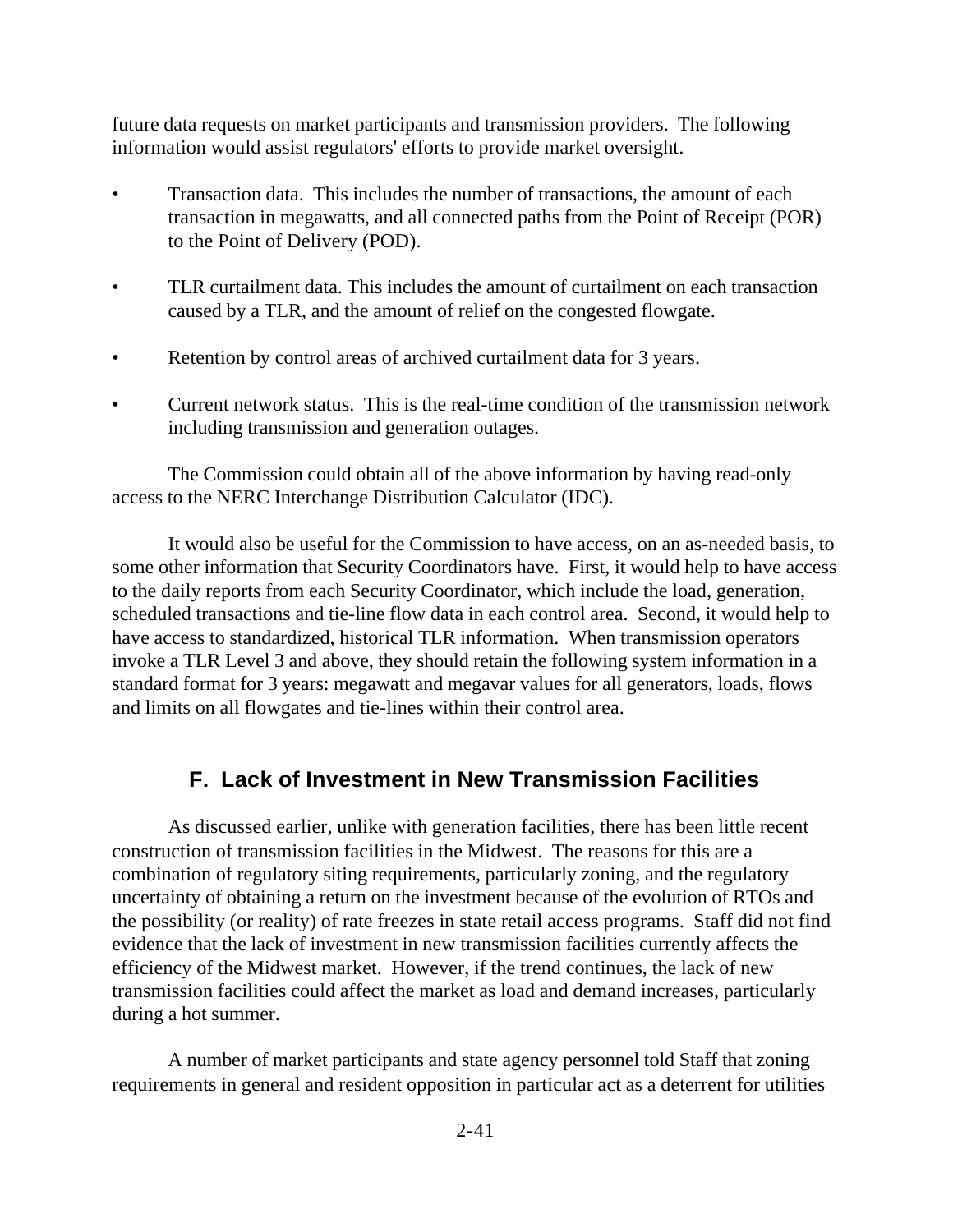to initiate transmission construction projects. In addition, several market participants that provided information to Staff attribute the lack of construction of transmission facilities to the regulatory uncertainty perceived by the existing stakeholders. While the transmission system is currently owned by vertically integrated IOUs, it is unclear who will own or operate the system in the future after the evolution of RTOs. As discussed above, transmission siting can be a lengthy and costly endeavor. Since it is unclear who will eventually own, operate and value the transmission assets, the financial return on any investment is uncertain. Some market participants believe that the rate freezes and reductions that are being imposed as part of state retail access programs will act as a further hindrance to investment in transmission because they are uncertain as to whether they will be able to recover the costs of the facilities and make an acceptable rate of return.

#### **G. System Reactive Capability**

The transfer of large amounts of energy over long distances across interfaces requires sufficient reactive power support. Reactive power (MVAr), in effect, provides voltage support across the lines where real power (MW) is transferred. Unlike real power, the reactive component of power cannot be transmitted over long distances and must be provided locally. Most reactive power is supplied by generators, synchronous condensers and shunt capacitors.

Vertically integrated utilities perform this task for their own transmission systems. On the other hand, independent generators have little direct incentive to provide reactive power as no system is in place to compensate them. Once RTOs are in place, it is likely that some contractual agreement will be created to obtain the necessary reactive support. Without adequate reactive support, parts of the system can be susceptible to the threat of voltage collapse. This is especially a concern on days of peak demand on a hot summer's day.

#### **H. System Impact Studies and Interconnection Requests**

Several market participants raised concerns with Staff, about the lack of standard procedures and oversight for the conduct of system impact studies and processing interconnection requests. The participants complained about the length of time it took for transmission providers to handle system impact studies and interconnection requests and the costs associated with them.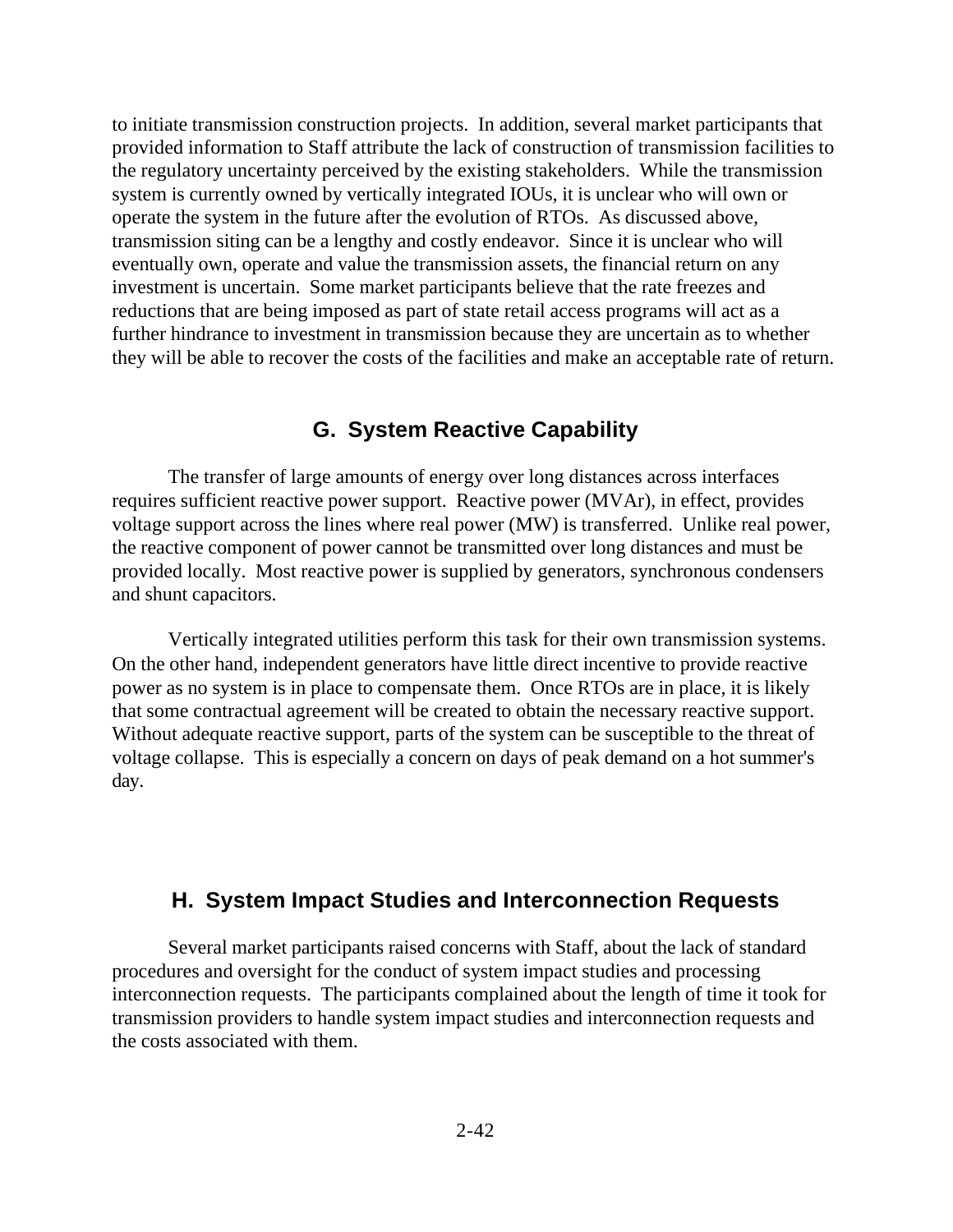Earlier this year, the Commission held that a transmission provider must process interconnection requests using the same procedures for handling transmission requests under the pro forma tariff.<sup>31</sup> As a result, some transmission providers have filed tariff sheets with the Commission setting forth specific procedures dealing with interconnection requests.<sup>32</sup>

A transmission provider may delay deciding on whether to grant a system interconnection and/or transmission request until it has conducted a system impact study to determine if it can grant all or part of the request. The Commission has held that a transmission provider should work diligently to complete a system impact study in 60 days, but may take more time as long as the transmission provider explains to the applicant the reasons that it needs additional time.<sup>33</sup> However, a transmission provider cannot use the existence of a backlog of interconnection requests to excuse its failure to complete a system impact study within 60 days. Several market participants alleged that transmission providers did not provide adequate reasons for completing a system impact study in a period longer than 60 days. For example, one market participant alleged that its in-house engineers estimated that the study should take less than half of the 60 day time period.

These allegations that market participants made to Staff are consistent with some of the recent complaints handled by the Commission's Hotline, staffed by the Market Oversight and Enforcement section. One complaint handled in the summer of 2000 concerned a transmission provider in the Midwest that was including language in an interconnection agreement that was inconsistent with the reasons for extending the period permitted for a system impact study. Earlier this year, the Hotline also handled a complaint dealing with the time for doing system impact studies, but, as it also alleged that the utility in question discriminated against the complainant, it is discussed infra.

Staff also heard complaints from market participants during this investigation about the cost of system impact studies. One market participant alleged and documented that a utility required a deposit of almost the entire cost of its transmission request, with a full refund for charges on capacity that turned out not to be available. Other market participants generally alleged that they were able to get a transmission provider to greatly reduce the price of a system impact study after complaining about the cost or threatening to complain to the Commission.

**<sup>32</sup>***E*. *g.,* Entergy Services, Inc., 91 FERC ¶ 61,149 (2000); American Electric Power Service Corporation, 91 FERC ¶ 61,308 (2000) (AEP).

**<sup>33</sup>***E. g*., AEP, *supra*.

**<sup>31</sup>**Tennessee Power Company, 90 FERC ¶ 61,238 (2000).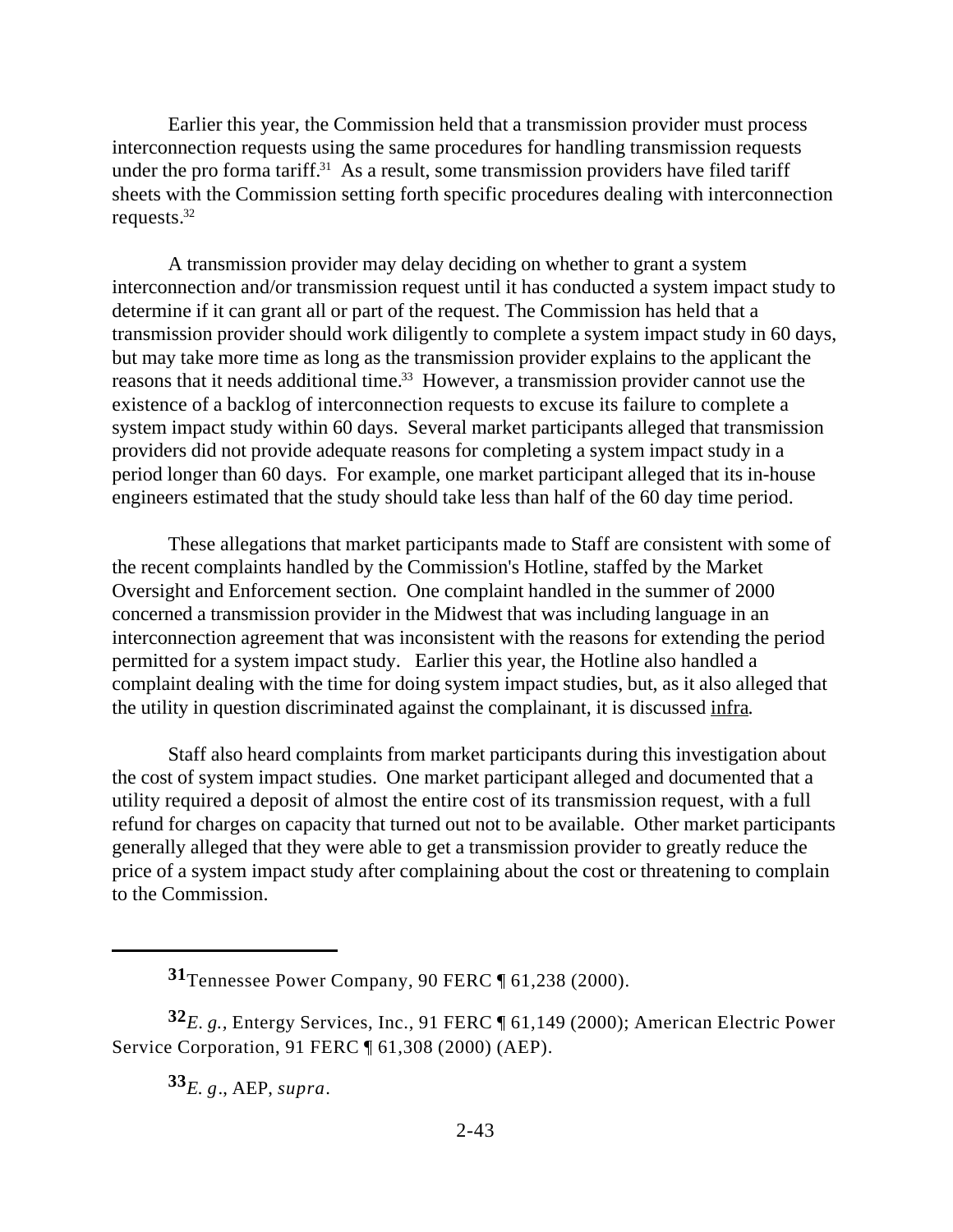While a number of market participants raised the above concerns relating to system impact studies and interconnection requests, other market participants informed Staff that they have not had problems with the timing for system impact studies and interconnection requests. Therefore, it is not clear whether this is a widespread problem in the Midwest or an isolated problem.

NERC attempted to address the problem of the lack of formal facility connection requirements by including in its 1999 Pilot Compliance Program a requirement for transmission providers to submit documents setting out such requirements by a date certain. The NERC Pilot Compliance Program found that this standard was the provision most commonly breached. There were 81 members who had four or more instances of non-compliance (not all in the Midwest), and a total of 115 members with at least one instance of non-compliance with these standards.<sup>34</sup>

One reason for the complaints may be that transmission providers, as vertically integrated utilities, have no economic incentive to provide transmission access to a competitor, and in fact have incentives to discourage transmission access to competitors, particularly if such access would conflict with the transmission provider's service of its native load. The engineers and other technical staff who perform system impact studies on interconnection and transmission requests are the same personnel that perform such studies for native load. RTOs could provide the solution to this problem by handling all interconnection requests and system impact studies for their member transmission providers.<sup>35</sup> On the other hand, if existing control areas are maintained, the disincentive for processing third party interconnection and transmission requests would remain.

Regardless of whether problems relating to system impact studies and interconnection requests are widespread, the lack of standard procedures for those studies in the current regulations appear to have created uncertainty in the market, as public power and other market participants are forced to deal with different standards and procedures for every transmission provider for which they seek an interconnection request. This appears to inhibit the free flow of transactions within the region. Moreover, the lack of specific standards and procedures makes it difficult to pursue allegations of discriminatory conduct in this area. There may also be a compliance problem concerning transmission providers

**<sup>34</sup>**Assessment of the 1999 NERC "Pilot" Compliance Program (November 17, 1999) at 5, 13.

**<sup>35</sup>**Prior to filing its RTO proposal, SPP filed a tariff provision setting forth procedures for generating facilities seeking to interconnect to SPP's transmission system, which the Commission approved on July 28, 2000. Southwest Power Pool, Inc., 92 FERC ¶ 61,109 (2000).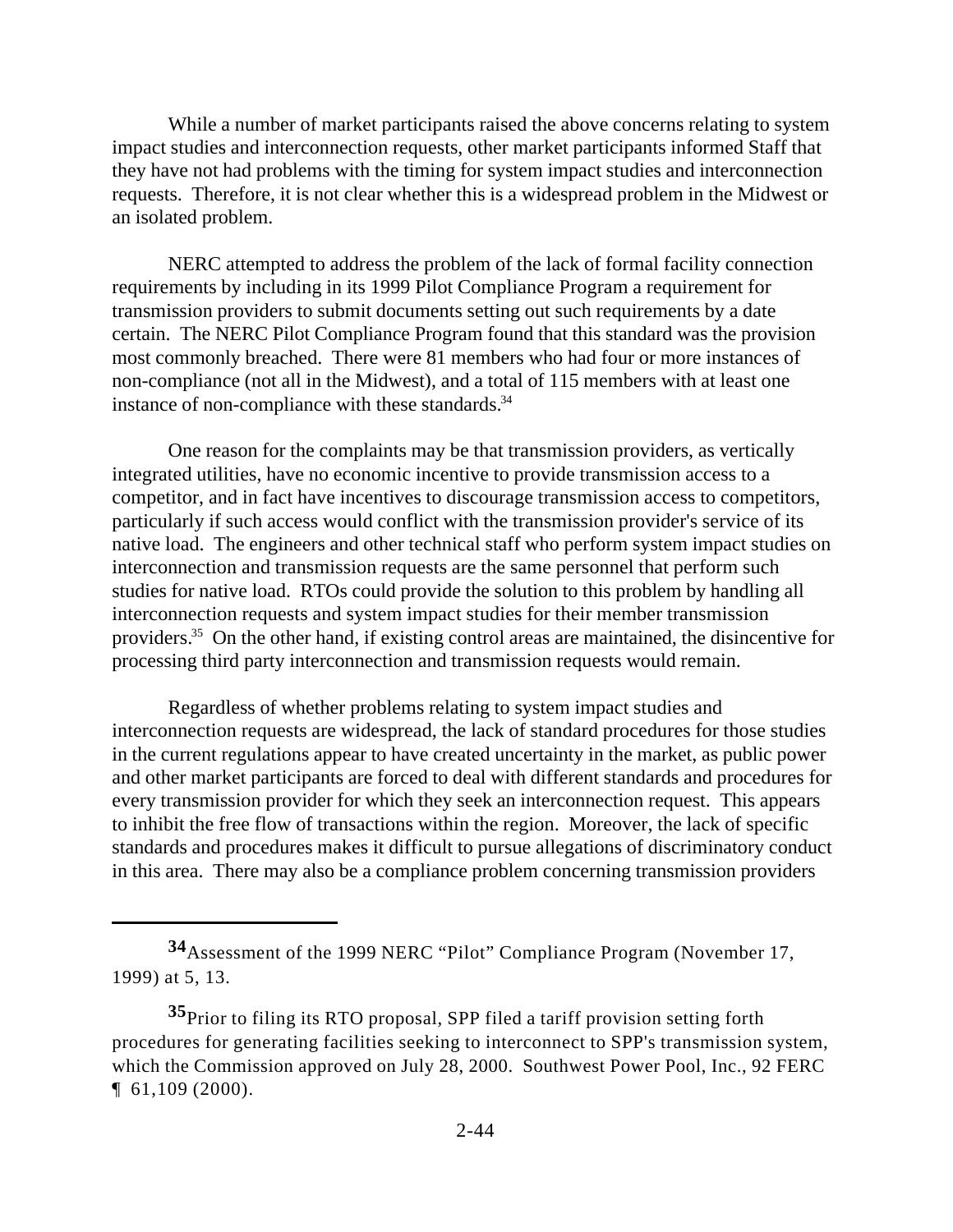complying with the existing procedures in the Open Access Transmission Tariff for transmission service requests, which they are required to follow, under Tennessee Power, in the absence of separate tariff provisions dealing with interconnection requests.

# **I. Allegations of Market Power and/or Non-Competitive Behavior**

Some marketers and Independent Power Producers alleged to Staff that transmission owners provide themselves or their merchant affiliates with competitive advantages. The allegations fall into two areas: general advantages allowed under current Commission regulations, and specific instances of non-competitive behavior by individual transmission providers in accepting requests, scheduling service, and in the conduct of studies.

#### **1. Network vs. Non-Network Service**

Entities with network service have built-in advantages to service their native load over non-network (point-to-point) service. The advantages that network service have over point-to-point service are priority of service under the OATT (which has separate provisions for network service and point-to-point service), lack of curtailment until a TLR Level 5 is called, and the lack of source/sink requirements. The Commission recognized that network service provides a flexibility that can confer a competitive advantage over point-to-point service.<sup>36</sup> This places any NUG at a competitive disadvantage vis-a-vis the vertically integrated utilities.

## **2. Specific Instances of Non-Competitive Behavior**

In addition to the inherent advantages for transmission providers relating to network service under the current regulations, several market participants raised allegations of incidences in which individual transmission providers engaged in non-competitive discriminatory conduct.

One market participant raised specific allegations concerning two utilities in the Midwest, alleging that they had discriminated against it by approving or confirming later affiliate requests before the market participant's own requests, and provided supporting documentation. Three other market participants also raised allegations of transmission providers favoring their merchant affiliates. Enforcement staff is evaluating the information presented with these allegations.

**<sup>36</sup>**Entergy Services, Inc., 92 FERC ¶ 61,108 (2000) (order on rehearing).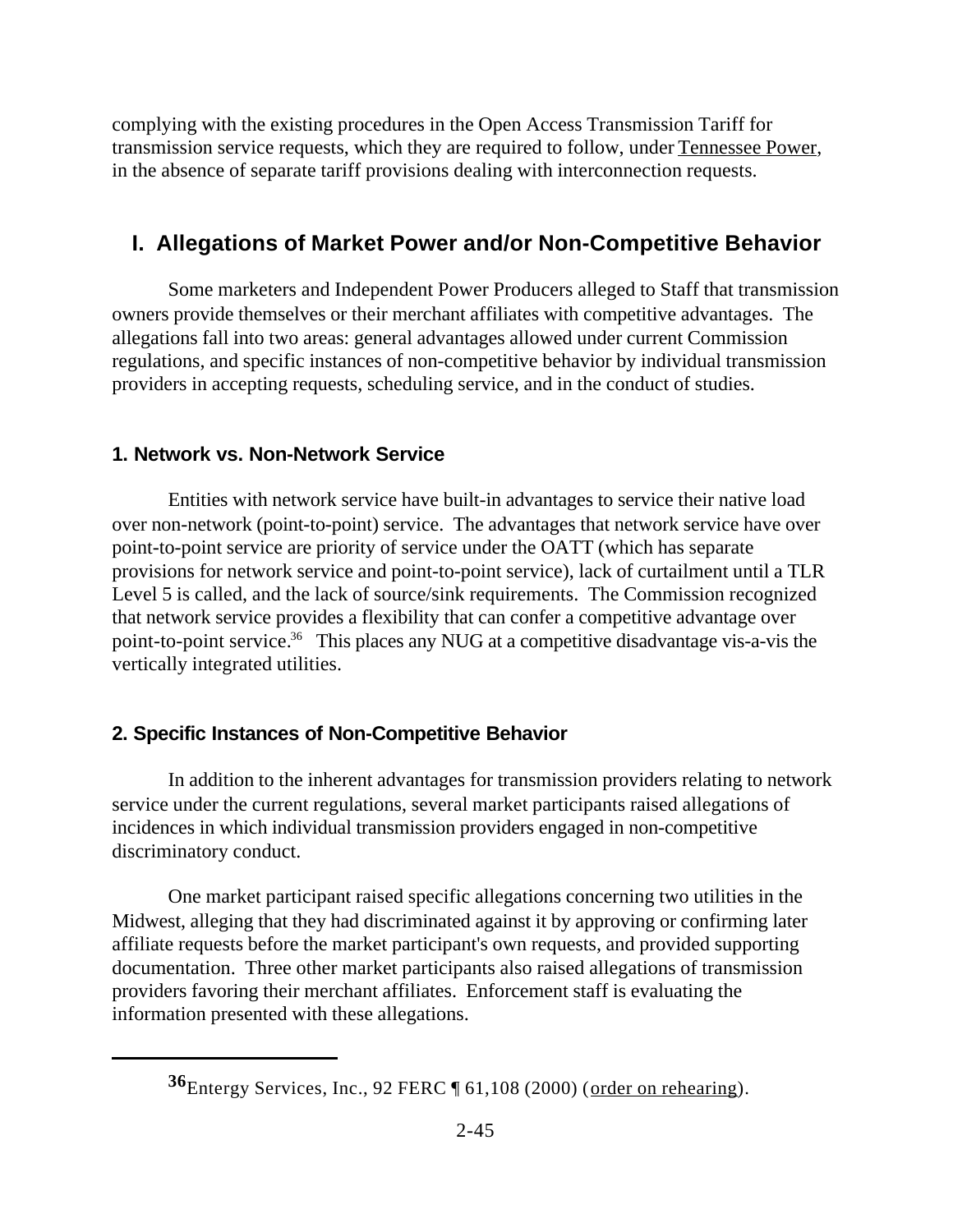While the allegations discussed above suggest that there may be isolated instances of non-competitive behavior involving transmission providers in the Midwest, we lack enough information to determine if there is a systemic pattern of such behavior, at least within the framework of the current regulations.<sup>37</sup> In addition to the allegations raised to Staff for this investigation, the Commission's Enforcement Hotline handled seven complaints between January 1, 1999, and October 1, 2000, alleging non-competitive behavior by Midwest transmission providers, three of which resulted in Staff concluding that the transmission provider acted properly. As discussed earlier, Hotline matters are confidential, however the general issues raised included: refusing to disconnect customers until they paid stranded rate cost charges; not responding quickly enough to a request for an interconnection study for competitive reasons; denying a request for transmission of electricity purchased from a foreign utility while the transmission provider did same; withholding capacity; bumping a transmission request in favor of an affiliate's; requesting a letter of credit for a large amount and suggesting that the complainant use the transmission provider's marketing affiliate instead; and refusing to allow the complainant to participate in a program under the transmission provider's tariff. As stated above, Staff concluded that the transmission providers acted properly in three of the seven complaints. Two of the seven complaints were eventually resolved by the parties, and Staff determined that state law issues governed the remaining two complaints.

In addition to the informal complaints investigated by the Hotline, during the last two years the Commission has dismissed two complaints alleging anti-competitive behavior by Midwest utilities. Wisconsin Public Power Inc. v. Wisconsin Power & Light and Alliant Energy, Inc., 91 FERC ¶ 61,086 (2000) (Commission found that the dispute involved the interpretation of the transmission provider's tariff and a Power Supply Agreement and agreed with the transmission provider's interpretation) and Nordic Electric, L.L.C. v. Detroit Edison Company et al., 91 FERC ¶ 61,139, (2000) (Commission found that the transmission provider's reservation of capacity was proper to meet native load). The Commission currently has one complaint pending alleging noncompetitive conduct regarding rollover rights. Dynegy Power Marketing, Inc. v. Ameren Services Company, Docket No. EL00-114-000.

In conclusion, the Commission has generally relied on passively receiving formal and informal complaints to determine if discriminatory behavior has occurred in the Midwest, rather than actively canvassing market participants to determine whether this is a

**<sup>37</sup>**As discussed earlier, Staff lacked key data to determine if the increased incidences of TLRs were related to non-competitive behavior. As also discussed earlier, in areas in which the regulations do not provide standardized procedures, such as for the methodology for calculating ATC, it is difficult to determine whether a transmission provider is acting in a non-competitive manner.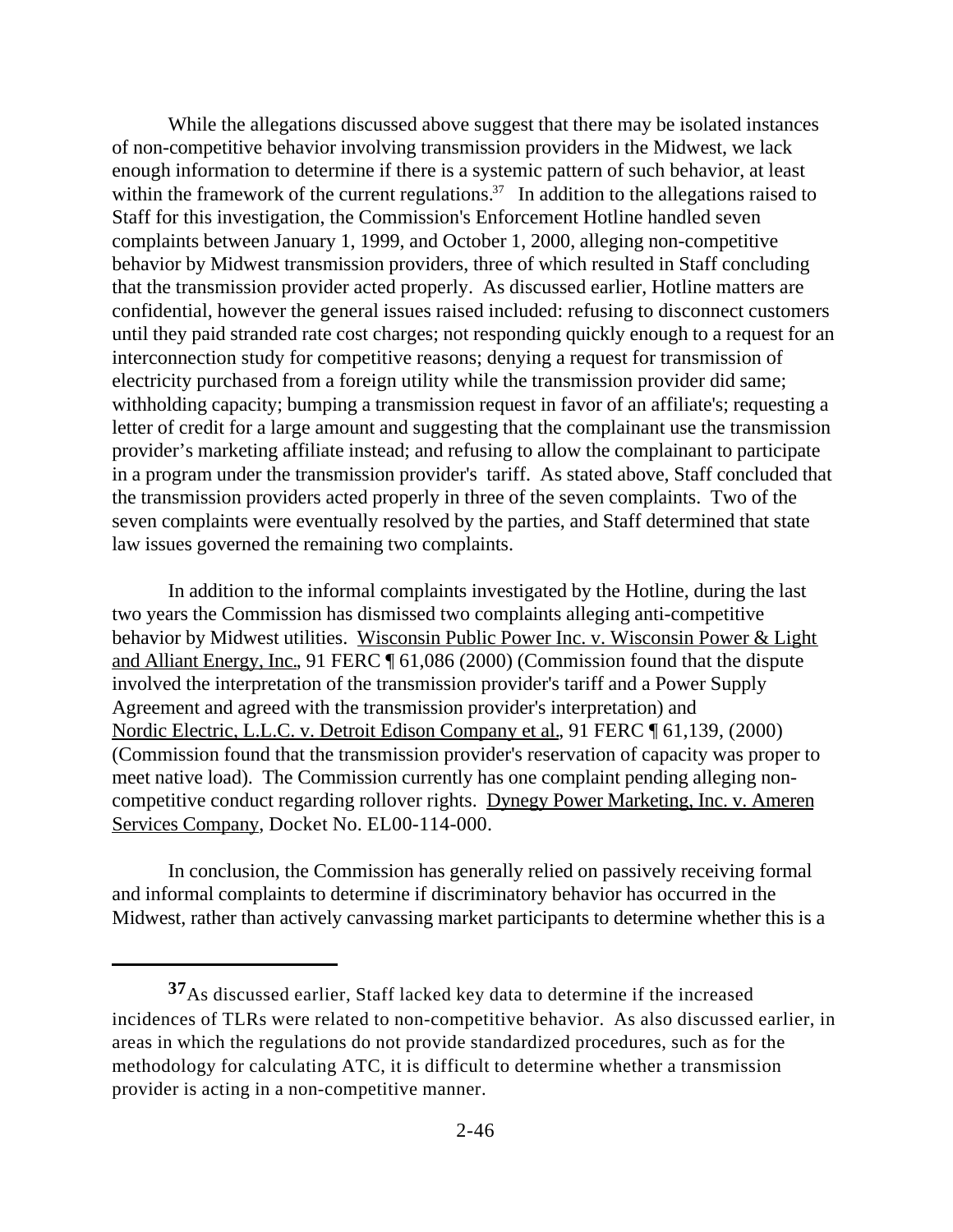systemic problem. Because time constraints allowed Staff to only canvass a limited number of market participants while preparing this Report, we cannot conclude whether there is a systemic problem of discriminatory behavior involving Midwest transmission providers. However, there appears to be evidence that some isolated instances of discrimination may have occurred and that several market participants believe that discriminatory behavior by transmission providers is a problem in the Midwest market. It is unclear whether the perception of non-competitive behavior would be better addressed through revising regulations dealing with areas in which the allegations are most prevalent, or by the Commission taking a more pro-active enforcement role, such as through compliance audits, rather than waiting to receive complaints either formally or informally through the Hotline.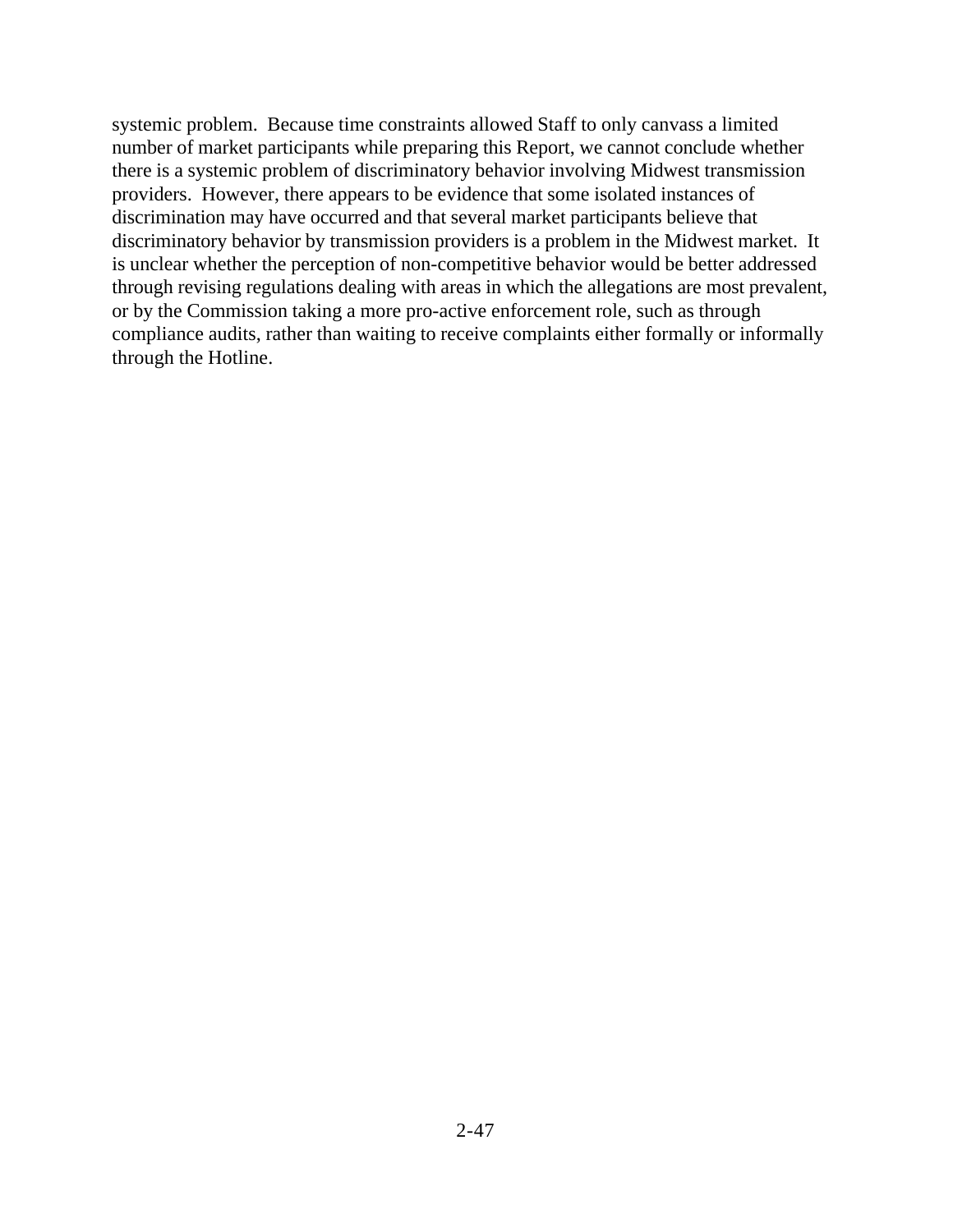# **6. Policy Options**

This section provides some of the options available to the Commission to address the issues for the Midwest market discussed in Section 5.

# **A. Standardize Protocols and Procedures**

- The Commission might require all RTOs, by a date certain, to submit the basis and methods for calculating ATC and TTC, as well as specific, standardized criteria for curtailment.
- Standardized procedures and criteria for multiple control areas might not get to the root of the problem (i.e., while it would make procedures and criteria consistent within a control area, there would still be the possibility of dozens of different procedures and criteria in other control areas; control areas would still control generation assets), the Commission could require that each RTO set a date certain by which it will take over all control area functions, thereby creating one control area for the entire area covered by the RTO.
- Regardless of the first two options, to avoid uncertainty during the interim period before RTOs become effective, the Commission could undertake to standardize methodologies for calculating ATC and TTC. The Commission could do this by requesting proposed standards, either from industry participants or NERC. The Commission could also direct NERC to develop procedures to ensure industry-wide dissemination of TLR information to market participants.

# **B. Improve Information on Market Performance**

• Recognizing the difficulty in obtaining real-time transmission-related data on market functions, the Commission could require, on an ongoing basis, that all transmission providers retain, for a period of three years, all information pertaining to daily load, internal generation to meet that load, and imports and exports into its control area.